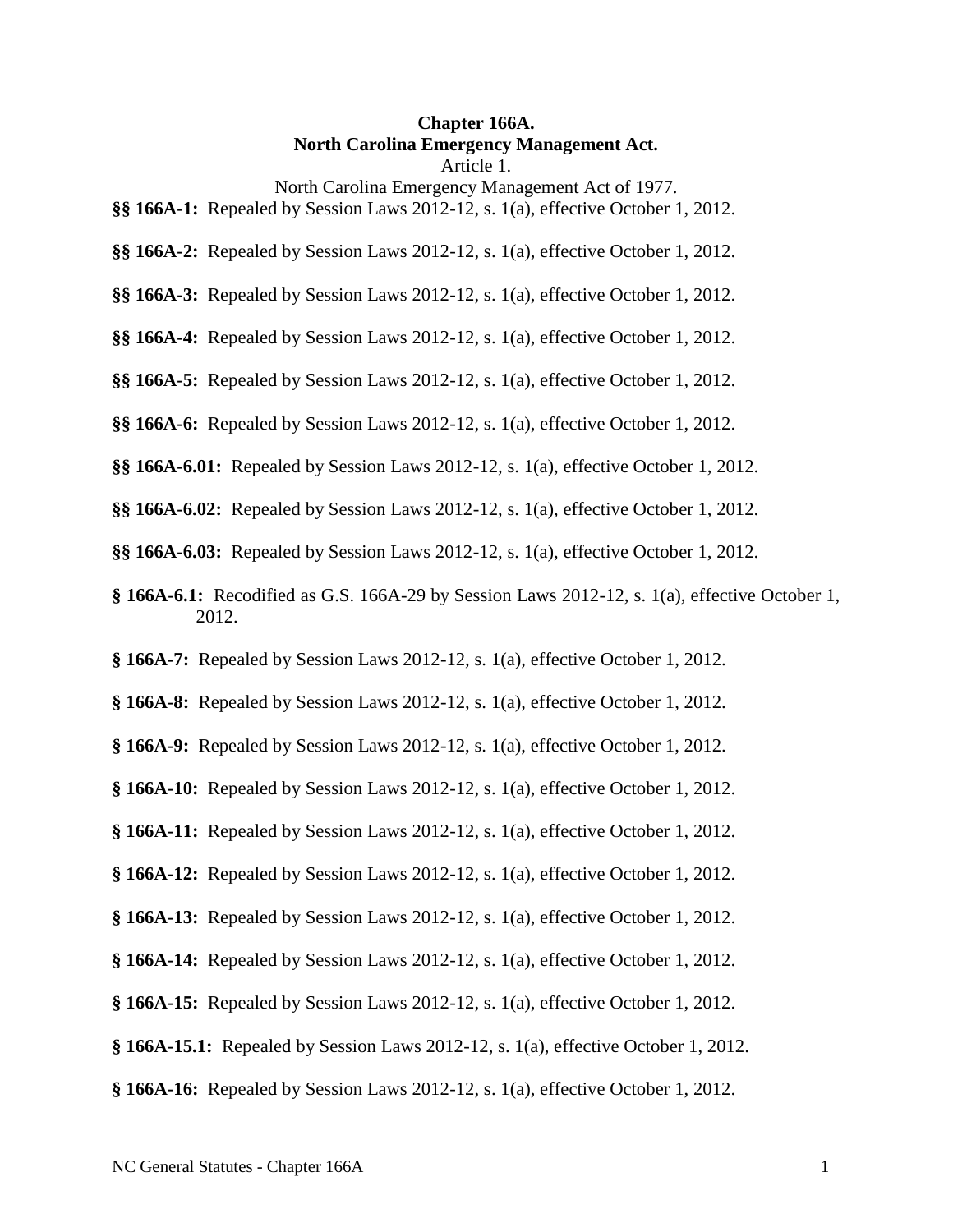**§ 166A-17:** Repealed by Session Laws 2012-12, s. 1(a), effective October 1, 2012.

**§ 166A-18:** Repealed by Session Laws 2012-12, s. 1(a), effective October 1, 2012.

Article 1A. North Carolina Emergency Management Act. Part 1. General Provisions.

## **§ 166A-19. Short title.**

This Article may be cited as "North Carolina Emergency Management Act." (1977, c. 848, s. 2; 1979, 2nd Sess., c. 1310, s. 2; 1995, c. 509, s. 120; 2012-12, s. 1(b).)

## **§ 166A-19.1. Purposes.**

The purposes of this Article are to set forth the authority and responsibility of the Governor, State agencies, and local governments in prevention of, preparation for, response to, and recovery from natural or man-made emergencies or hostile military or paramilitary action and to do the following:

- (1) Reduce vulnerability of people and property of this State to damage, injury, and loss of life and property.
- (2) Prepare for prompt and efficient rescue, care, and treatment of threatened or affected persons.
- (3) Provide for the rapid and orderly rehabilitation of persons and restoration of property.
- (4) Provide for cooperation and coordination of activities relating to emergency mitigation, preparedness, response, and recovery among agencies and officials of this State and with similar agencies and officials of other states, with local and federal governments, with interstate organizations, and with other private and quasi-official organizations. (1959, c. 337, s. 1; 1975, c. 734, s. 1; 1977, c. 848, s. 2; 1995, c. 509, s. 121; 2012-12, s. 1(b).)

## **§ 166A-19.2. Limitations.**

Nothing in this Article shall be construed to do any of the following:

- (1) Interfere with dissemination of news or comment on public affairs; but any communications facility or organization, including, but not limited to, radio and television stations, wire services, and newspapers may be requested to transmit or print public service messages furnishing information or instructions in connection with an emergency, disaster, or war.
- (2) Limit, modify, or abridge the authority of the Governor to declare martial law or exercise any other powers vested in the Governor under the North Carolina Constitution, statutes, or common law of this State independent of, or in conjunction with, any provisions of this Article. (1975, c. 734, s. 2; 1977, c. 848, s. 2; 1995, c. 509, s. 122; 2012-12, s. 1(b).)

## **§ 166A-19.3. Definitions.**

The following definitions apply in this Article: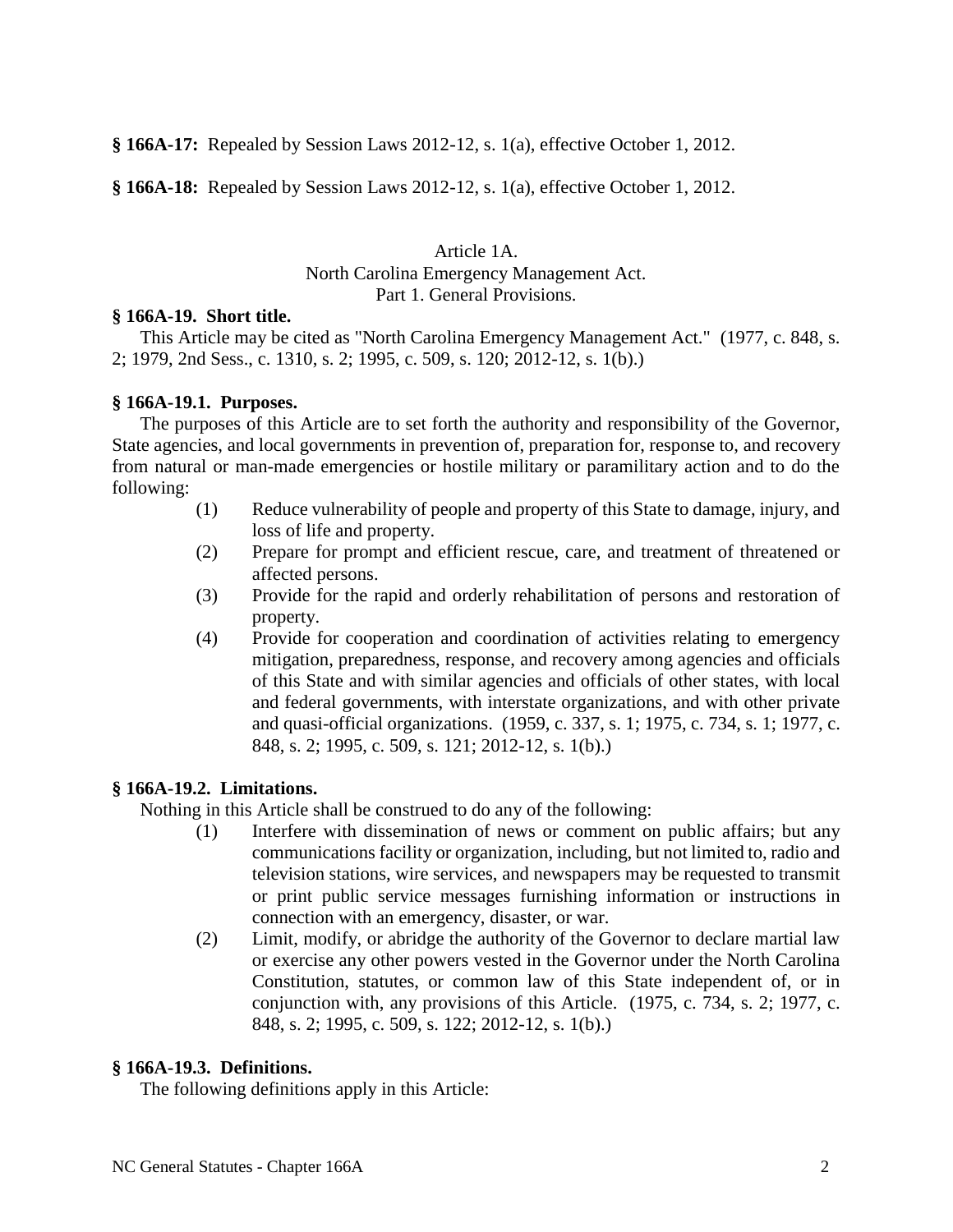- (1) Repealed by Session Laws 2015-241, s. 6.19(c), effective July 1, 2015.
- (2) Chair of the board of county commissioners. The chair of the board of county commissioners or, in case of the chair's absence or disability, the person authorized to act in the chair's stead. Unless the governing body of the county has specified who is to act in lieu of the chair with respect to a particular power or duty set out in this Article, this term shall mean the person generally authorized to act in lieu of the chair.
- (3) Disaster declaration. A gubernatorial declaration that the impact or anticipated impact of an emergency constitutes a disaster of one of the types enumerated in G.S. 166A-19.21(b).
- (4) Division. The Division of Emergency Management established in Subpart A of Part 5 of Article 13 of Chapter 143B of the General Statutes.
- (5) Eligible entity. Any political subdivision. The term also includes an owner or operator of a private nonprofit utility that meets the eligibility criteria set out in this Article.
- (6) Emergency. An occurrence or imminent threat of widespread or severe damage, injury, or loss of life or property resulting from any natural or man-made accidental, military, paramilitary, terrorism, weather-related, public health, explosion-related, riot-related cause, or technological failure or accident, including, but not limited to, a cyber incident, an explosion, a transportation accident, a radiological accident, or a chemical or other hazardous material incident.
- (7) Emergency area. The geographical area covered by a state of emergency.
- (8) Emergency management. Those measures taken by the populace and governments at federal, State, and local levels to minimize the adverse effect of any type emergency, which includes the never-ending preparedness cycle of planning, prevention, mitigation, warning, movement, shelter, emergency assistance, and recovery.
- (9) Emergency management agency. A State or local governmental agency charged with coordination of all emergency management activities for its jurisdiction.
- (10) Hazard risk management. The systematic application of policies, practices, and resources to the identification, assessment, and control of risk associated with hazards affecting human health and safety and property. Hazard, risk, and cost-benefit analysis are used to support development of risk reduction options, program objectives, and prioritization of issues and resources.
- (11) Mayor. The mayor or other chief executive official of a municipality or, in case of that person's absence or disability, the person authorized to act in that person's stead. Unless the governing body of the municipality has specified who is to act in lieu of the mayor with respect to a particular power or duty set out in this Article, the term shall mean the person generally authorized to act in lieu of the mayor.
- (12) Political subdivision. Counties and incorporated cities, towns, and villages.
- (13) Preliminary damage assessment. The initial estimate prepared by State, local, or federal emergency management workers used to determine the severity and magnitude of damage caused by an emergency.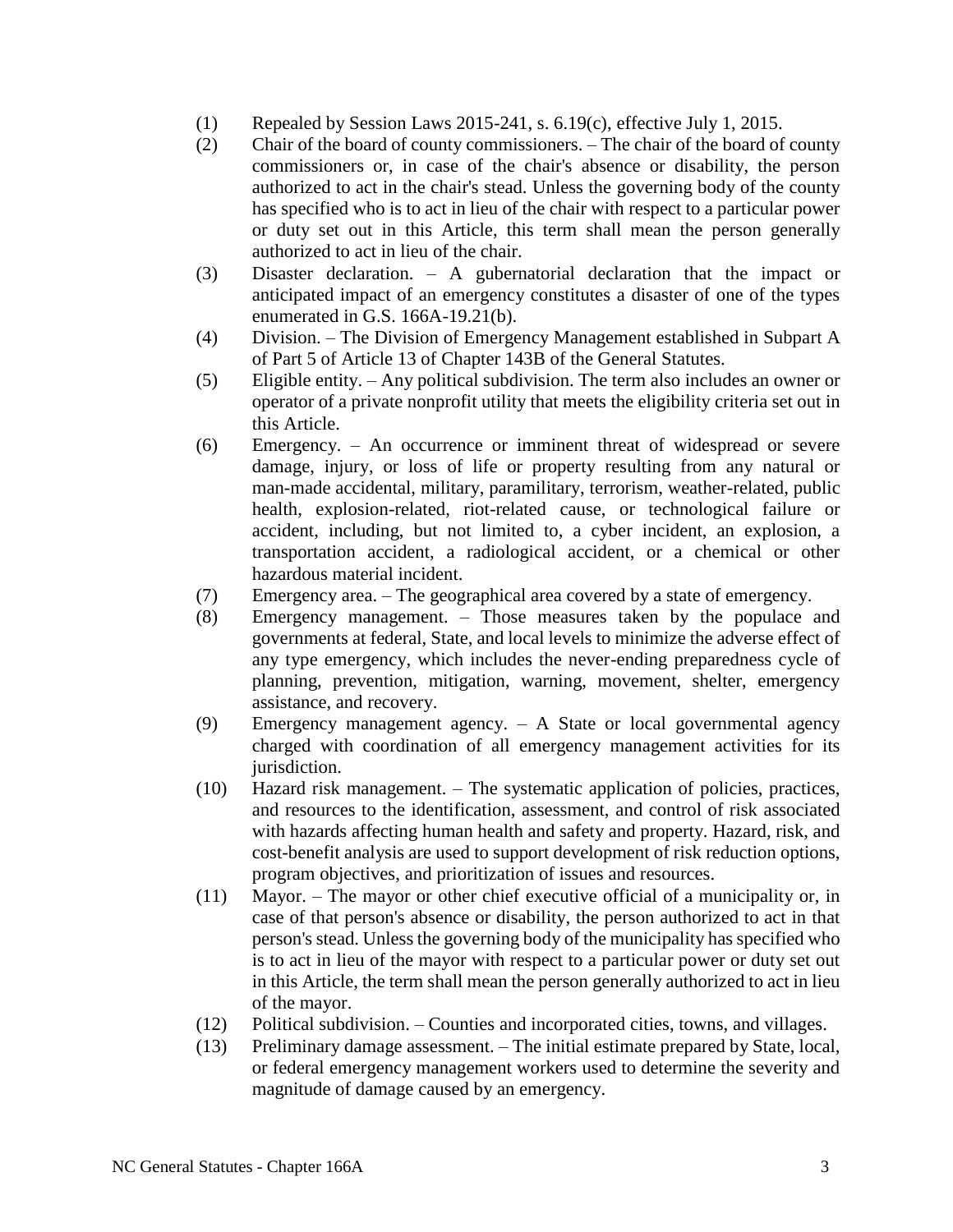- (14) Private nonprofit utility. A utility that would be eligible for federal public assistance disaster funds pursuant to 44 C.F.R. Part 206.
- (15) Secretary. The Secretary of the Department of Public Safety.
- (16) Stafford Act. The Robert T. Stafford Disaster Relief and Emergency Assistance Act, Pub. L. No. 93-288, 88 Stat. 143, codified generally at 42 U.S.C. § 5121, et seq., as amended.
- (17) State Acquisition and Relocation Fund. State funding for supplemental grants to homeowners participating in a federal Hazard Mitigation Grant Program Acquisition and Relocation Program. These grants are used to acquire safe, decent, and sanitary housing by paying the difference between the cost of the home acquired under the federal Hazard Mitigation Grant Program Acquisition and Relocation Program and the cost of a comparable home located outside the 100-year floodplain.
- (17a) State Emergency Response and Disaster Relief Fund. The fund established in G.S. 166A-19.42.
- (18) State Emergency Response Team. The representative group of State agency personnel designated to carry out the emergency management support functions identified in the North Carolina Emergency Operations Plan. The State Emergency Response Team leader shall be the Director of the Division, who shall have authority to manage the Team pursuant to G.S. 166A-19.12(1), as delegated by the Governor. The Team shall consist of the following State agencies:
	- a. Department of Public Safety.
	- b. Department of Transportation.
	- c. Department of Health and Human Services.
	- d. Department of Environmental Quality.
	- e. Department of Agriculture and Consumer Services.
	- f. Any other agency identified in the North Carolina Emergency Operations Plan.
- (19) State of emergency. A finding and declaration by any of the following authorities that an emergency exists:
	- a. The Governor, acting under the authority of G.S. 166A-19.20.
	- b. The General Assembly, acting under the authority of G.S. 166A-19.20.
	- c. The governing body of a municipality or the mayor of a municipality, acting under the authority of G.S. 166A-19.22.
	- d. The governing body of a county or the chair of the board of commissioners of a county, acting under the authority of G.S. 166A-19.22. (1951, c. 1016, s. 2; 1953, c. 1099, s. 1; 1955, c. 387, s. 1; 1975, c. 734, ss. 4-6, 14; 1977, c. 848, s. 2; 1979, 2nd Sess., c. 1310, s. 2; 1995, c. 509, s. 123; 2001-214, s. 1; 2006-66, ss. 6.5(c), (d); 2009-193, ss. 1, 2; 2009-397, s. 2; 2012-12, s. 1(b); 2012-90, s. 10; 2015-241, ss. 6.19(c), 14.30(u); 2016-87, s. 5.)

**§ 166A-19.4:** Reserved for future codification purposes.

**§ 166A-19.5:** Reserved for future codification purposes.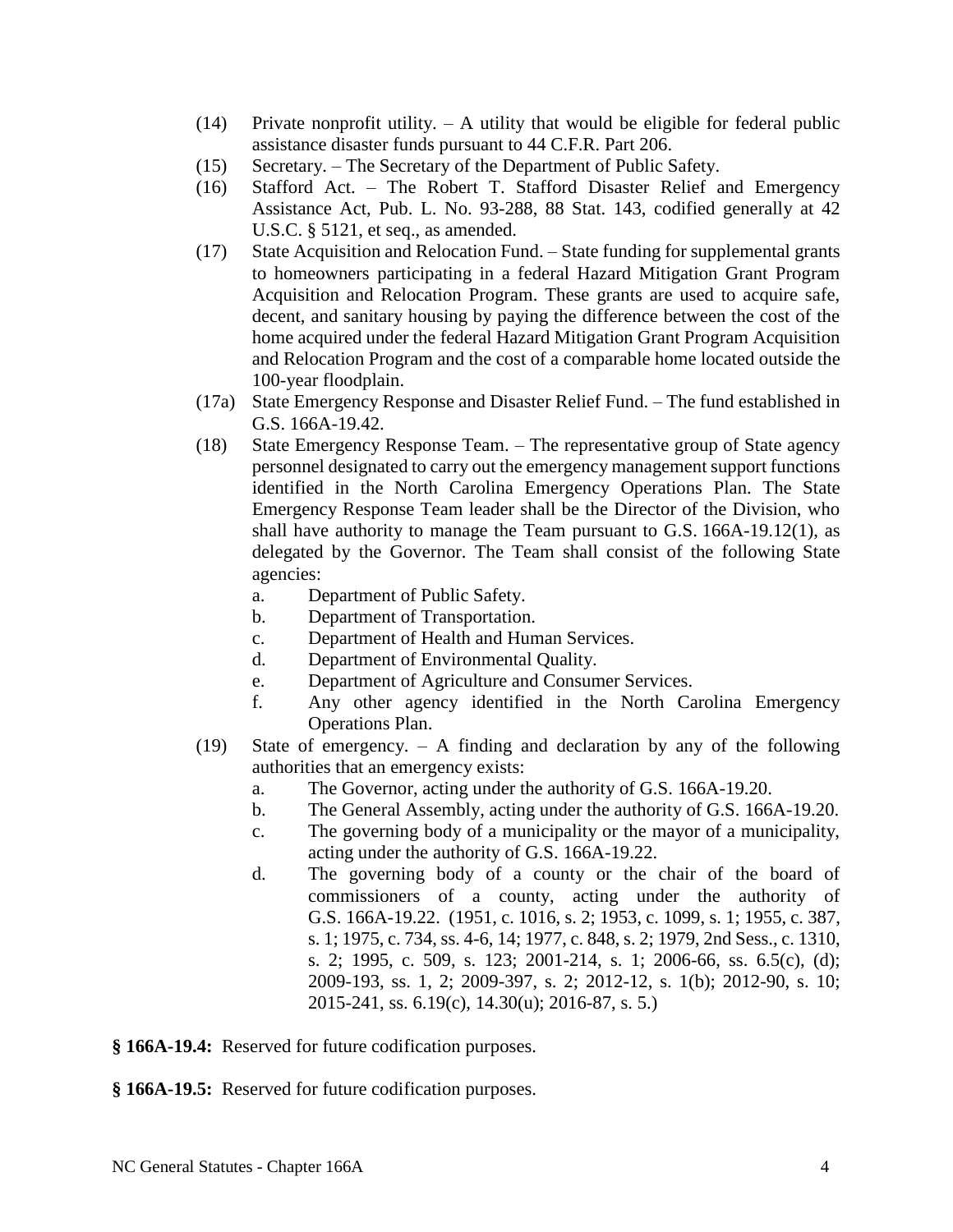**§ 166A-19.6:** Reserved for future codification purposes.

**§ 166A-19.7:** Reserved for future codification purposes.

**§ 166A-19.8:** Reserved for future codification purposes.

**§ 166A-19.9:** Reserved for future codification purposes.

Part 2. State Emergency Management.

#### **§ 166A-19.10. Powers of the Governor.**

(a) State Emergency Management Program. – The State Emergency Management Program includes all aspects of preparations for, response to, recovery from, and mitigation against war or peacetime emergencies.

(b) Powers of the Governor. – The Governor is authorized and empowered to do the following:

- (1) To exercise general direction and control of the State Emergency Management Program and to be responsible for carrying out the provisions of this Article, other than those provisions that confer powers and duties exclusively on local governments.
- (2) To make, amend, or rescind the necessary orders, rules, and regulations within the limits of the authority conferred upon the Governor herein, with due consideration of the policies of the federal government.
- (3) To delegate any authority vested in the Governor under this Article and to provide for the subdelegation of any such authority.
- (4) To cooperate and coordinate with the President and the heads of the departments and agencies of the federal government, and with other appropriate federal officers and agencies, and with the officers and agencies of other states and local units of government in matters pertaining to the emergency management of the State and nation.
- (5) To enter into agreements with the American National Red Cross, Salvation Army, Mennonite Disaster Service, and other disaster relief organizations.
- (6) To make, amend, or rescind mutual aid agreements in accordance with G.S. 166A-19.72.
- (7) To utilize the services, equipment, supplies, and facilities of existing departments, offices, and agencies of the State and of the political subdivisions thereof. The officers and personnel of all such departments, offices, and agencies are required to cooperate with and extend such services and facilities to the Governor upon request. This authority shall extend to a state of emergency declared pursuant to G.S. 166A-19.20, to the imminent threat of an emergency that will likely require an emergency to be declared pursuant to G.S. 166A-19.20, or to emergency management planning and training purposes.
- (8) To agree, when required to obtain federal assistance in debris removal, that the State will indemnify the federal government against any claim arising from the removal of the debris.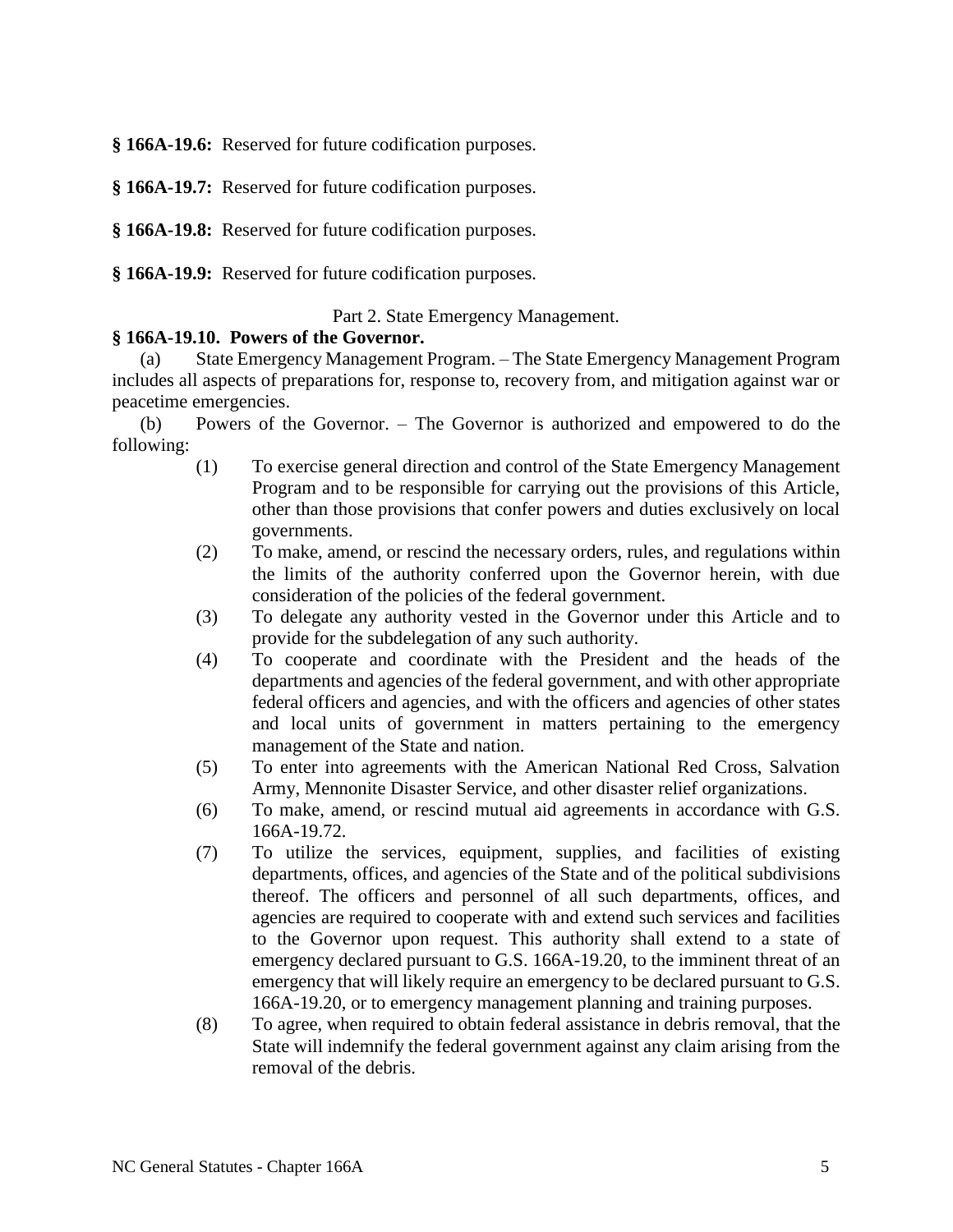- (9) To sell, lend, lease, give, transfer, or deliver materials or perform services for emergency purposes on such terms and conditions as may be prescribed by any existing law, and to account to the State Treasurer for any funds received for such property.
- (10) In an emergency, or when requested by the governing body of a political subdivision in the State, to assume operational control over all or any part of the emergency management functions within this State. (1951, c. 1016, ss. 3, 9; 1953, c. 1099, s. 3; 1955, c. 387, ss. 2, 3, 5; 1957, c. 950, s. 5; 1975, c. 734, ss. 9, 10, 14, 16; 1977, c. 848, s. 2; 1979, 2nd Sess., c. 1310, s. 2; 1995, c. 509, s. 124; 2001-214, s. 2; 2002-179, s. 12; 2009-192, s. 1; 2009-193, s. 3; 2009-196, s. 1; 2009-225, s. 1; 2011-145, s. 19.1(g); 2012-12, s. 1(b).)

## **§ 166A-19.11. Powers of the Secretary of Public Safety.**

The Secretary shall be responsible to the Governor for State emergency management activities. The Secretary shall have the following powers and duties as delegated by the Governor:

- (1) To activate the State and local plans applicable to the areas in question and to authorize and direct the deployment and use of any personnel and forces to which the plan or plans apply, and the use or distribution of any supplies, equipment, materials, and facilities available pursuant to this Article or any other provision of law.
- (2) To adopt the rules to implement those provisions of this Article that deal with matters other than those that are exclusively local.
- (3) To develop a system to produce a preliminary damage assessment from which the Secretary will recommend the appropriate level of disaster declaration to the Governor. The system shall, at a minimum, consider whether the damage involved and its effects are of such a severity and magnitude as to be beyond the response capabilities of the local government or political subdivision.
- (3a) To notify the Director of the Budget, the Office of the Governor, the chairs of the House of Representatives and Senate Appropriations Committees, the chairs of the House of Representatives and Senate Appropriations Committees on Justice and Public Safety, the Fiscal Research Division, and any other State entities deemed necessary of the potential for using Community Development Block Grant-Disaster Recovery (CDBG-DR) funds to cover the nonfederal share of matching requirements for eligible programs at the following times:
	- a. June 1 of each year.
	- b. Within five days of a presidential disaster declaration for the State of North Carolina.
- (3b) To report annually by December 1 to the chairs of the House of Representatives and Senate Appropriations Committees on Justice and Public Safety on the amount of State funds used to pay contractors for performing CDBG-DR activities that could have been paid for using federal CDBG-DR funds during the calendar year.
- (4) Additional authority, duties, and responsibilities as may be prescribed by the Governor. The Secretary may subdelegate his authority to the appropriate member of the Secretary's department. (1951, c. 1016, ss. 3, 9; 1953, c. 1099, s. 3; 1955, c. 387, ss. 2, 3, 5; 1957, c. 950, s. 5; 1975, c. 734, ss. 9, 10, 14, 16;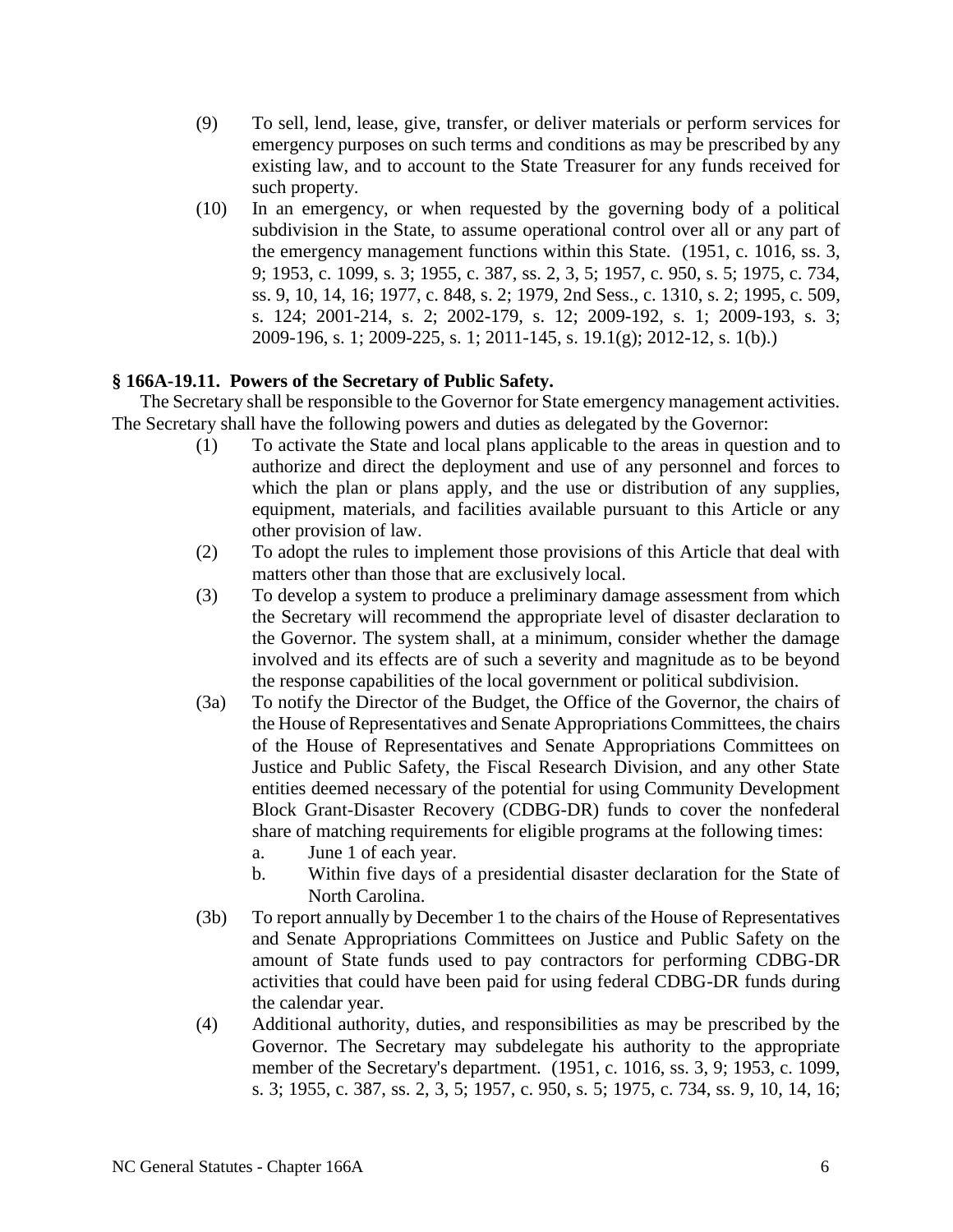1977, c. 848, s. 2; 1979, 2nd Sess., c. 1310, s. 2; 1995, c. 509, s. 124; 2001-214, s. 2; 2002-179, s. 12; 2009-192, s. 1; 2009-193, s. 3; 2009-196, s. 1; 2009-225, s. 1; 2011-145, s. 19.1(g); 2012-12, s. 1(b); 2019-250, s. 3.5(a).)

## **§ 166A-19.12. Powers of the Division of Emergency Management.**

The Division of Emergency Management shall have the following powers and duties as delegated by the Governor and Secretary of Public Safety:

- (1) Coordination of the activities of all State agencies for emergency management within the State, including planning, organizing, staffing, equipping, training, testing, and activating and managing the State Emergency Response Team and emergency management programs.
- (2) Preparation and maintenance of State plans for emergencies. The State plans or any parts thereof may be incorporated into department regulations and into executive orders of the Governor.
- (3) Coordination with the State Health Director to amend or revise the North Carolina Emergency Operations Plan regarding public health matters. At a minimum, the revisions to the Plan shall provide for the following:
	- a. The epidemiologic investigation of a known or suspected threat caused by nuclear, biological, or chemical agents.
	- b. The examination and testing of persons and animals that may have been exposed to a nuclear, biological, or chemical agent.
	- c. The procurement and allocation of immunizing agents and prophylactic antibiotics.
	- d. The allocation of the Strategic National Stockpile.
	- e. The appropriate conditions for quarantine and isolation in order to prevent further transmission of disease.
	- f. Immunization procedures.
	- g. The issuance of guidelines for prophylaxis and treatment of exposed and affected persons.
- (4) Establishment of a voluntary model registry for use by political subdivisions in identifying functionally and medically fragile persons in need of assistance during an emergency. All records, data, information, correspondence, and communications relating to the registration of persons with special needs or of functionally and medically fragile persons obtained pursuant to this subdivision are confidential and are not a public record pursuant to G.S. 132-1 or any other applicable statute, except that this information shall be available to emergency response agencies, as determined by the local emergency management director. This information shall be used only for the purposes set forth in this subdivision.
- (5) Promulgation of standards and requirements for local plans and programs consistent with federal and State laws and regulations, determination of eligibility for State financial assistance provided for in G.S. 166A-19.15, and provision of technical assistance to local governments. Standards and requirements for local plans and programs promulgated under this subdivision shall be reviewed by the Division at least biennially and updated as necessary.
- (6) Development and presentation of training programs, including the Emergency Management Certification Program established under Article 5 of this Chapter,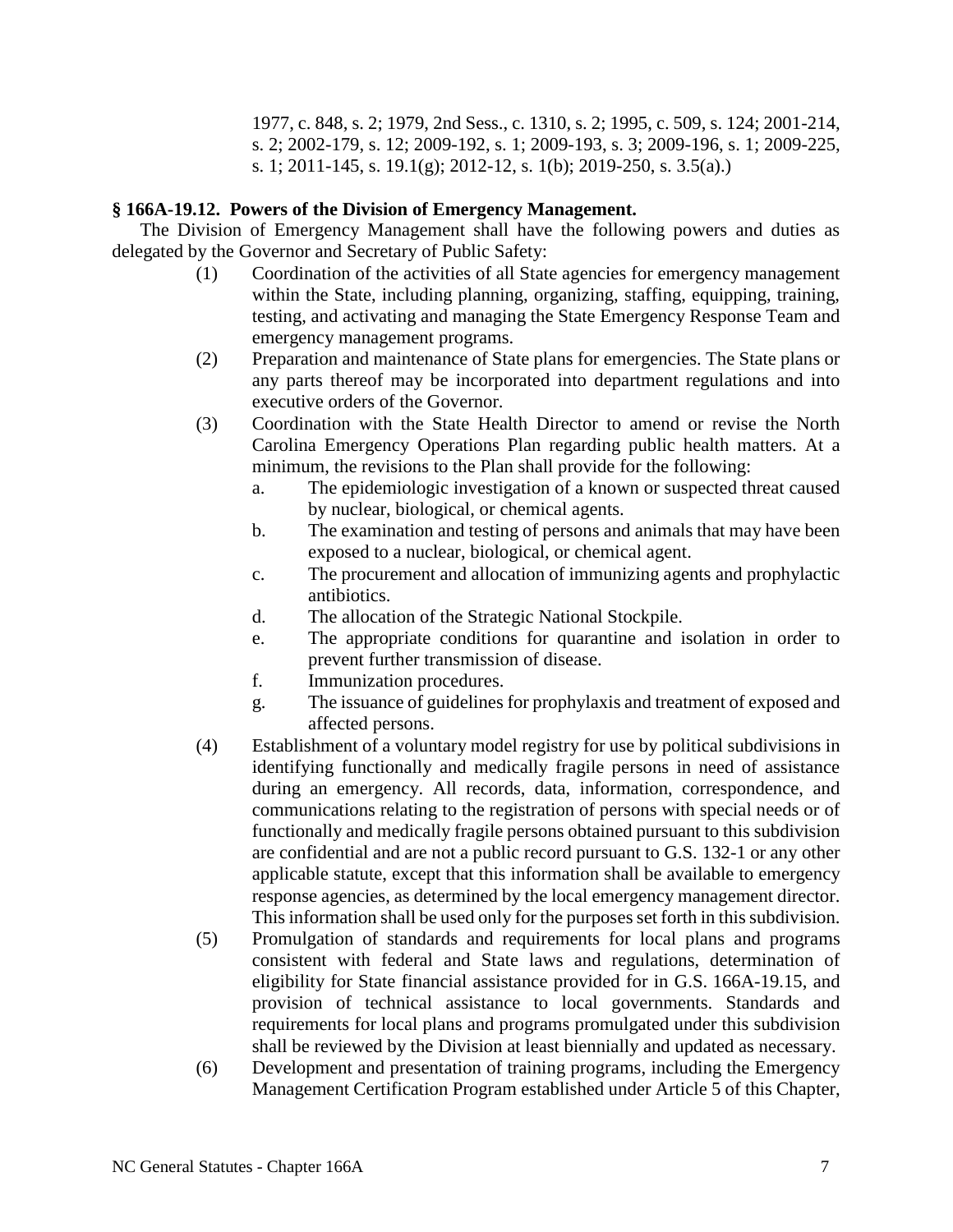and public information programs to insure the furnishing of adequately trained personnel and an informed public in time of need.

- (7) Making of such studies and surveys of the resources in this State as may be necessary to ascertain the capabilities of the State for emergency management, maintaining data on these resources, and planning for the most efficient use thereof.
- (8) Coordination of the use of any private facilities, services, and property.
- (9) Preparation for issuance by the Governor of executive orders, declarations, and regulations as necessary or appropriate.
- (10) Cooperation and maintenance of liaison with the other states, the federal government, and any public or private agency or entity in achieving any purpose of this Article and in implementing programs for emergency or war prevention, preparation, response, and recovery.
- (11) Making recommendations, as appropriate, for zoning, building, and other land-use controls, and safety measures for securing mobile homes or other nonpermanent or semipermanent works designed to protect against or mitigate the effects of an emergency.
- (12) Coordination of the use of existing means of communications and supplementing communications resources and integrating them into a comprehensive State or State-federal telecommunications or other communications system or network.
- (13) Administration of federal and State grant funds provided for emergency management purposes, including those funds provided for planning and preparedness activities by emergency management agencies.
- (14) Serving as the lead State agency for the coordination of information and resources for hazard risk management, which shall include the following responsibilities:
	- a. Coordinating with other State agencies and county governments in conducting hazard risk analysis. To the extent another State agency has primary responsibility for the adoption of hazard mitigation standards, those standards shall be applied in conducting a hazard risk analysis.
	- b. Establishing and maintaining a hazard risk management information system and tools to display natural hazards and vulnerabilities and conducting risk assessment.
	- c. Acquiring and leveraging all natural hazard data generated or maintained by State agencies and county governments.
	- d. Acquiring and leveraging all vulnerability data generated or maintained by State agencies and county governments.
	- e. Maintaining a clearinghouse for methodologies and metrics for calculating and communicating hazard probability and loss estimation.
- (15) Utilizing and maintaining technology that enables efficient and effective communication and management of resources between political subdivisions, State agencies, and other governmental entities involved in emergency management activities.
- (16) Establishing and operating a 24-hour Operations Center to serve as a single point of contact for local governments to report the occurrence of emergency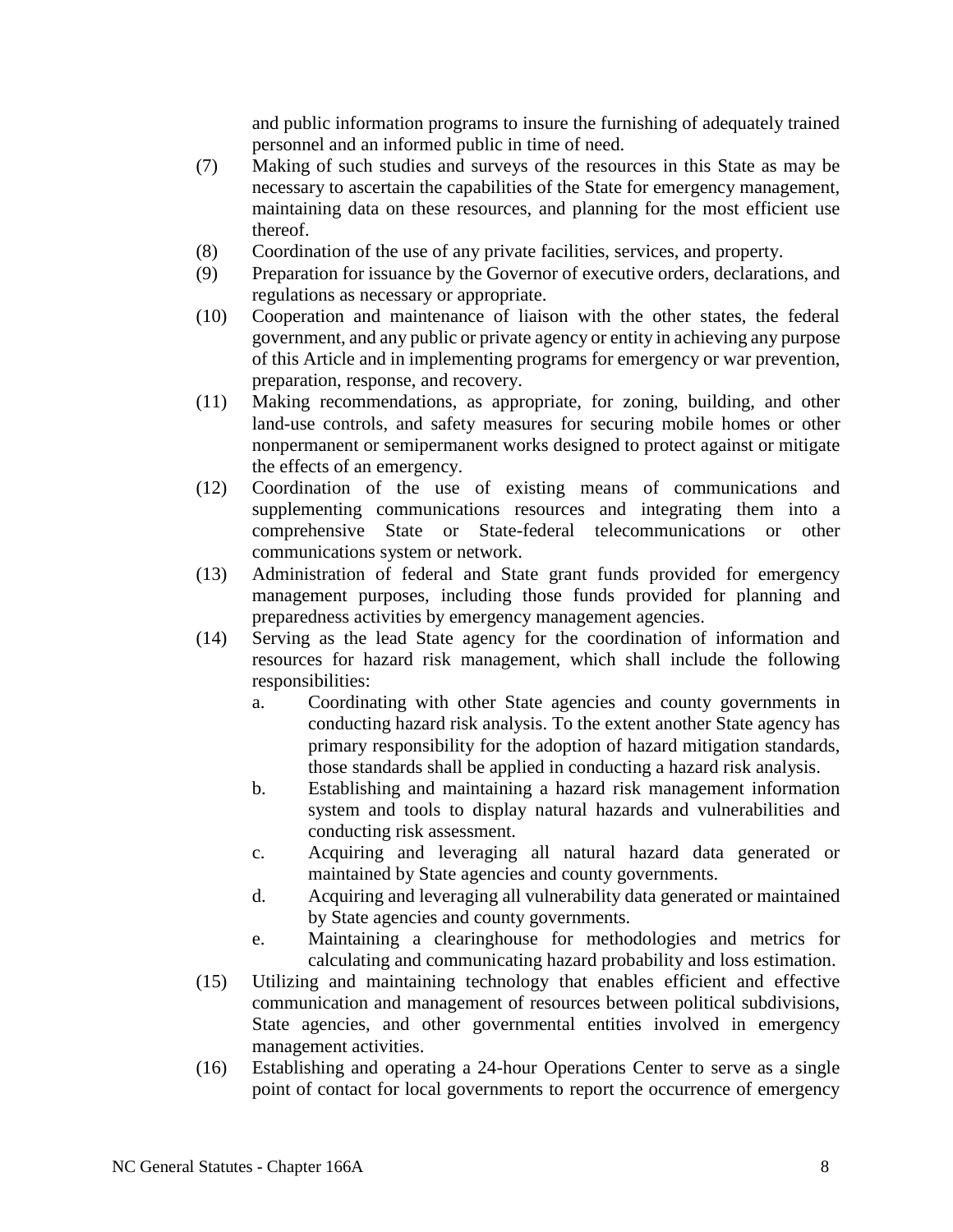and disaster events and to coordinate local and State response assets. The Division shall record all telephone calls to the 24-hour Operations Center emergency hotline and shall maintain the recording of each telephone call for at least one year.

- (17) Developing, maintaining, and implementing plans for response to any emergency occurring at a fixed nuclear power generating facility located in or near the borders of the State of North Carolina.
- (18) Maintaining the State Emergency Operations Center as the facility to house the State Emergency Response Team whenever it is activated for disaster response.
- (19) Serving as the agency responsible for the management of intrastate and interstate mutual aid planning, implementation, and resource procurement necessary for supporting emergency response and recovery.
- (20) Coordination with the Commissioner of Agriculture, or the Commissioner's designee, to amend or revise the North Carolina Emergency Operations Plan regarding agricultural matters. At a minimum, the revisions to the Plan shall provide for the following:
	- a. The examination and testing of animals that may have been exposed to a nuclear, biological, or chemical agent.
	- b. The appropriate conditions for quarantine and isolation of animals in order to prevent further transmission of disease.
- (21) Maintenance of an effective statewide urban search and rescue program.
- (22) Serving as the lead State agency for the implementation and maintenance of the statewide School Risk and Response Management System (SRRMS) under G.S. 115C-105.49A.
- (23) Coordination with the State Chief Information Officer and the Adjutant General to manage statewide response to cybersecurity incidents and significant cybersecurity incidents as defined by G.S. 143B-1320. This includes, but is not limited to:
	- a. Development and promulgation of necessary policies, plans, and procedures for cybersecurity and critical infrastructure protection; and
	- b. Annual review, update, and testing of cybersecurity incident response plans and procedures. (1951, c. 1016, ss. 3, 9; 1953, c. 1099, s. 3; 1955, c. 387, ss. 2, 3, 5; 1957, c. 950, s. 5; 1975, c. 734, ss. 9, 10, 14, 16; 1977, c. 848, s. 2; 1979, 2nd Sess., c. 1310, s. 2; 1995, c. 509, s. 124; 2001-214, s. 2; 2002-179, s. 12; 2009-192, s. 1; 2009-193, s. 3; 2009-196, s. 1; 2009-225, s. 1; 2011-145, s. 19.1(g); 2012-12, s. 1(b); 2012-90, ss. 11, 12; 2014-27, s. 3; 2014-122, s. 6(c); 2015-241, s. 8.26(j); 2019-200, s. 6(b).)

#### **§ 166A-19.13. Data collection, reporting, use of State and federal funds.**

(a) The Department of Public Safety shall establish mechanisms to regularly solicit input from entities receiving federal or State disaster recovery funds regarding ways to improve the administration of the funds and associated programs. The mechanisms may include surveys and focus groups.

(b) By December 1, 2020, the Department of Public Safety shall modify its policies and procedures for disaster recovery to do the following: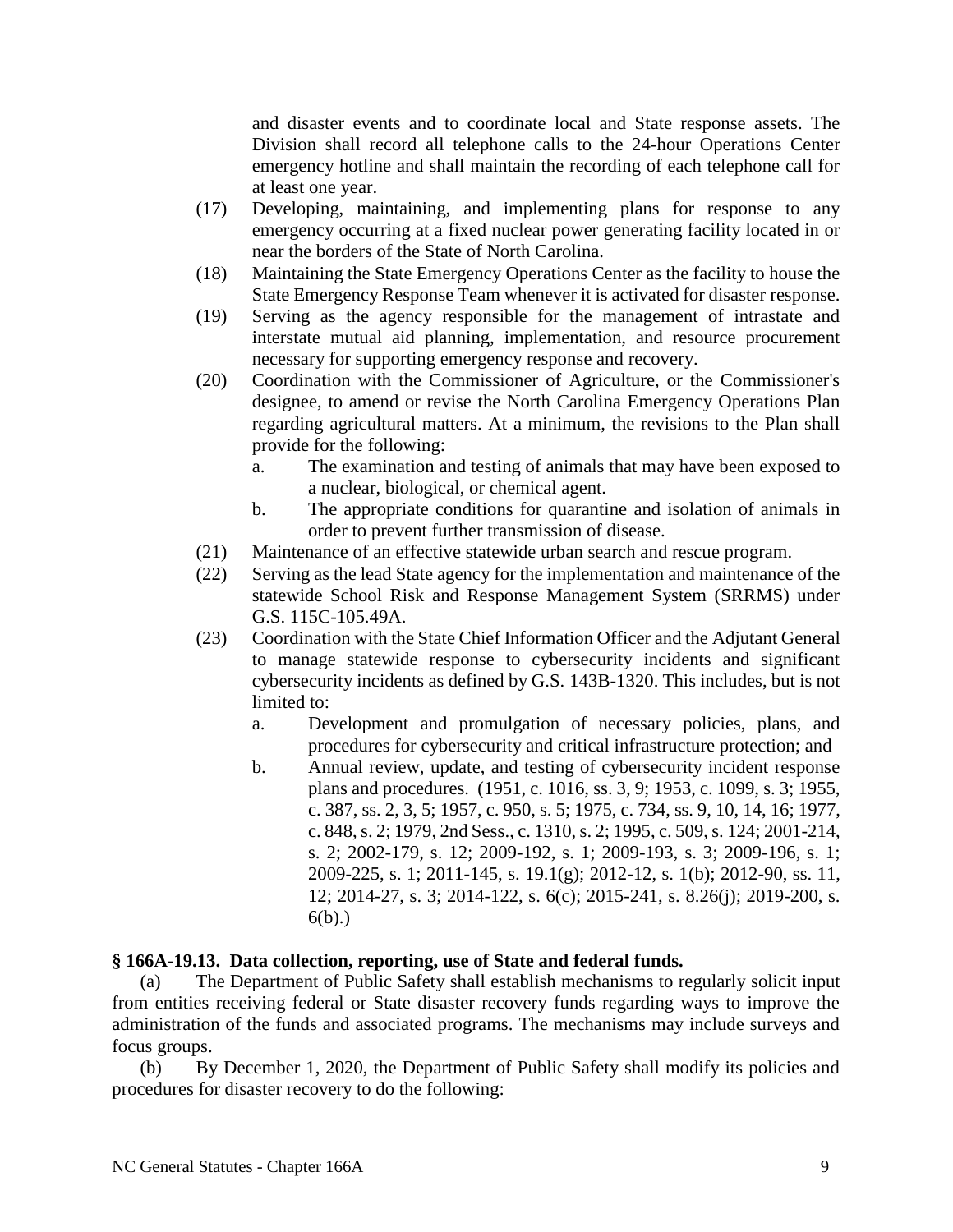- (1) Where permitted by State law and administrative rule, require the Office of Recovery and Resiliency (Office) to use cost as a factor when awarding contracts for professional services that may be eligible for reimbursement from federal funds. Contracts subject to Article 3D of Chapter 143 of the General Statutes are exempt from this subsection.
- (2) Establish minimum competencies for staff who administer the Community Development Block Grant-Disaster Recovery (CDBG-DR) program, including experience with either traditional CDBG programs or CDBG-DR programs.
- (3) Describe how the input obtained from the mechanisms established in subsection (a) of this section will be incorporated into revisions of its policies and procedures.

(c) By January 1, 2020, the Office of Recovery and Resiliency (Office) shall develop performance metrics for all entities receiving federal or State disaster recovery funds, including the following:

- (1) Total number of projects managed overall.
- (2) Outreach and intake metrics.
- (3) Amount of disaster recovery funds spent on administrative activities.
- (4) Amount of disaster recovery funds disbursed on behalf of recipients.  $(2019-250, s. 3.5(b))$ .

## **§ 166A-19.14. Priority consideration of North Carolina-based companies when addressing public health emergencies.**

During a public health emergency, the Department of Health and Human Services and the North Carolina Division of Emergency Management within the Department of Public Safety shall first consider North Carolina-based companies that can provide mobile response units with capabilities to reach rural areas of the State. Operations that shall be considered include patient testing or sample collections, feeding operations, triage facilities, and other operations where it is necessary to deliver mobile services to individuals. (2020-3, s. 3C.2(a).)

Part 3. Local Emergency Management.

## **§ 166A-19.15. County and municipal emergency management.**

(a) Governing Body of Counties Responsible for Emergency Management. – The governing body of each county is responsible for emergency management within the geographical limits of such county. All emergency management efforts within the county will be coordinated by the county, including activities of the municipalities within the county.

Counties May Establish and Maintain Emergency Management Agencies. – The governing body of each county is hereby authorized to establish and maintain an emergency management agency for the purposes contained in G.S. 166A-19.1. The governing body of each county which establishes an emergency management agency pursuant to this authorization shall appoint a coordinator who will have a direct responsibility for the organization, administration, and operation of the county program and will be subject to the direction and guidance of such governing body. In the event that any county fails to establish an emergency management agency, and the Governor, in the Governor's discretion, determines that a need exists for such an emergency management agency, then the Governor is hereby empowered to establish an emergency management agency within that county.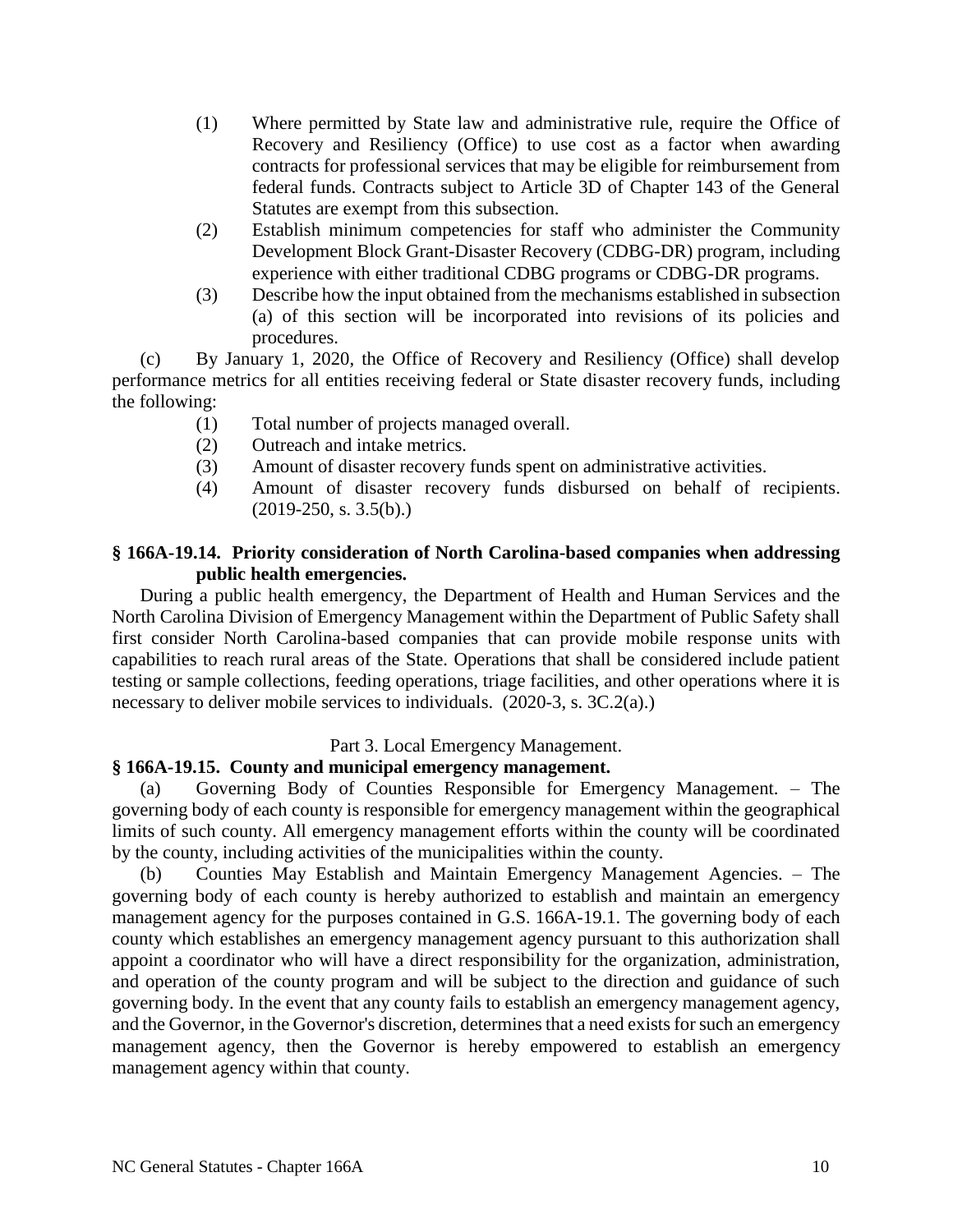(c) Municipalities May Establish and Maintain Emergency Management Agencies. – All incorporated municipalities are authorized to establish and maintain emergency management agencies subject to coordination by the county.

Joint Agencies Authorized. – Counties and incorporated municipalities are authorized to form joint emergency management agencies composed of a county and one or more municipalities within the county's borders, between two or more counties, or between two or more counties and one or more municipalities within the borders of those counties.

(e) Local Appropriations Authorized. – Each county and incorporated municipality in this State is authorized to make appropriations for the purposes of this Article and to fund them by levy of property taxes pursuant to G.S. 153A-149 and G.S. 160A-209 and by the allocation of other revenues, use of which is not otherwise restricted by law.

(f) Additional Powers. – In carrying out the provisions of this Article each political subdivision is authorized to do the following:

- (1) To appropriate and expend funds, make contracts, obtain and distribute equipment, materials, and supplies for emergency management purposes and to provide for the health and safety of persons and property, including emergency assistance, consistent with this Article.
- (1a) To award contracts for the repair, rehabilitation, or construction of private residential structures funded by State or federal funds provided to the political subdivision as a result of a disaster declared by the Governor under G.S. 166A-19.21 covering the political subdivision. For purposes of contracts awarded under this subdivision for a particular disaster, a political subdivision is authorized to contract with contractors prequalified by the Division in accordance with G.S. 143-135.8 for that disaster. In so contracting, the political subdivision is not required to follow the procedures for prequalifying contractors set forth in G.S. 143-135.8. Nothing in this subdivision is intended to exempt a political subdivision from other requirements of Article 8 of Chapter 143 of the General Statutes.
- (2) To direct and coordinate the development of emergency management plans and programs in accordance with the policies and standards set by the Division, consistent with federal and State laws and regulations.
- (3) To assign and make available all available resources for emergency management purposes for service within or outside of the physical limits of the subdivision.
- (4) To delegate powers in a local state of emergency declared pursuant to G.S. 166A-19.22.
- (5) To coordinate the voluntary registration of functionally and medically fragile persons in need of assistance during an emergency either through a registry established by this subdivision or by the State. All records, data, information, correspondence, and communications relating to the registration of persons with special needs or of functionally and medically fragile persons obtained pursuant to this subdivision are confidential and are not a public record pursuant to G.S. 132-1 or any other applicable statute, except that this information shall be available to emergency response agencies, as determined by the local emergency management director. This information shall be used only for the purposes set forth in this subdivision.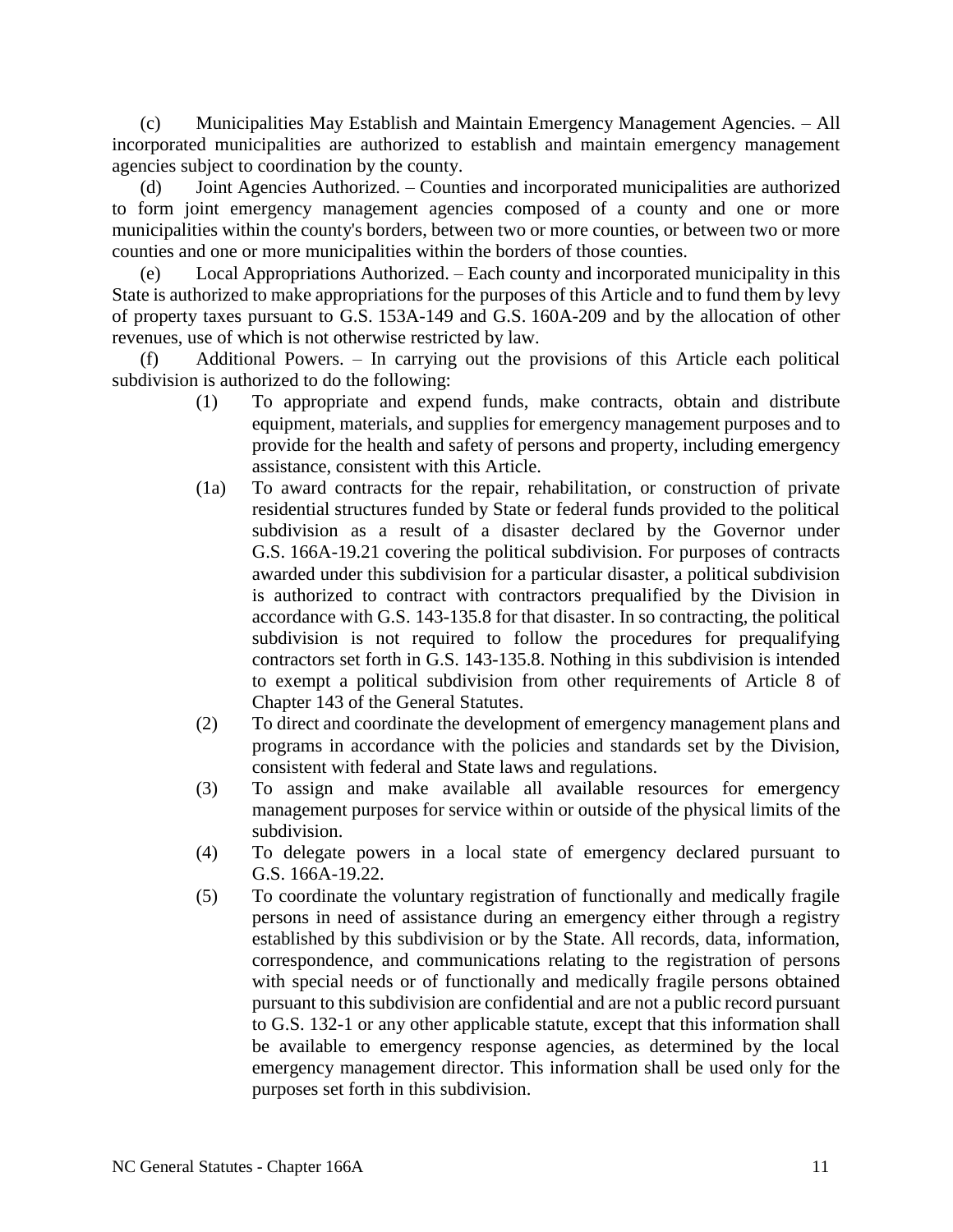(g) County Eligibility for State and Federal Financial Assistance. – Each county which establishes an emergency management agency pursuant to State standards and which meets requirements for local plans and programs may be eligible to receive State and federal financial assistance, including State and federal funding appropriated for emergency management planning and preparedness, and for the maintenance and operation of a county emergency management program. Such financial assistance is subject to an appropriation being made for this purpose. Where the appropriation does not allocate appropriated funds among counties, the amount allocated to each county shall be determined annually by the Division. The size of this allocation shall be based in part on the degree to which local plans and programs meet State standards and requirements promulgated by the Division, including those relating to professional competencies of local emergency management personnel. However, in making an allocation determination, the Division shall, where appropriate, take into account the fact that a particular county may lack sufficient resources to meet the standards and requirements promulgated by the Division. (1951, c. 1016, s. 6; 1953, c. 1099, s. 4; 1957, c. 950, s. 2; 1959, c. 337, s. 5; 1973, c. 620, s. 9; 1975, c. 734, ss. 12, 14, 16; 1977, c. 848, s. 2; 1979, 2nd Sess., c. 1310, s. 2; 1995, c. 509, ss. 126, 127; 2009-196, s. 2; 2009-225, s. 2; 2012-12, s. 1(b); 2019-250, s. 3.2.)

**§ 166A-19.16:** Reserved for future codification purposes.

**§ 166A-19.17:** Reserved for future codification purposes.

**§ 166A-19.18:** Reserved for future codification purposes.

**§ 166A-19.19:** Reserved for future codification purposes.

Part 4. Declarations of State of Emergency.

## **§ 166A-19.20. Gubernatorial or legislative declaration of state of emergency.**

(a) Declaration. – A state of emergency may be declared by the Governor or by a resolution of the General Assembly, if either of these finds that an emergency exists.

(b) Emergency Area. – An executive order or resolution declaring a state of emergency shall include a definition of the area constituting the emergency area.

(c) Expiration of States of Emergency. – A state of emergency declared pursuant to this section shall expire when it is rescinded by the authority that issued it.

(d) Exercise of Powers Not Contingent on Declaration of Disaster Type. – Once a state of emergency has been declared pursuant to this section, the fact that a declaration of disaster type has not been issued shall not preclude the exercise of powers otherwise conferred during a state of emergency.

(e) Extra Session; Emergency Transportation Expenditures. – The General Assembly considers a determination by the Secretary of Transportation under G.S. 136-44.2E(f) that anticipated emergency expenses will exceed the funds in the Transportation Emergency Reserve within the meaning of the term "extraordinary occasions," and therefore the Governor is authorized to convene the General Assembly in Extra Session under Section 5(7) of Article III of the North Carolina Constitution. The General Assembly strongly urges the Governor to convene the General Assembly in Extra Session within 14 days of notice by the Secretary under G.S. 136-44.2E(f) for the purpose of appropriating funds from the Savings Reserve to the Emergency Reserve to address the transportation needs of the State necessitated by a major disaster. (1951, c. 1016, s. 4; 1955,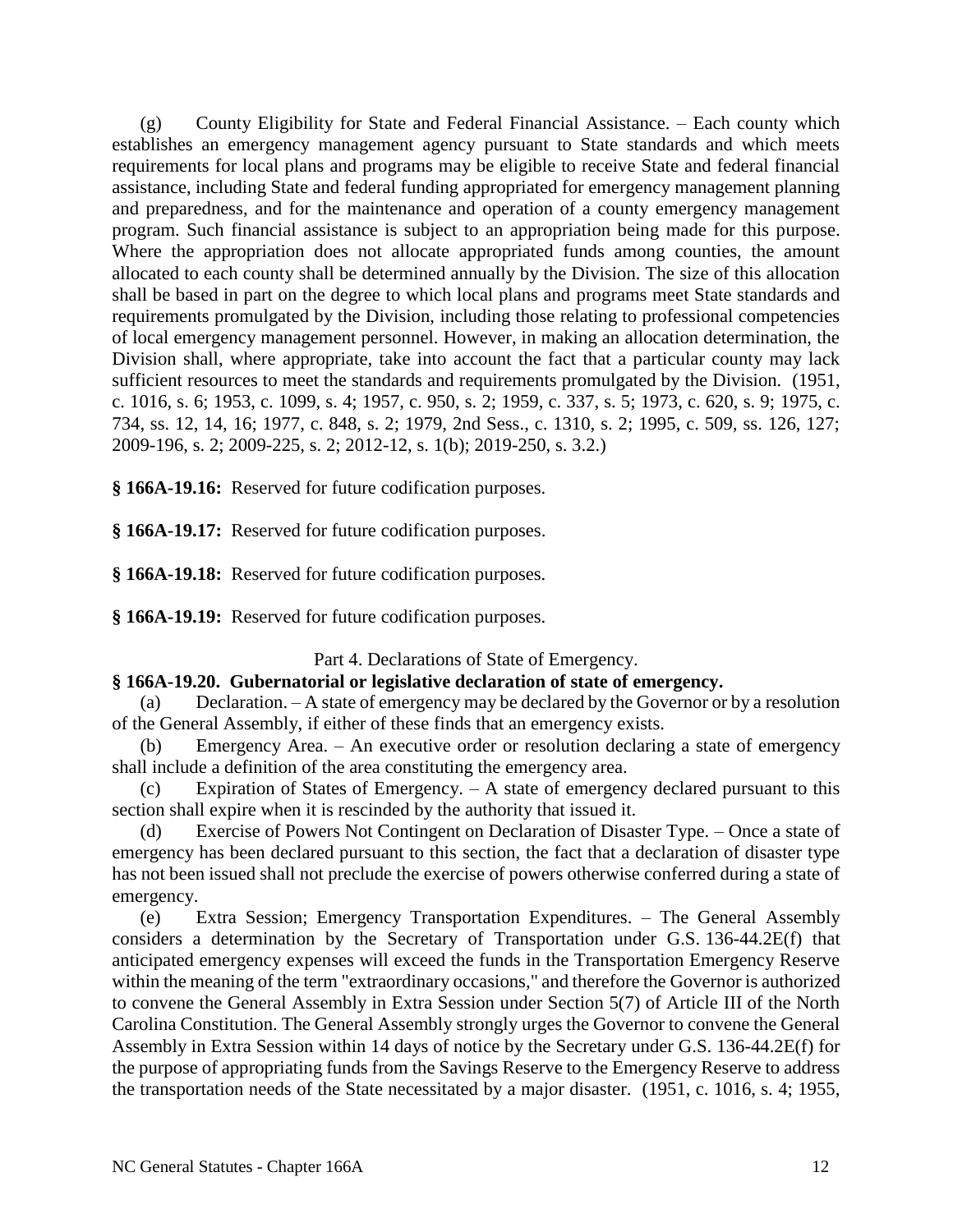c. 387, s. 4; 1959, c. 284, s. 2; c. 337, s. 4; 1975, c. 734, ss. 11, 14; 1977, c. 848, s. 2; 1979, 2nd Sess., c. 1310, s. 2; 1993, c. 321, s. 181(a); 1995, c. 509, s. 125; 2001-214, s. 3; 2011-145, s. 19.1(g); 2011-183, s. 127(c); 2012-12, s. 1(b); 2020-91, s. 4.7(c).)

## **§ 166A-19.21. Gubernatorial disaster declaration.**

(a) Preliminary Damage Assessment. – When a state of emergency is declared pursuant to G.S. 166A-19.20, the Secretary shall provide the Governor and the General Assembly with a preliminary damage assessment as soon as the assessment is available.

(b) Declaration of Disaster. – Upon receipt of a preliminary damage assessment, the Governor is authorized to issue a disaster declaration declaring the impact or anticipated impact of the emergency to constitute a disaster of one of the following types:

- (1) Type I disaster. A Type I disaster may be declared by the Governor prior to, and independently of, any action taken by the Small Business Administration, the Federal Emergency Management Agency, or any other federal agency, if all of the following criteria are met:
	- a. A local state of emergency has been declared pursuant to G.S. 166A-19.22 and a written copy of the declaration has been forwarded to the Governor.
	- b. The preliminary damage assessment meets or exceeds the criteria established for the Small Business Administration Disaster Loan Program pursuant to 13 C.F.R. Part 123 or meets or exceeds the State infrastructure criteria set out in G.S. 166A-19.41(b)(2)a.
	- c. A major disaster declaration by the President of the United States pursuant to the Stafford Act has not been declared.
- (2) Type II disaster. A Type II disaster may be declared if the President of the United States has issued a major disaster declaration pursuant to the Stafford Act. The Governor may request federal disaster assistance under the Stafford Act without making a Type II disaster declaration.
- (3) Type III disaster. A Type III disaster may be declared if the President of the United States has issued a major disaster declaration under the Stafford Act and either of the following is true:
	- a. The preliminary damage assessment indicates that the extent of damage is reasonably expected to meet the threshold established for an increased federal share of disaster assistance under applicable federal law and regulations.
	- b. The preliminary damage assessment prompts the Governor to call a special session of the General Assembly to establish programs to meet the unmet needs of individuals, businesses, or political subdivisions affected by the emergency.
- (c) Expiration of Disaster Declarations.
	- (1) Expiration of Type I disaster declarations. A Type I disaster declaration shall expire 60 days after its issuance unless renewed by the Governor or the General Assembly. Such renewals may be made in increments of 30 days each, not to exceed a total of 120 days from the date of first issuance. The Joint Legislative Commission on Governmental Operations shall be notified prior to the issuance of any renewal of a Type I disaster declaration.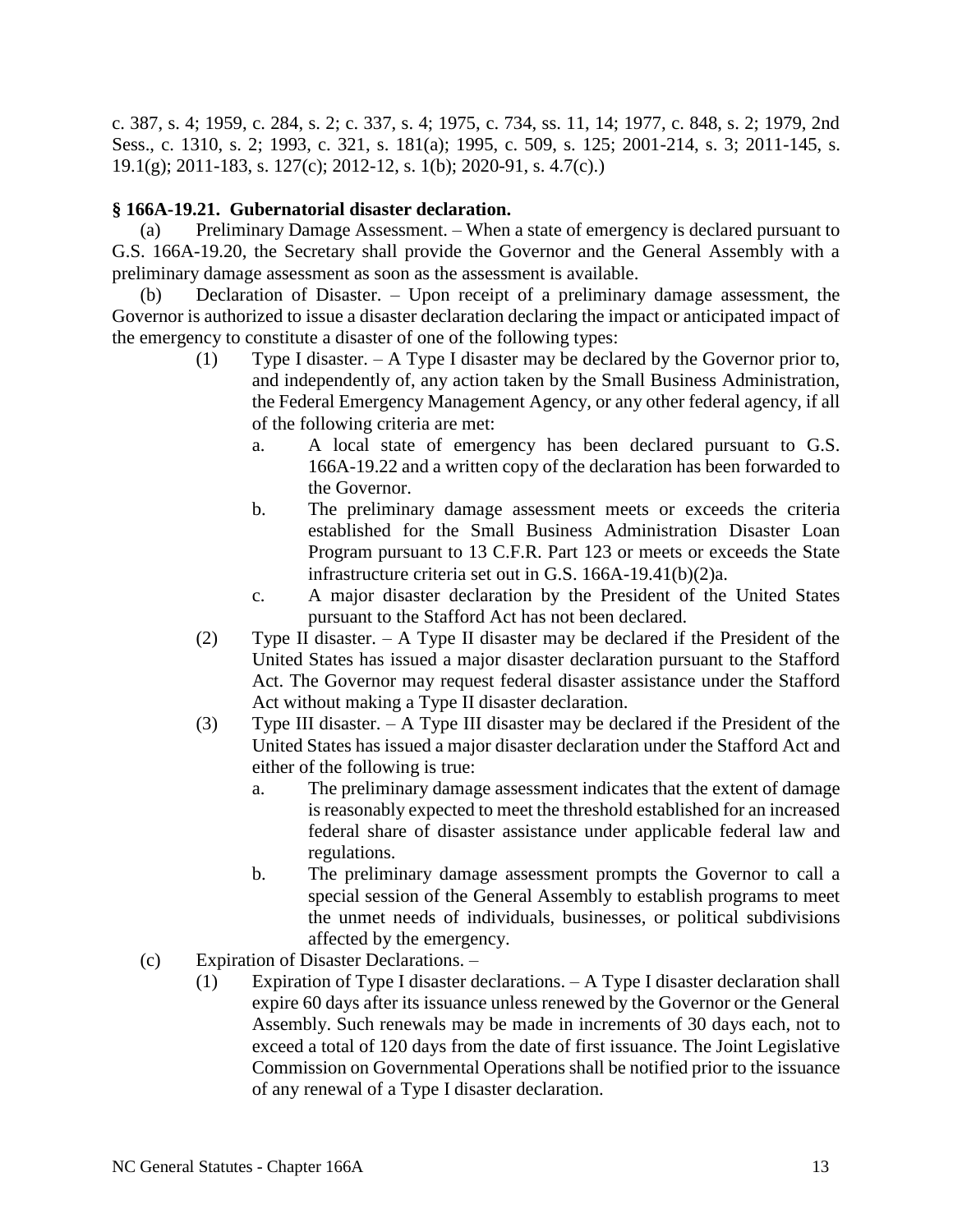- (2) Expiration of Type II disaster declarations. A Type II disaster declaration shall expire twelve months after its issuance unless renewed by the Governor or the General Assembly. Such renewals may be made in increments of three months each. A Type II disaster declaration and any renewals of that declaration shall not exceed a total of 24 months. The Joint Legislative Commission on Governmental Operations shall be notified prior to the issuance of any renewal of a Type II disaster declaration.
- (3) Expiration of Type III disaster declarations. A Type III disaster declaration shall expire 24 months after its issuance unless renewed by the General Assembly.
- (4) Expiration of disaster declarations declared prior to July 1, 2001. Any state of disaster declared or proclaimed before July 1, 2001, irrespective of type, shall terminate by a declaration of the Governor or resolution of the General Assembly. A declaration or resolution declaring or terminating a state of disaster shall be disseminated promptly by means calculated to bring its contents to the attention of the general public and, unless the circumstances attendant upon the disaster prevent or impede, promptly filed with the Secretary, the Secretary of State, and the clerks of superior court in the area to which it applies.

(d) Effect of Disaster Declaration Expiration. – Expiration of a Type II or III disaster declaration shall not affect the State's obligations under federal-State agreements entered into prior to the expiration of the disaster declaration. (1951, c. 1016, s. 4; 1955, c. 387, s. 4; 1959, c. 284, s. 2; c. 337, s. 4; 1975, c. 734, ss. 11, 14; 1977, c. 848, s. 2; 1979, 2nd Sess., c. 1310, s. 2; 1993, c. 321, s. 181(a); 1995, c. 509, s. 125; 2001-214, s. 3; 2011-145, s. 19.1(g); 2011-183, s. 127(c); 2012-12, s. 1(b); 2012-90, ss. 7, 8.)

## **§ 166A-19.22. Municipal or county declaration of state of emergency.**

(a) Declaration. – A state of emergency may be declared by the governing body of a municipality or county, if either of these finds that an emergency exists. Authority to declare a state of emergency under this section may also be delegated by ordinance to the mayor of a municipality or to the chair of the board of county commissioners of a county.

(b) Emergency Area. – The emergency area shall be determined in accordance with the following:

- (1) Unless another subdivision of this subsection is applicable, the emergency area shall not exceed the area over which the municipality or county has jurisdiction to enact general police-power ordinances. The governing body declaring the state of emergency may declare that the emergency area includes part or all of the governing body's jurisdiction. Unless the governing body declaring the state of emergency provides otherwise, the emergency area includes this entire jurisdiction, subject to the limitations contained in the other subdivisions in this subsection.
- (2) The emergency area of a state of emergency declared by a county shall not include any area within the corporate limits of any municipality, or within any area of the county over which a municipality has jurisdiction to enact general police-power ordinances, unless the municipality's governing body or mayor consents to or requests the state of emergency's application. Such an extension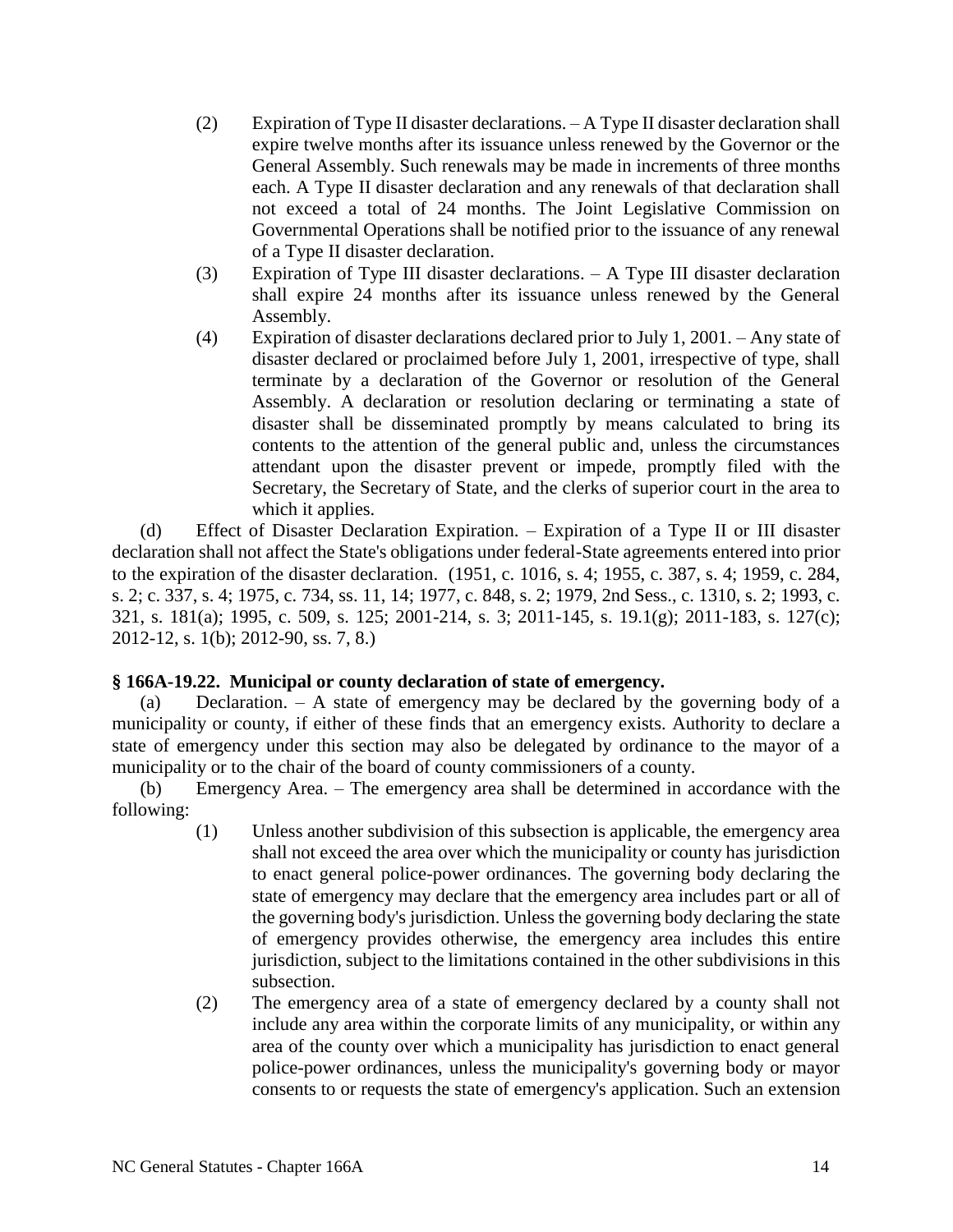may be with respect to one or more of the prohibitions and restrictions imposed in that county pursuant to the authority granted in G.S. 166A-19.31 and need not be with respect to all prohibitions and restrictions authorized by that section.

- (3) The board of commissioners or chair of the board of commissioners of any county who has been requested to do so by a mayor may by declaration extend the emergency area of a state of emergency declared by a municipality to any area within the county in which the board or chair determines it to be necessary to assist in the controlling of the emergency within the municipality. The extension may be with respect to one or more of the prohibitions and restrictions imposed in that mayor's municipality pursuant to the authority granted in G.S. 166A-19.31 and need not be with respect to all prohibitions and restrictions authorized by that section. Extension of the emergency area pursuant to this subdivision shall be subject to the following additional limitations:
	- a. The extension of the emergency area shall not include any area within the corporate limits of a municipality, or within any area of the county over which a municipality has jurisdiction to enact general police-power ordinances, unless the mayor or governing body of that other municipality consents to its application.
	- b. A chair of a board of county commissioners extending the emergency area under the authority of this subdivision shall take reasonable steps to give notice of its terms to those likely to be affected.
	- c. The chair of the board of commissioners shall declare the termination of any prohibitions and restrictions extended pursuant to this subdivision upon the earlier of the following:
		- 1. The chair's determination that they are no longer necessary.
		- 2. The determination of the board of county commissioners that they are no longer necessary.
		- 3. The termination of the prohibitions and restrictions within the municipality.
	- d. The powers authorized under this subdivision may be exercised whether or not the county has enacted ordinances under the authority of G.S. 166A-19.31. Exercise of this authority shall not preclude the imposition of prohibitions and restrictions under any ordinances enacted by the county under the authority of G.S. 166A-19.31.

(c) Expiration of States of Emergency. – Unless an ordinance adopted pursuant to G.S. 166A-19.31 provides otherwise, a state of emergency declared pursuant to this section shall expire when it is terminated by the official or governing body that declared it.

(d) Effect of Declaration. – The declaration of a state of emergency pursuant to this section shall activate the local ordinances authorized in G.S. 166A-19.31 and any and all applicable local plans, mutual assistance compacts, and agreements and shall also authorize the furnishing of assistance thereunder. (Former G.S. 14-288.13: 1969, c. 869, s. 1; 1993, c. 539, s. 195; 1994, Ex. Sess., c. 24, s. 14(c). Former G.S. 14-288.14: 1969, c. 869, s. 1; 1993, c. 539, s. 196; 1994, Ex. Sess., c. 14, s. 7; c. 24, s. 14(c). Former G.S. 166A-8: 1951, c. 1016, s. 6; 1953, c. 1099, s. 4; 1957, c. 950, s. 2; 1959, c. 337, s. 5; 1973, c. 620, s. 9; 1975, c. 734, ss. 12, 14, 16; 1977, c. 848, s. 2; 2012-12, s. 1(b).)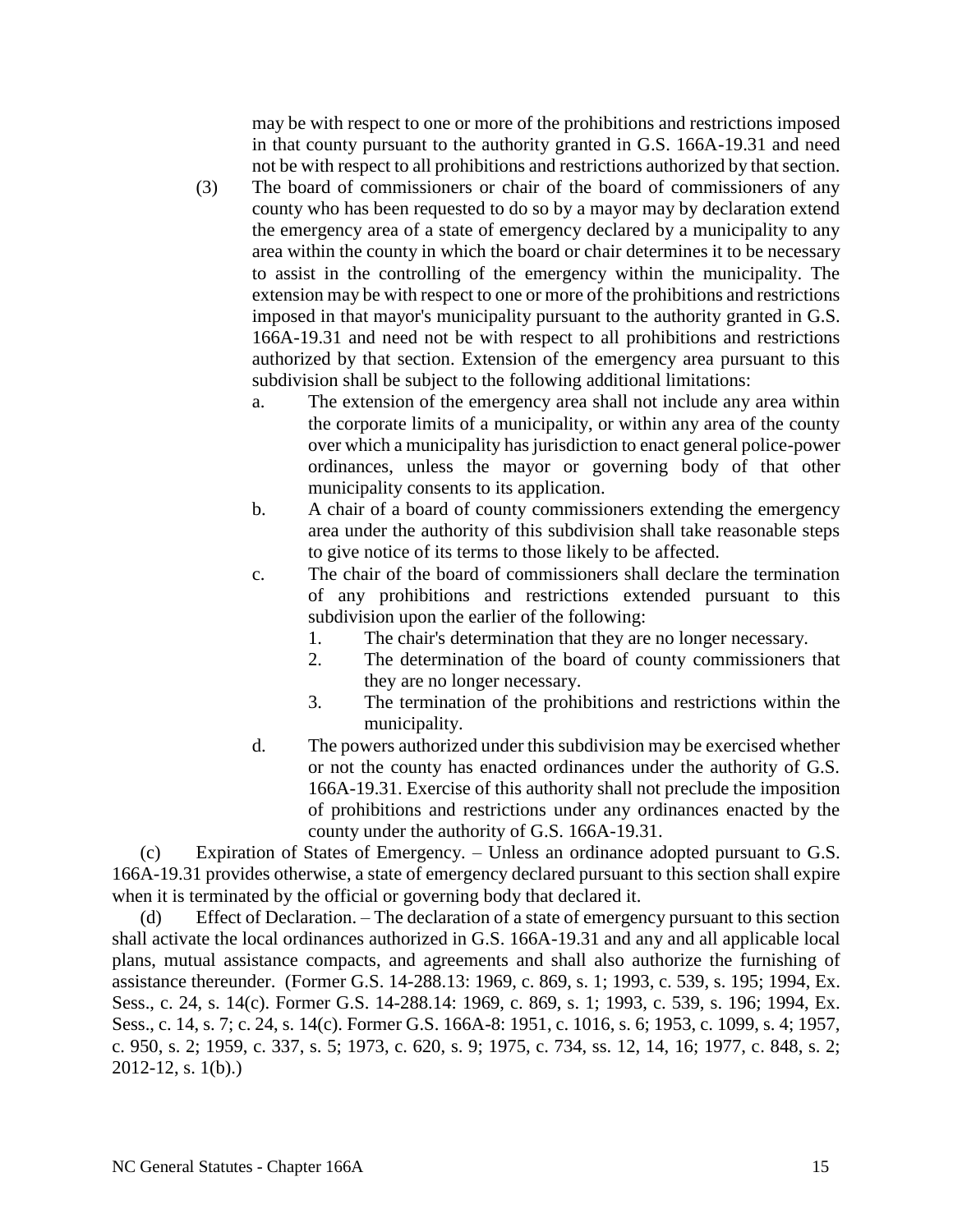## **§ 166A-19.23. Excessive pricing prohibitions.**

A declaration issued pursuant to this Article shall trigger the prohibitions against excessive pricing during states of disaster, states of emergency, or abnormal market disruptions pursuant to G.S. 75-37 and G.S. 75-38. (2012-12, s. 1(b).)

### **§ 166A-19.24. Remote meetings during certain declarations of emergency.**

(a) Remote Meetings. – Notwithstanding any other provision of law, upon issuance of a declaration of emergency under G.S. 166A-19.20, any public body within the emergency area may conduct remote meetings in accordance with this section and Article 33C of Chapter 143 of the General Statutes throughout the duration of that declaration of emergency. Compliance with this statute establishes a presumption that a remote meeting is open to the public.

(b) Requirements. – The public body shall comply with all of the following with respect to remote meetings conducted under this section:

- (1) The public body shall give proper notice under G.S. 143-318.12 and under any other requirement for notice applicable to the public body. The notice shall also specify the means by which the public can access the remote meeting as that remote meeting occurs.
- (2) Any member of the public body participating by a method of simultaneous communication in which that member cannot be physically seen by the public body must identify himself or herself in each of the following situations:
	- a. When the roll is taken or the remote meeting is commenced.
	- b. Prior to participating in the deliberations, including making motions, proposing amendments, and raising points of order.
	- c. Prior to voting.
- (3) All documents to be considered during the remote meeting shall be provided to each member of the public body.
- (4) The method of simultaneous communication shall allow for any member of the public body to do all of the following:
	- a. Hear what is said by the other members of the public body.
	- b. Hear what is said by any individual addressing the public body.
	- c. To be heard by the other members of the public body when speaking to the public body.
- (5) All votes shall be roll call; no vote by secret or written ballots, whether by paper or electronic means or in accordance with G.S. 143-318.13(b), may be taken during the remote meeting.
- (6) The public body shall comply with G.S. 143-318.13(c).
- (7) The minutes of the remote meeting shall reflect that the meeting was conducted by use of simultaneous communication, which members were participating by simultaneous communication, and when such members joined or left the remote meeting.
- (8) All chats, instant messages, texts, or other written communications between members of the public body regarding the transaction of the public business during the remote meeting are deemed a public record.
- (9) The remote meeting shall be simultaneously streamed live online so that simultaneous live audio, and video, if any, of such meeting is available to the public. If the remote meeting is conducted by conference call, the public body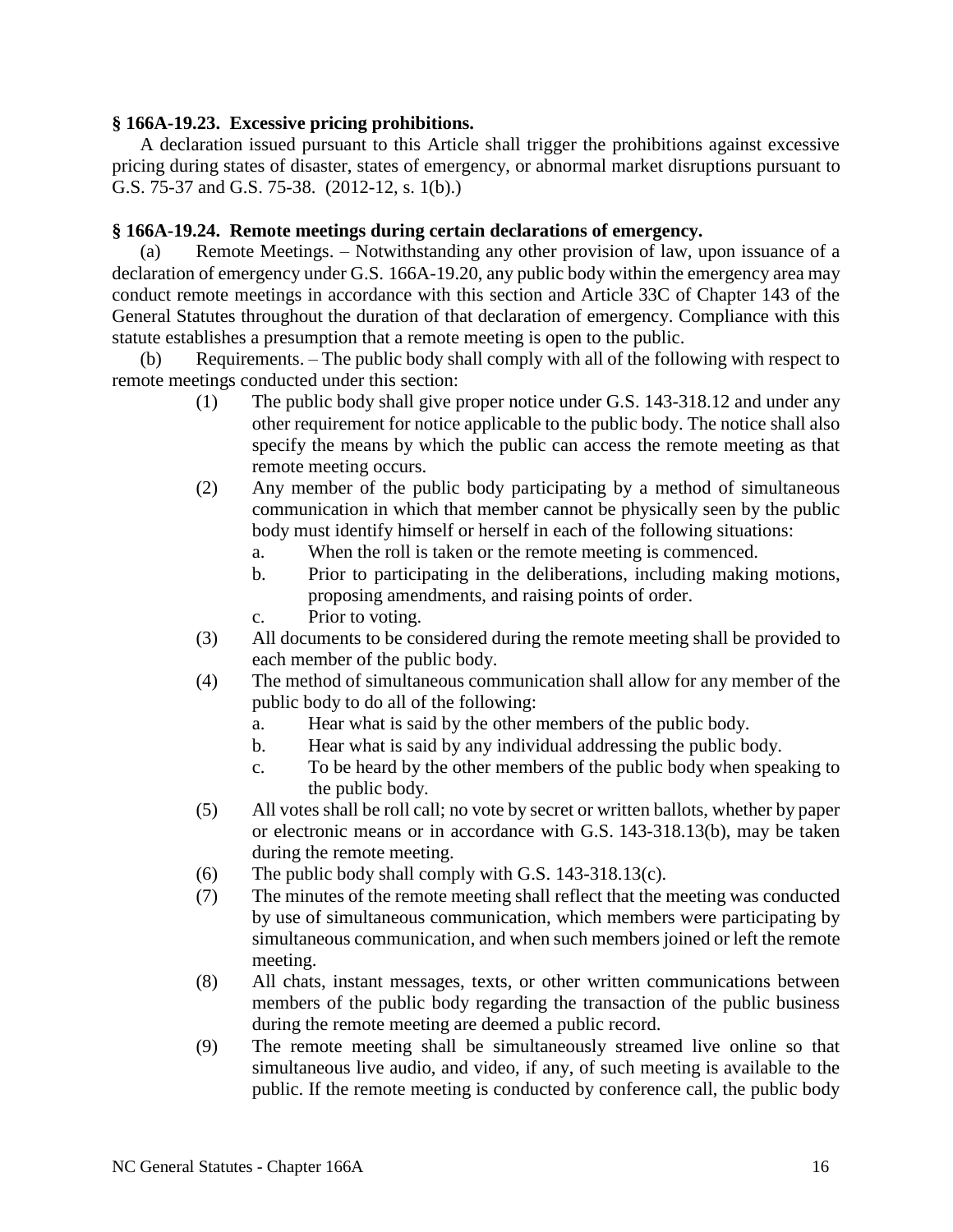may comply with this subdivision by providing the public with an opportunity to dial in or stream the audio live and listen to the remote meeting.

(b1) If a public body has provided notice of an official meeting and one or more of the members of the public body desire to participate remotely after the issuance of the notice, the public body may amend the notice of the meeting to include the means whereby the public can access the remote meeting as that remote meeting occurs. Such amended notice of remote meeting shall comply with all of the following:

- (1) Be issued no less than six hours prior to the official meeting.
- (2) Be distributed in accordance with G.S.  $143-318.12(b)(2)$  and  $(b)(3)$ , as applicable.
- (3) Be posted in accordance with G.S. 143-318.12(e).

(c) Quorum. – A member of the public body participating by simultaneous communication under this section shall be counted as present for quorum purposes only during the period while simultaneous communication is maintained for that member. The provisions of G.S. 153A-44 and G.S. 160A-75 shall apply to all votes of each member of a county or municipal governing board taken during a remote meeting.

(d) Voting by Members of the Public Body. – Votes of each member of a public body made during a remote meeting under this section shall be counted as if the member were physically present only during the period while simultaneous communication is maintained for that member.

(e) Public Hearings. – A public body may conduct any public hearing required or authorized by law during a remote meeting, and take action thereon, provided the public body allows for written comments on the subject of the public hearing to be submitted between publication of any required notice and 24 hours prior to the scheduled time for the beginning of the public hearing.

(f) Quasi-Judicial Hearings. – A public body may conduct a quasi-judicial proceeding as a remote meeting only when all of the following apply:

- (1) The right of an individual to a hearing and decision occur during the emergency.
- (2) All persons subject to the quasi-judicial proceeding who have standing to participate in the quasi-judicial hearing have been given notice of the quasi-judicial hearing and consent to the remote meeting.
- (3) All due process rights of the parties affected are protected.

(g) Closed Sessions. – The public body may conduct a closed session as authorized in G.S. 143-318.11. While in closed session, the public body is not required to provide access to the remote meeting to the public.

(h) Not Exclusive. – This section applies only during emergency declarations and does not supersede any authority for electronic meetings under Article 33C of Chapter 143 of the General Statutes.

(i) Definitions. – For purposes of this section, the following definitions apply:

- (1) Official meeting.  $-$  As defined in G.S. 143-318.10(d).
- (2) Public body. As defined in G.S. 143-318.10(b) and (c).
- (3) Remote meeting. An official meeting, or any part thereof, with between one and all of the members of the public body participating by simultaneous communication.
- (4) Simultaneous communication. Any communication by conference telephone, conference video, or other electronic means. (2020-3, s. 4.31(a); 2021-35, s. 1.)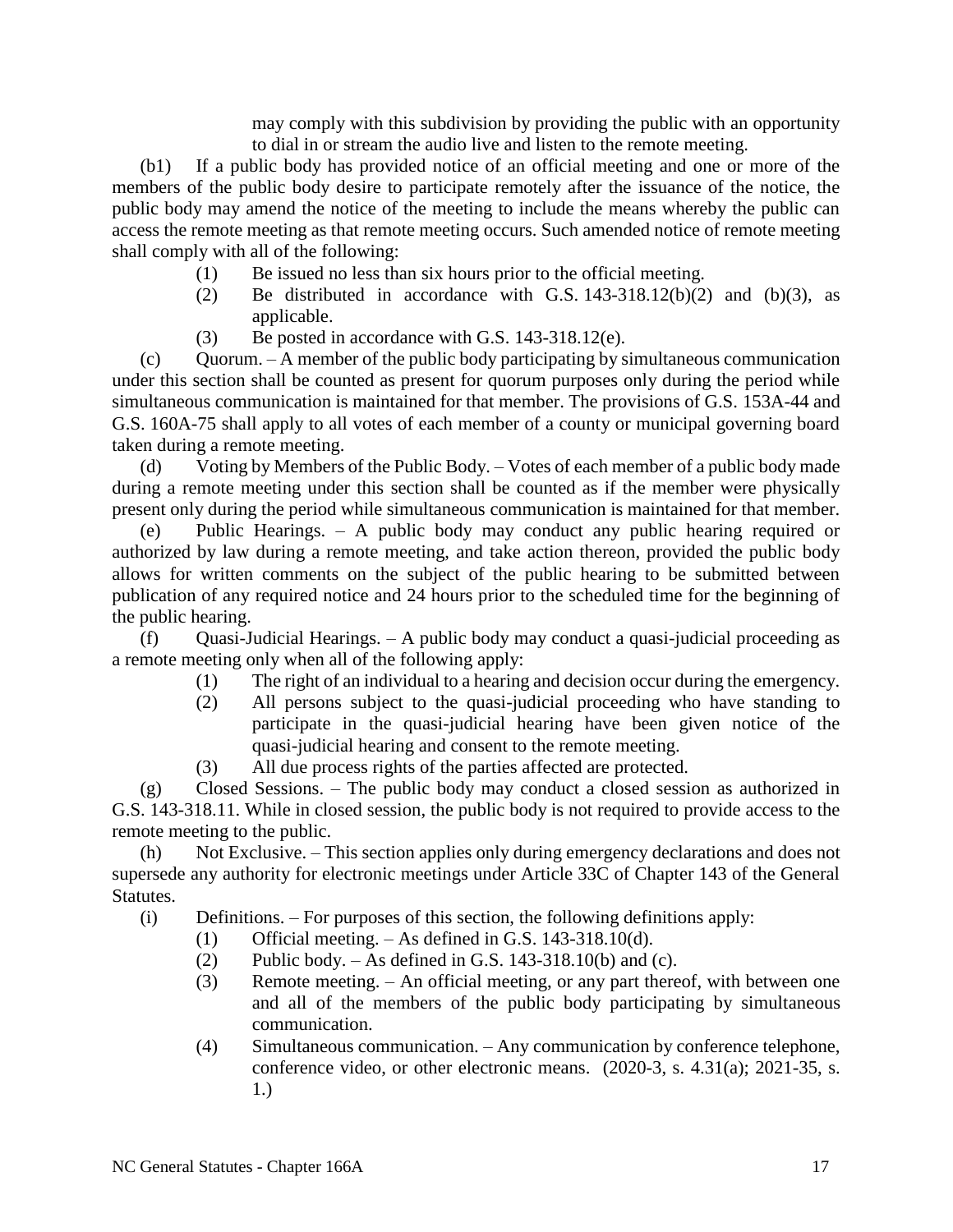**§ 166A-19.25:** Reserved for future codification purposes.

**§ 166A-19.26:** Reserved for future codification purposes.

**§ 166A-19.27:** Reserved for future codification purposes.

**§ 166A-19.28:** Reserved for future codification purposes.

**§ 166A-19.29:** Reserved for future codification purposes.

## Part 5. Additional Powers During States of Emergency.

## **§ 166A-19.30. Additional powers of the Governor during state of emergency.**

(a) In addition to any other powers conferred upon the Governor by law, during a gubernatorially or legislatively declared state of emergency, the Governor shall have the following powers:

- (1) To utilize all available State resources as reasonably necessary to cope with an emergency, including the transfer and direction of personnel or functions of State agencies or units thereof for the purpose of performing or facilitating emergency services.
- (2) To take such action and give such directions to State and local law enforcement officers and agencies as may be reasonable and necessary for the purpose of securing compliance with the provisions of this Article and with the orders, rules, and regulations made pursuant thereto.
- (3) To take steps to assure that measures, including the installation of public utilities, are taken when necessary to qualify for temporary housing assistance from the federal government when that assistance is required to protect the public health, welfare, and safety.
- (4) Subject to the provisions of the State Constitution to relieve any public official having administrative responsibilities under this Article of such responsibilities for willful failure to obey an order, rule, or regulation adopted pursuant to this Article.
- (5) Through issuance of an executive order to waive requirements for an environmental document or permit issued under Articles 1, 4, and 7 of Chapter 113A of the General Statutes for the repair, protection, safety enhancement, or replacement of a component of the State highway system that provides the sole road access to an incorporated municipality or an unincorporated inhabited area bordering the Atlantic Ocean or any coastal sound where bridge or road conditions as a result of the events leading to the declaration of the state of emergency pose a substantial risk to public health, safety, or welfare. The executive order shall list the duration of the waiver and the activities to which the waiver applies. For purposes of this subdivision, "coastal sound" shall have the definition set forth in G.S. 113A-103, and "replacement" shall not be interpreted to exclude a replacement that increases size or capacity or that is located in a different location than the component that is replaced.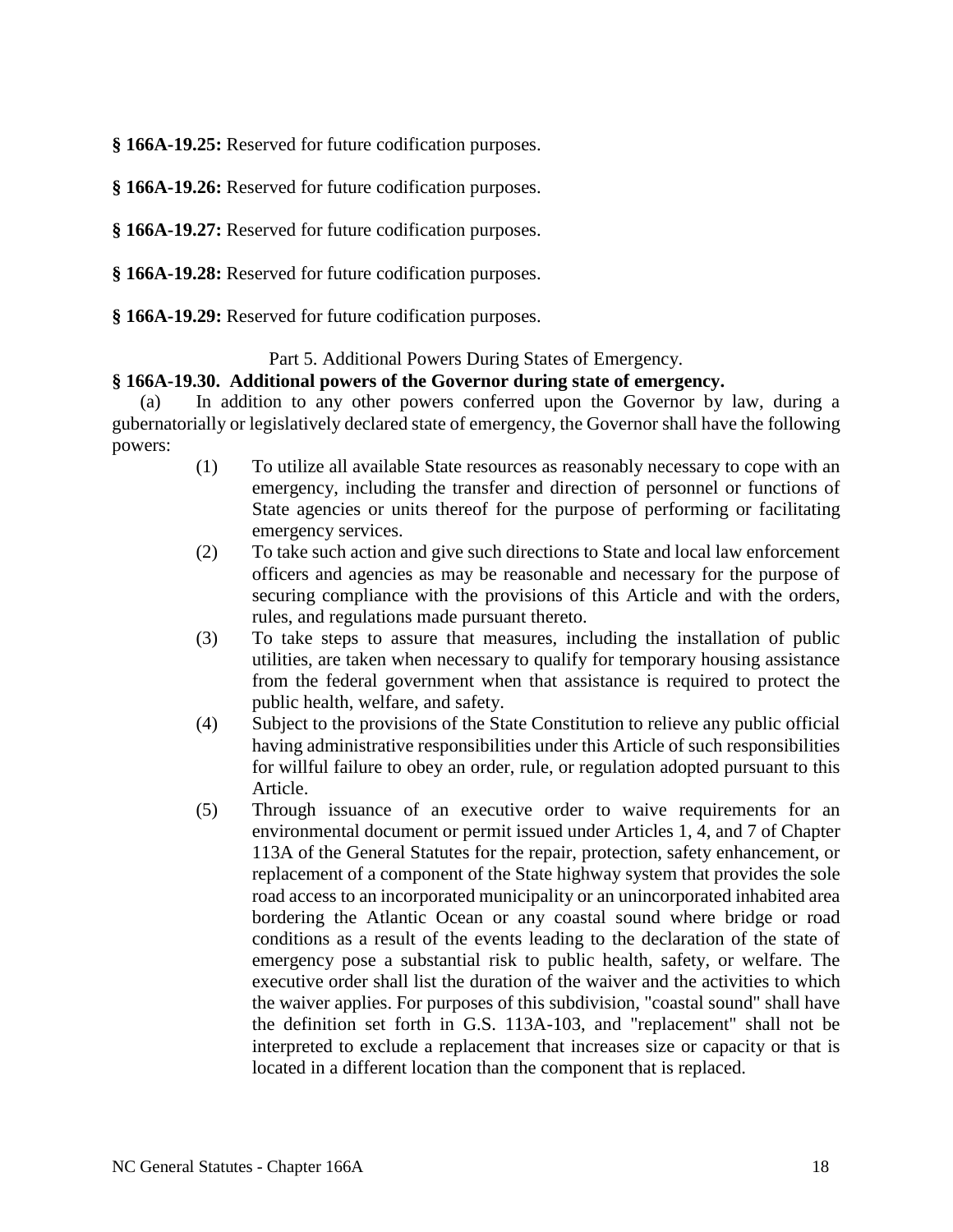(b) During a gubernatorially or legislatively declared state of emergency, with the concurrence of the Council of State, the Governor has the following powers:

- (1) To direct and compel the evacuation of all or part of the population from any stricken or threatened area within the State, to prescribe routes, modes of transportation, and destinations in connection with evacuation; and to control ingress and egress of an emergency area, the movement of persons within the area, and the occupancy of premises therein.
- (2) To establish a system of economic controls over all resources, materials, and services to include food, clothing, shelter, fuel, rents, and wages, including the administration and enforcement of any rationing, price freezing, or similar federal order or regulation.
- (3) To regulate and control the flow of vehicular and pedestrian traffic, the congregation of persons in public places or buildings, lights and noises of all kinds, and the maintenance, extension, and operation of public utility and transportation services and facilities.
- (4) To waive a provision of any regulation or ordinance of a State agency or a political subdivision which restricts the immediate relief of human suffering.
- (5) To perform and exercise such other functions, powers, and duties as are necessary to promote and secure the safety and protection of the civilian population.
- (6) To appoint or remove an executive head of any State agency or institution, the executive head of which is regularly selected by a State board or commission.
	- a. Such an acting executive head will serve during the following:
		- 1. The physical or mental incapacity of the regular office holder, as determined by the Governor after such inquiry as the Governor deems appropriate.
		- 2. The continued absence of the regular holder of the office.
		- 3. A vacancy in the office pending selection of a new executive head.
	- b. An acting executive head of a State agency or institution appointed in accordance with this subdivision may perform any act and exercise any power which a regularly selected holder of such office could lawfully perform and exercise.
	- c. All powers granted to an acting executive head of a State agency or institution under this section shall expire immediately:
		- 1. Upon the termination of the incapacity as determined by the Governor of the officer in whose stead the Governor acts;
		- 2. Upon the return of the officer in whose stead the Governor acts; or
		- 3. Upon the selection and qualification of a person to serve for the unexpired term, or the selection of an acting executive head of the agency or institution by the board or commission authorized to make such selection, and the person's qualification.
- (7) To procure, by purchase, condemnation, seizure, or by other means to construct, lease, transport, store, maintain, renovate, or distribute materials and facilities for emergency management without regard to the limitation of any existing law.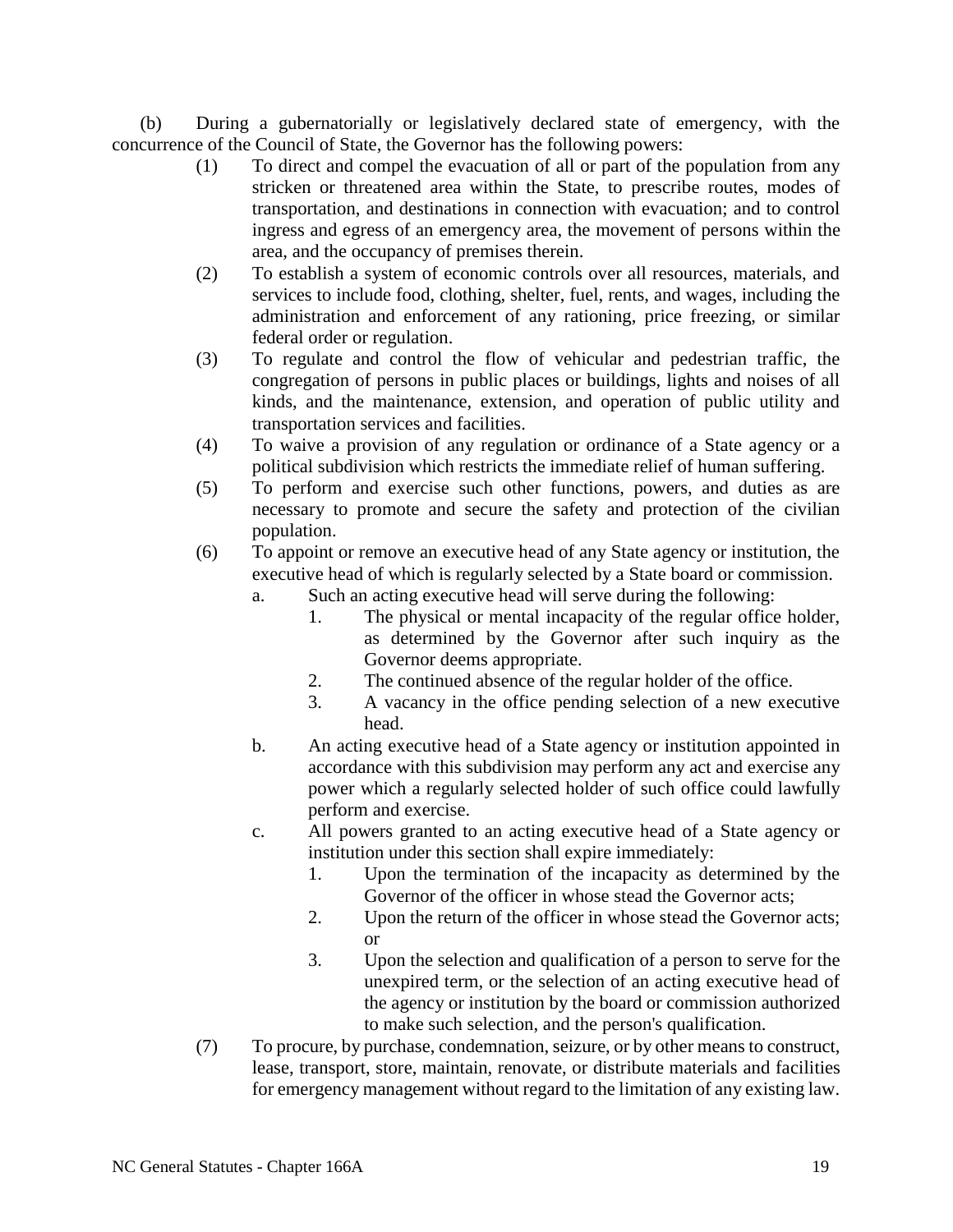(c) In addition to any other powers conferred upon the Governor by law, during a gubernatorially or legislatively declared state of emergency, if the Governor determines that local control of the emergency is insufficient to assure adequate protection for lives and property because (i) needed control cannot be imposed locally because local authorities responsible for preservation of the public peace have not enacted appropriate ordinances or issued appropriate declarations as authorized by G.S. 166A-19.31; (ii) local authorities have not taken implementing steps under such ordinances or declarations, if enacted or declared, for effectual control of the emergency that has arisen; (iii) the area in which the emergency exists has spread across local jurisdictional boundaries, and the legal control measures of the jurisdictions are conflicting or uncoordinated to the extent that efforts to protect life and property are, or unquestionably will be, severely hampered; or (iv) the scale of the emergency is so great that it exceeds the capability of local authorities to cope with it, the Governor has the following powers:

- (1) To impose by declaration prohibitions and restrictions in the emergency area. These prohibitions and restrictions may, in the Governor's discretion, as appropriate to deal with the emergency, impose any of the types of prohibitions and restrictions enumerated in G.S. 166A-19.31(b), and may amend or rescind any prohibitions and restrictions imposed by local authorities. Prohibitions and restrictions imposed pursuant to this subdivision shall take effect in accordance with the provisions of G.S. 166A-19.31(d) and shall expire upon the earliest occurrence of either of the following: (i) the prohibition or restriction is terminated by the Governor or (ii) the state of emergency is terminated.
- (2) Give to all participating State and local agencies and officers such directions as may be necessary to assure coordination among them. These directions may include the designation of the officer or agency responsible for directing and controlling the participation of all public agencies and officers in the emergency. The Governor may make this designation in any manner which, in the Governor's discretion, seems most likely to be effective. Any law enforcement officer participating in the control of a state of emergency in which the Governor is exercising control under this section shall have the same power and authority as a sheriff throughout the territory to which the law enforcement officer is assigned.

(d) Violation. – Any person who violates any provision of a declaration or executive order issued pursuant to this section shall be guilty of a Class 2 misdemeanor in accordance with G.S. 14-288.20A. (Former G.S. 14-288.15: 1969, c. 869, s. 1; 1993, c. 539, s. 197; 1994, Ex. Sess., c. 24, s. 14(c). Former G.S. 166A-6: 1951, c. 1016, s. 4; 1955, c. 387, s. 4; 1959, c. 284, s. 2; c. 337, s. 4; 1975, c. 734, ss. 11, 14; 1977, c. 848, s. 2; 1979, 2nd Sess., c. 1310, s. 2; 1993, c. 321, s. 181(a); 1995, c. 509, s. 125; 2001-214, s. 3; 2011-145, s. 19.1(g); 2011-183, s. 127(c); 2012-90, s. 1; 2012-12, s. 1(b); 2014-100, s. 14.7(i).)

## **§ 166A-19.31. Power of municipalities and counties to enact ordinances to deal with states of emergency.**

(a) Authority to Enact Prohibitions and Restrictions. – The governing body of any municipality or county may enact ordinances designed to permit the imposition of prohibitions and restrictions within the emergency area during a state of emergency declared pursuant to G.S. 166A-19.22. Authority to impose by declaration prohibitions and restrictions under this section, and to impose those prohibitions and restrictions at a particular time as appropriate, may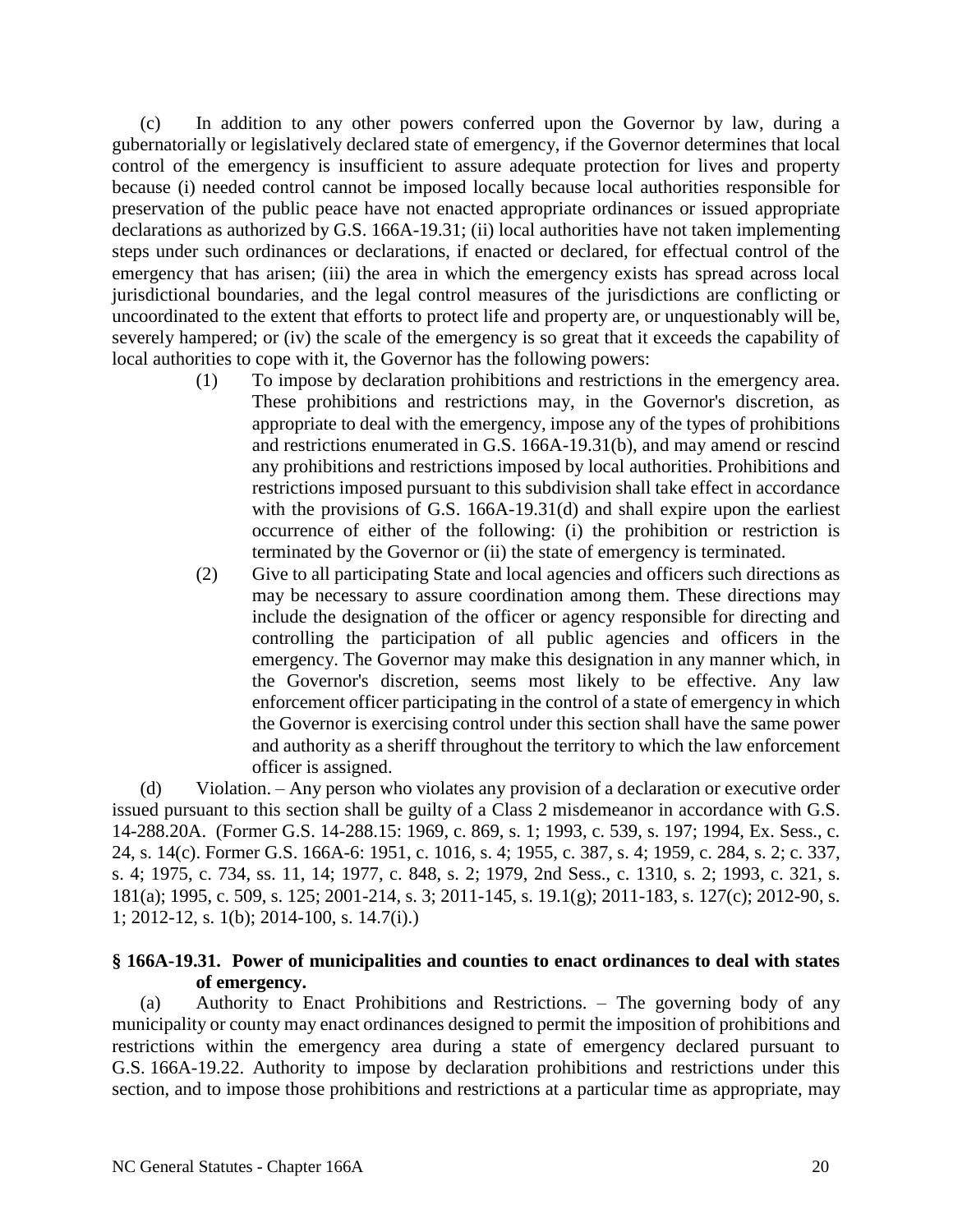be delegated by ordinance to the mayor of a municipality or to the chair of the board of county commissioners of a county.

(b) Type of Prohibitions and Restrictions Authorized. – The ordinances authorized by this section may permit prohibitions and restrictions:

- (1) Of movements of people in public places, including any of the following:
	- a. Imposing a curfew.
		- b. Directing and compelling the voluntary or mandatory evacuation of all or part of the population from any stricken or threatened area within the governing body's jurisdiction.
	- c. Prescribing routes, modes of transportation, and destinations in connection with evacuation.
	- d. Controlling ingress and egress of an emergency area, and the movement of persons within that area.
	- e. Providing for the closure, within the emergency area, of streets, roads, highways, bridges, public vehicular areas, or other areas ordinarily used for vehicular travel, except to the movement of emergency responders and other persons necessary for recovery from the emergency. In addition to any other notice or dissemination of information, notification of any closure of a road or public vehicular area under the authority of this sub-subdivision shall be given to the Department of Transportation as soon as practicable. The ordinance may designate the sheriff to exercise the authority granted by this sub-subdivision. G.S. 166A-19.70(c) and (d) shall apply to this sub-subdivision.
- (2) Of the operation of offices, business establishments, and other places to or from which people may travel or at which they may congregate.
- (3) Upon the possession, transportation, sale, purchase, and consumption of alcoholic beverages.
- (4) Upon the possession, transportation, sale, purchase, storage, and use of gasoline, and dangerous weapons and substances, except that this subdivision does not authorize prohibitions or restrictions on lawfully possessed firearms or ammunition. As used in this subdivision, the term "dangerous weapons and substances" has the same meaning as it does under G.S. 14-288.1. As used in this subdivision, the term "firearm" has the same meaning as it does under G.S. 14-409.39(2).
- (5) Upon other activities or conditions the control of which may be reasonably necessary to maintain order and protect lives or property during the state of emergency.

The ordinances authorized by this section need not require or provide for the imposition of all of the types of prohibitions or restrictions, or any particular prohibition or restriction, authorized by this section during an emergency but may instead authorize the official or officials who impose those prohibitions or restrictions to determine and impose the prohibitions or restrictions deemed necessary or suitable to a particular state of emergency.

(c) When Ordinances Take Effect. – Notwithstanding any other provision of law, whether general or special, relating to the promulgation or publication of ordinances by any municipality or county, upon the declaration of a state of emergency by the mayor or chair of the board of county commissioners within the municipality or the county, any ordinance enacted under the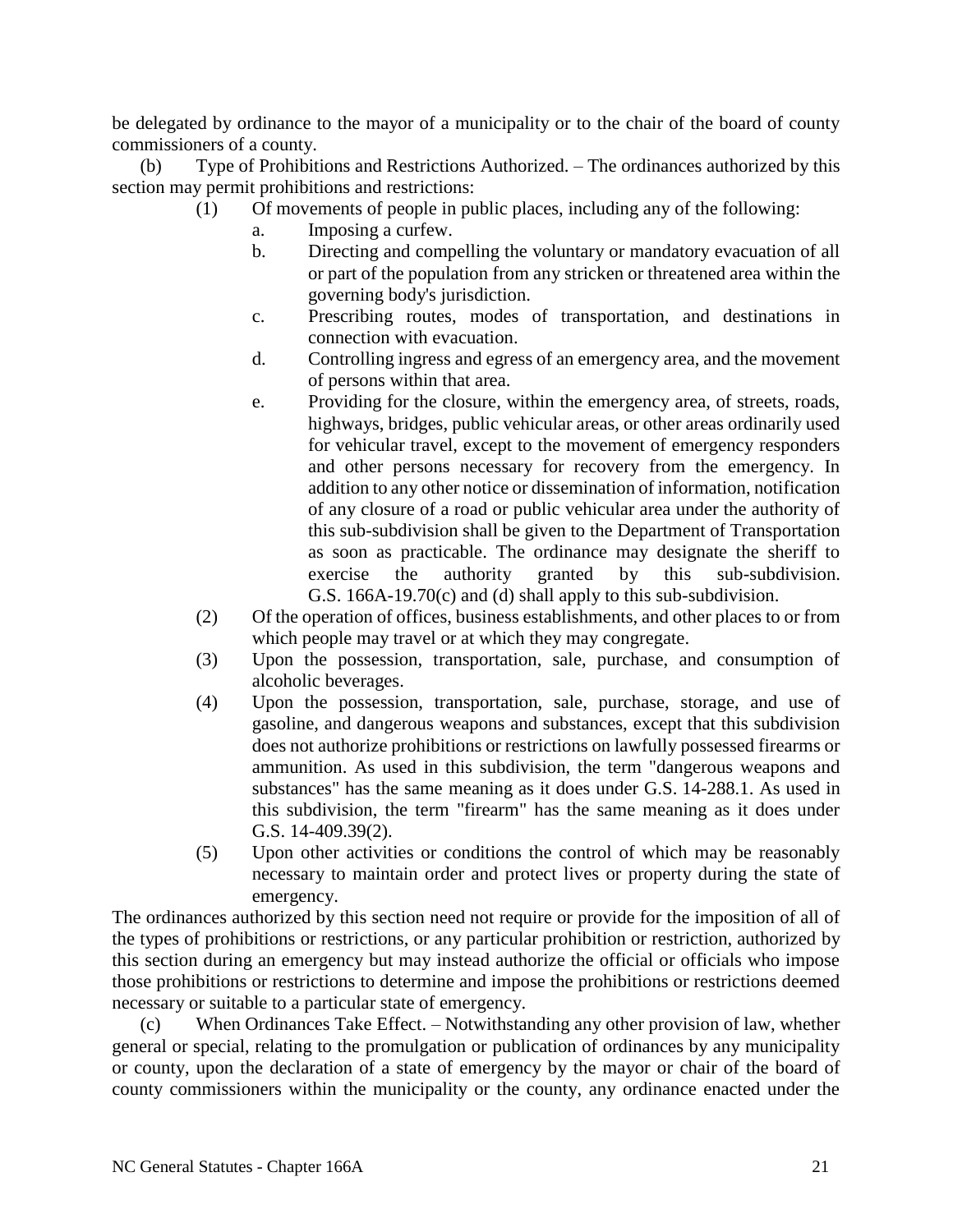authority of this section shall take effect immediately unless the ordinance sets a later time. If the effect of this section is to cause an ordinance to go into effect sooner than it otherwise could under the law applicable to the municipality or county, the mayor or chair of the board of county commissioners, as the case may be, shall take steps to cause reports of the substance of the ordinance to be disseminated in a fashion that its substance will likely be communicated to the public in general, or to those who may be particularly affected by the ordinance if it does not affect the public generally. As soon as practicable thereafter, appropriate distribution or publication of the full text of any such ordinance shall be made.

(d) When Prohibitions and Restrictions Take Effect. – All prohibitions and restrictions imposed by declaration pursuant to ordinances adopted under this section shall take effect in the emergency area immediately upon publication of the declaration unless the declaration sets a later time. Publication shall include at least (i) posting of a signed copy of the declaration conspicuously posted on the Web site of the municipality or county, if the municipality or county has a Web site, and (ii) submittal of notice and a signed copy of the declaration to the Department of Public Safety WebEOC critical incident management system. Publication may also consist of reports of the substance of the prohibitions and restrictions in the mass communications media serving the emergency area or other effective methods of disseminating the necessary information quickly. As soon as practicable, however, appropriate distribution of the full text of any declaration shall be made. This subsection shall not be governed by the provisions of G.S. 1-597.

(e) Expiration of Prohibitions and Restrictions. – Prohibitions and restrictions imposed pursuant to this section shall expire upon the earliest occurrence of any of the following:

- (1) The prohibition or restriction is terminated by the official or entity that imposed the prohibition or restriction.
- (2) The state of emergency terminates.

(f) Intent to Supplement Other Authority. – This section is intended to supplement and confirm the powers conferred by G.S. 153A-121(a), G.S. 160A-174(a), and all other general and local laws authorizing municipalities and counties to enact ordinances for the protection of the public health and safety in times of riot or other grave civil disturbance or emergency.

(g) Previously Enacted Ordinances Remain in Effect. – Any ordinance of a type authorized by this section promulgated prior to October 1, 2012, if otherwise valid, continue in full force and effect without reenactment.

(h) Violation. – Any person who violates any provision of an ordinance or a declaration enacted or declared pursuant to this section shall be guilty of a Class 2 misdemeanor in accordance with G.S. 14-288.20A. (Former G.S. 14-288.12: 1969, c. 869, s. 1; 1981, c. 412, s. 4(4); c. 747, s. 66; 1989, c. 770, s. 2; 1993, c. 539, s. 194; 1994, Ex. Sess., c. 24, s. 14(c); 2009-146, s. 1. Former G.S. 14-288.13: 1969, c. 869, s. 1; 1993, c. 539, s. 195; 1994, Ex. Sess., c. 24, s. 14(c). Former G.S. 14-288.16: 1969, c. 869, s. 1. Former G.S. 14-288.17: 1969, c. 869, s. 1. 2012-12, s. 1(b); 2019-89, s. 1; 2020-83, s. 11.7.)

**§ 166A-19.32:** Reserved for future codification purposes.

**§ 166A-19.33:** Reserved for future codification purposes.

**§ 166A-19.34:** Reserved for future codification purposes.

**§ 166A-19.35:** Reserved for future codification purposes.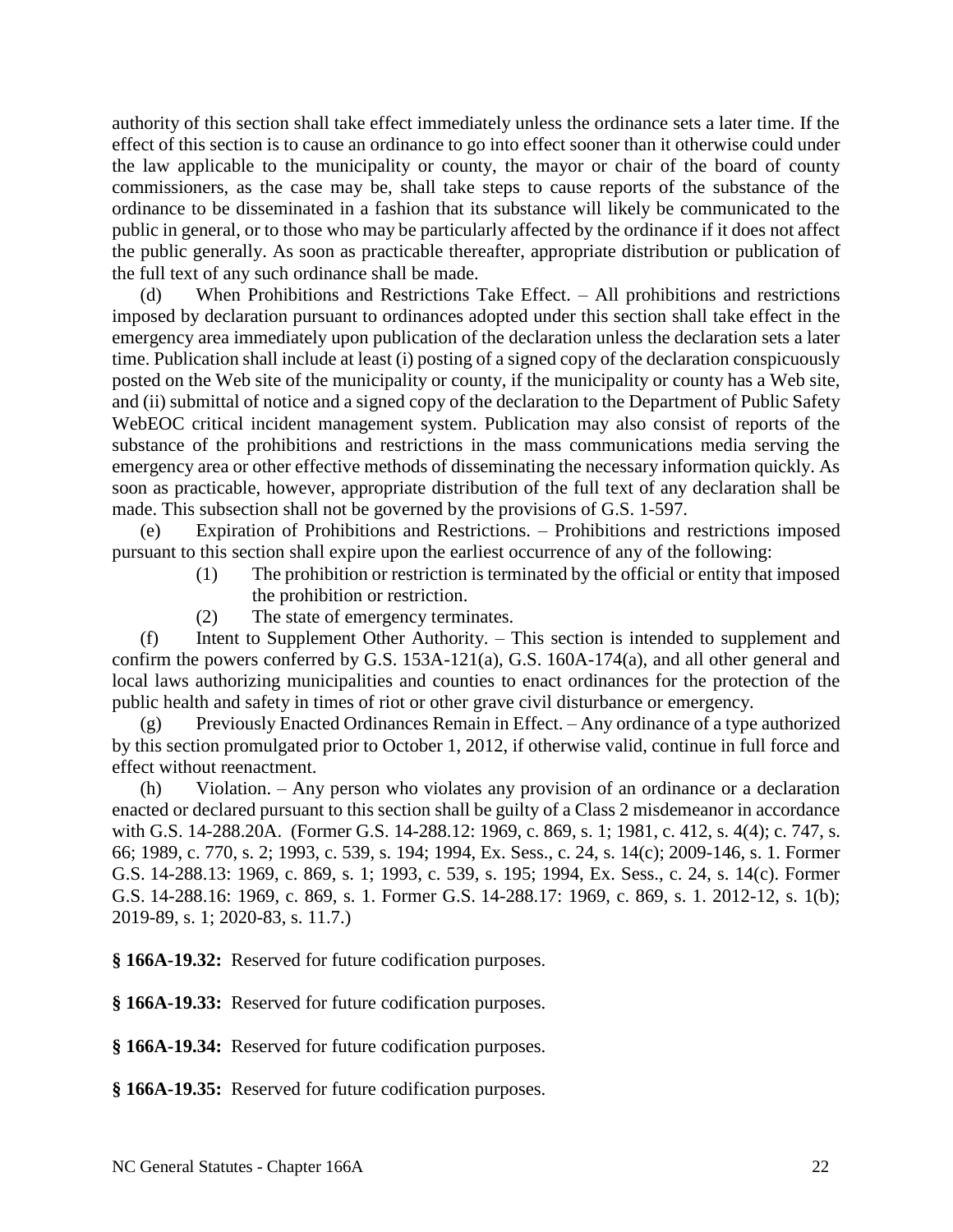**§ 166A-19.36:** Reserved for future codification purposes.

- **§ 166A-19.37:** Reserved for future codification purposes.
- **§ 166A-19.38:** Reserved for future codification purposes.
- **§ 166A-19.39:** Reserved for future codification purposes.

Part 6. Funding of Emergency Preparedness and Response.

### **§ 166A-19.40. Use of contingency and emergency funds.**

(a) Use of Contingency and Emergency Funds. – The Governor may use contingency and emergency funds:

- (1) As necessary and appropriate to provide relief and assistance from the effects of an emergency.
- (2) As necessary and appropriate for National Guard training in preparation for emergencies with the concurrence of the Council of State.
- (b) Repealed by Session Laws 2015-241, s. 6.19(a), effective July 1, 2015.

(c) Use of Other Funds. – The Governor may reallocate such other funds as may reasonably be available within the appropriations of the various departments when all of the following conditions are satisfied:

- (1) The severity and magnitude of the emergency so requires.
- (2) Contingency and emergency funds are insufficient or inappropriate.
- (3) A state of emergency has been declared pursuant to G.S. 166A-19.20(a).
- (4) Funds in the State Emergency Response and Disaster Relief Fund are insufficient. (Former G.S. 166A-5: 1951, c. 1016, ss. 3, 9; 1953, c. 1099, s. 3; 1955, c. 387, ss. 2, 3, 5; 1957, c. 950, s. 5; 1975, c. 734, ss. 9, 10, 14, 16; 1977, c. 848, s. 2; 1979, 2nd Sess., c. 1310, s. 2; 1995, c. 509, s. 124; 2001-214, s. 2; 2002-179, s. 12; 2009-192, s. 1; 2009-193, s. 3; 2009-196, s. 1; 2009-225, s. 1; 2011-145, s. 19.1(g). Former G.S. 166A-6: 1951, c. 1016, s. 4; 1955, c. 387, s. 4; 1959, c. 284, s. 2; c. 337, s. 4; 1975, c. 734, ss. 11, 14; 1977, c. 848, s. 2; 1979, 2nd Sess., c. 1310, s. 2; 1993, c. 321, s. 181(a); 1995, c. 509, s. 125; 2001-214, s. 3; 2011-145, s. 19.1(g); 2011-183, s. 127(c); 2012-12, s. 1(b); 2015-241, s. 6.19(a).)

#### **§ 166A-19.41. State emergency assistance funds.**

(a) Governor May Make Funds Available for Emergency Assistance. – In the event of a gubernatorially or legislatively declared state of emergency, the Governor may make State funds available for emergency assistance as authorized by this section. Any State funds made available by the Governor for emergency assistance may be administered through State emergency assistance programs which may be established by the Governor upon the declaration of a state of emergency. It is the intent of the General Assembly in authorizing the Governor to make State funds available for emergency assistance and in authorizing the Governor to establish State emergency assistance programs to provide State assistance for recovery from those emergencies for which federal assistance under the Stafford Act is either not available or does not adequately meet the needs of the citizens of the State in the emergency area.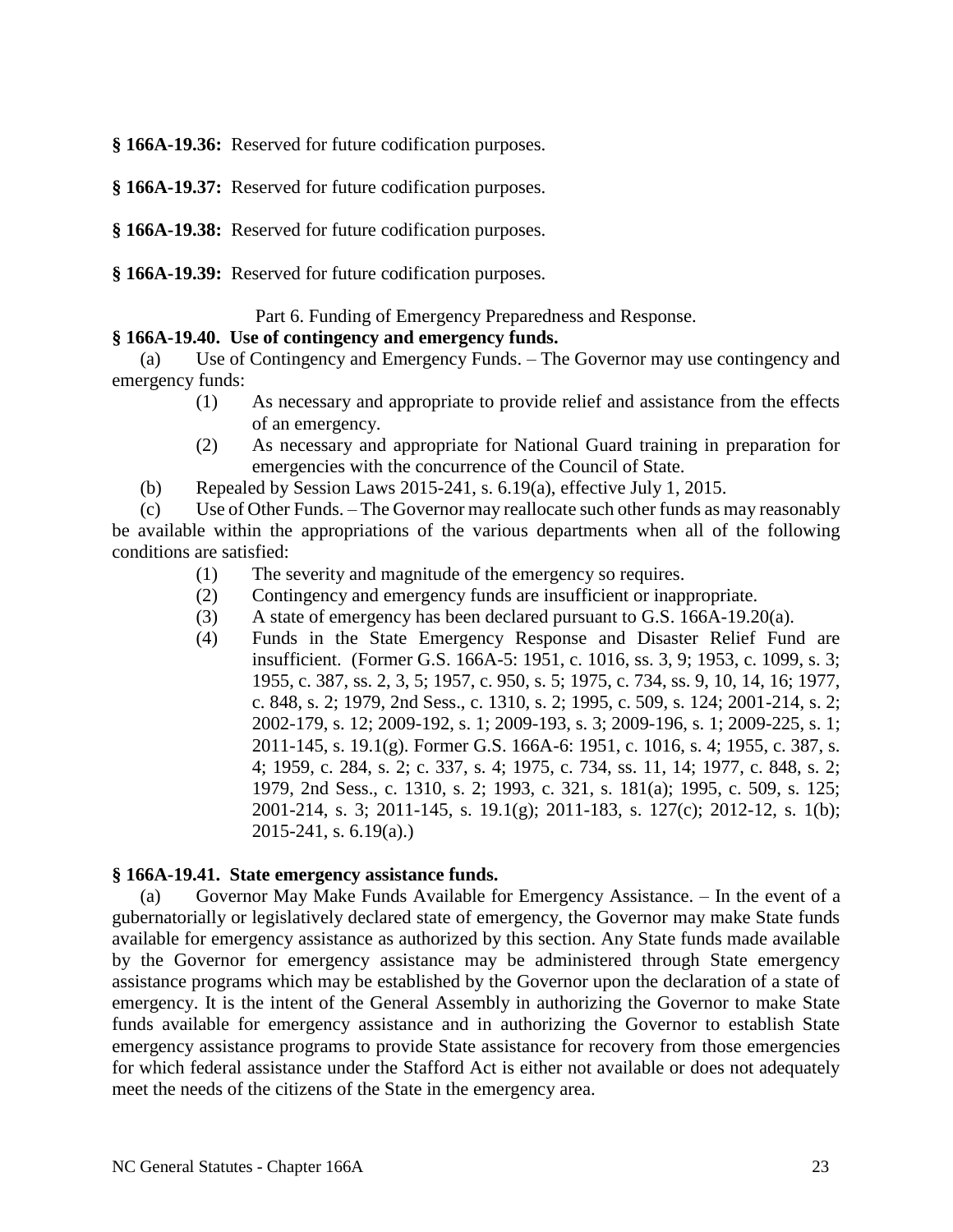(b) Emergency Assistance in a Type I Disaster. – In the event that a Type I disaster is declared, the Governor may make State funds available for emergency assistance in the emergency area in the form of individual assistance and public assistance as provided in this subsection.

- (1) Individual assistance. State emergency assistance in the form of grants to individuals and families may be made available when damage meets or exceeds the criteria set out in 13 C.F.R. Part 123 for the Small Business Administration Disaster Loan Program. Individual assistance grants shall include benefits comparable to those provided by the Stafford Act and may be provided for the following:
	- a. Provision of temporary housing and rental assistance.
	- b. Repair or replacement of dwellings. Grants for repair or replacement of housing may include amounts necessary to locate the individual or family in safe, decent, and sanitary housing.
	- c. Replacement of personal property (including clothing, tools, and equipment).
	- d. Repair or replacement of privately owned vehicles.
	- e. Medical or dental expenses.
	- f. Funeral or burial expenses resulting from the emergency.
	- g. Funding for the cost of the first year's flood insurance premium to meet the requirements of the National Flood Insurance Act of 1968, as amended, 42 U.S.C. § 4001, et seq.
- (2) Public assistance. State emergency assistance in the form of public assistance grants may be made available to eligible entities located within the emergency area on the following terms and conditions:
	- a. Eligible entities shall meet the following qualifications:
		- 1. The eligible entity suffers a minimum of ten thousand dollars (\$10,000) in uninsurable losses.
		- 2. The eligible entity suffers uninsurable losses in an amount equal to or exceeding one percent (1%) of the annual operating budget.
		- 3. For a state of emergency declared pursuant to G.S. 166A-19.20(a) after the deadline established by the Federal Emergency Management Agency pursuant to the Disaster Mitigation Act of 2002, P.L. 106-390, the eligible entity shall have a hazard mitigation plan approved pursuant to the Stafford Act.
		- 4. For a state of emergency declared pursuant to G.S. 166A-19.20(a), after August 1, 2002, the eligible entity shall be participating in the National Flood Insurance Program in order to receive public assistance for flooding damage.
	- b. Eligible entities shall be required to provide non-State matching funds equal to twenty-five percent (25%) of the eligible costs of the public assistance grant.
	- c. An eligible entity that receives a public assistance grant pursuant to this subsection may use the grant for the following purposes only:
		- 1. Debris clearance.
		- 2. Emergency protective measures.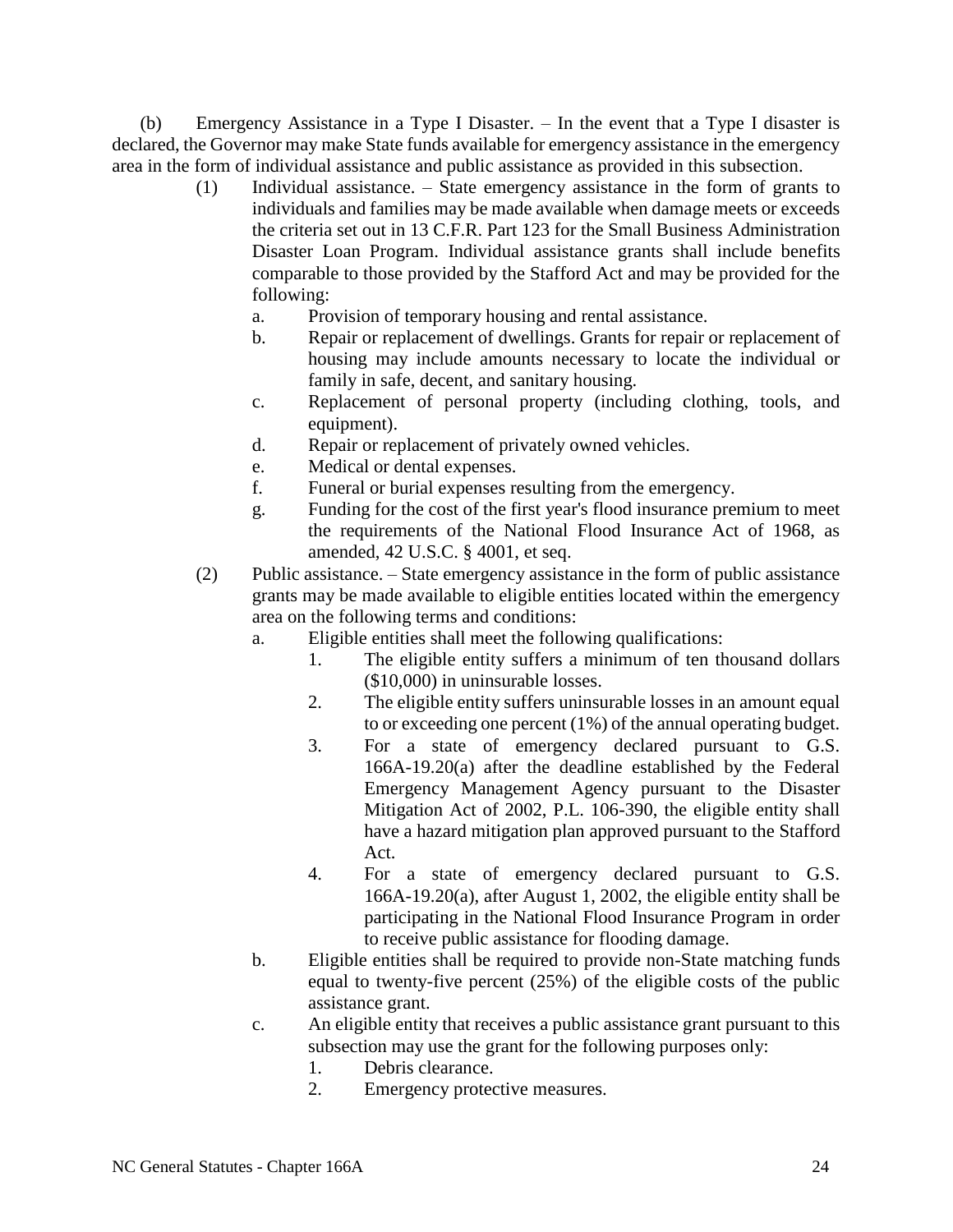- 3. Roads and bridges.
- 4. Crisis counseling.
- 5. Assistance with public transportation needs.

(c) Emergency Assistance in a Type II Disaster. – If a Type II disaster is declared, the Governor may make State funds available for emergency assistance in the emergency area in the form of the following types of grants:

- (1) State Acquisition and Relocation Funds.
- (2) Supplemental repair and replacement housing grants available to individuals or families in an amount necessary to locate the individual or family in safe, decent, and sanitary housing, not to exceed twenty-five thousand dollars (\$25,000) per family.

(d) Emergency Assistance in a Type III Disaster. – If a Type III disaster is declared, the Governor may make State funds available for emergency assistance in the emergency area in the form of the following types of grants:

- (1) State Acquisition and Relocation Funds.
- (2) Supplemental repair and replacement housing grants available to individuals or families in an amount necessary to locate the individual or family in safe, decent, and sanitary housing, not to exceed twenty-five thousand dollars (\$25,000) per family.
- (3) Any programs authorized by the General Assembly. (2001-214, s. 4; 2001-487, s. 98; 2002-24, s. 1; 2002-159, s. 57.5; 2006-66, s. 6.5(a); 2012-12, s. 1(b).)

# **§ 166A-19.42. State Emergency Response and Disaster Relief Fund.**

(a) Account Established. – There is established a State Emergency Response and Disaster Relief Fund as a reserve in the General Fund. Any funds appropriated to the Fund shall remain available for expenditure as provided by this section, unless directed otherwise by the General Assembly.

(b) Use of Funds. – The Governor may spend funds from the Fund for the following purposes:

- (1) To cover the start-up costs of State Emergency Response Team operations for an emergency that poses an imminent threat of a Type I, Type II, or Type III disaster.
- (2) To cover the cost of first responders to a Type I, Type II, or Type III disaster and any related supplies and equipment needed by first responders that are not provided for under subdivision (1) of this subsection.
- (3) To provide relief and assistance in accordance with G.S. 166A-19.41 from the effects of an emergency.

(c) Reporting Requirement. – The Governor shall report to the Joint Legislative Commission on Governmental Operations and to the Chairs of the Appropriations Committees of the Senate and House of Representatives on any expenditures from the State Emergency Response and Disaster Relief Fund no later than 30 days after making the expenditure. The report shall include a description of the emergency and type of action taken. (2006-66, s. 6.5(b); 2012-12, s. 1(b); 2015-241, s. 6.19(b).)

**§ 166A-19.43:** Reserved for future codification purposes.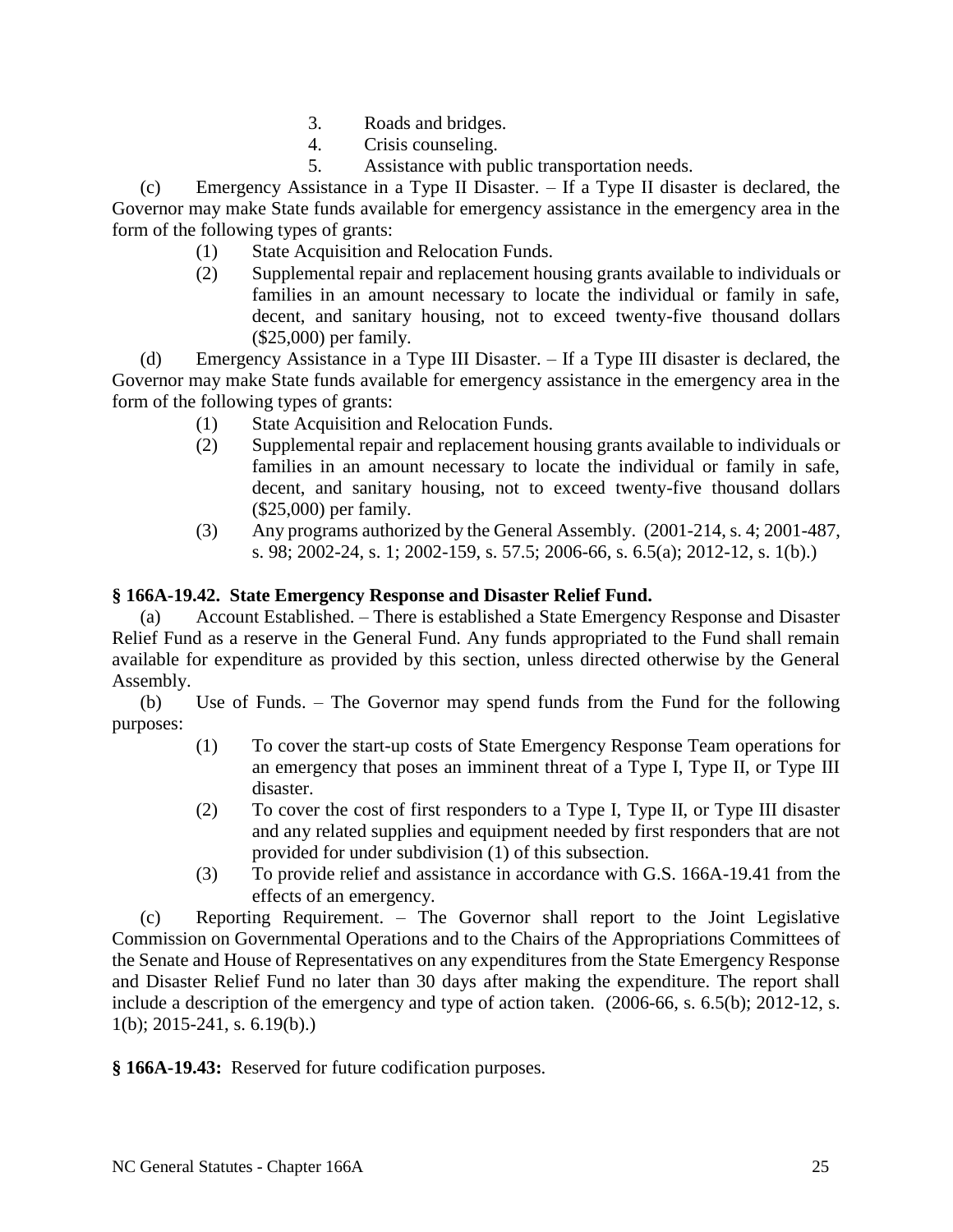**§ 166A-19.44:** Reserved for future codification purposes.

**§ 166A-19.45:** Reserved for future codification purposes.

**§ 166A-19.46:** Reserved for future codification purposes.

**§ 166A-19.47:** Reserved for future codification purposes.

**§ 166A-19.48:** Reserved for future codification purposes.

**§ 166A-19.49:** Reserved for future codification purposes.

**§ 166A-19.50:** Reserved for future codification purposes.

**§ 166A-19.51:** Reserved for future codification purposes.

**§ 166A-19.52:** Reserved for future codification purposes.

**§ 166A-19.53:** Reserved for future codification purposes.

**§ 166A-19.54:** Reserved for future codification purposes.

**§ 166A-19.55:** Reserved for future codification purposes.

**§ 166A-19.56:** Reserved for future codification purposes.

**§ 166A-19.57:** Reserved for future codification purposes.

**§ 166A-19.58:** Reserved for future codification purposes.

**§ 166A-19.59:** Reserved for future codification purposes.

Part 7. Immunity and Liability.

## **§ 166A-19.60. Immunity and exemption.**

(a) Generally. – All functions hereunder and all other activities relating to emergency management as provided for in this Chapter or elsewhere in the General Statutes are hereby declared to be governmental functions. Neither the State nor any political subdivision thereof, nor, except in cases of willful misconduct, gross negligence, or bad faith, any emergency management worker, firm, partnership, association, or corporation complying with or reasonably attempting to comply with this Article or any order, rule, or regulation promulgated pursuant to the provisions of this Article or pursuant to any ordinance relating to any emergency management measures enacted by any political subdivision of the State, shall be liable for the death of or injury to persons, or for damage to property as a result of any such activity.

Immunity. – The immunity provided to firms, partnerships, associations, or corporations, under subsection (a) of this section, is subject to all of the following conditions: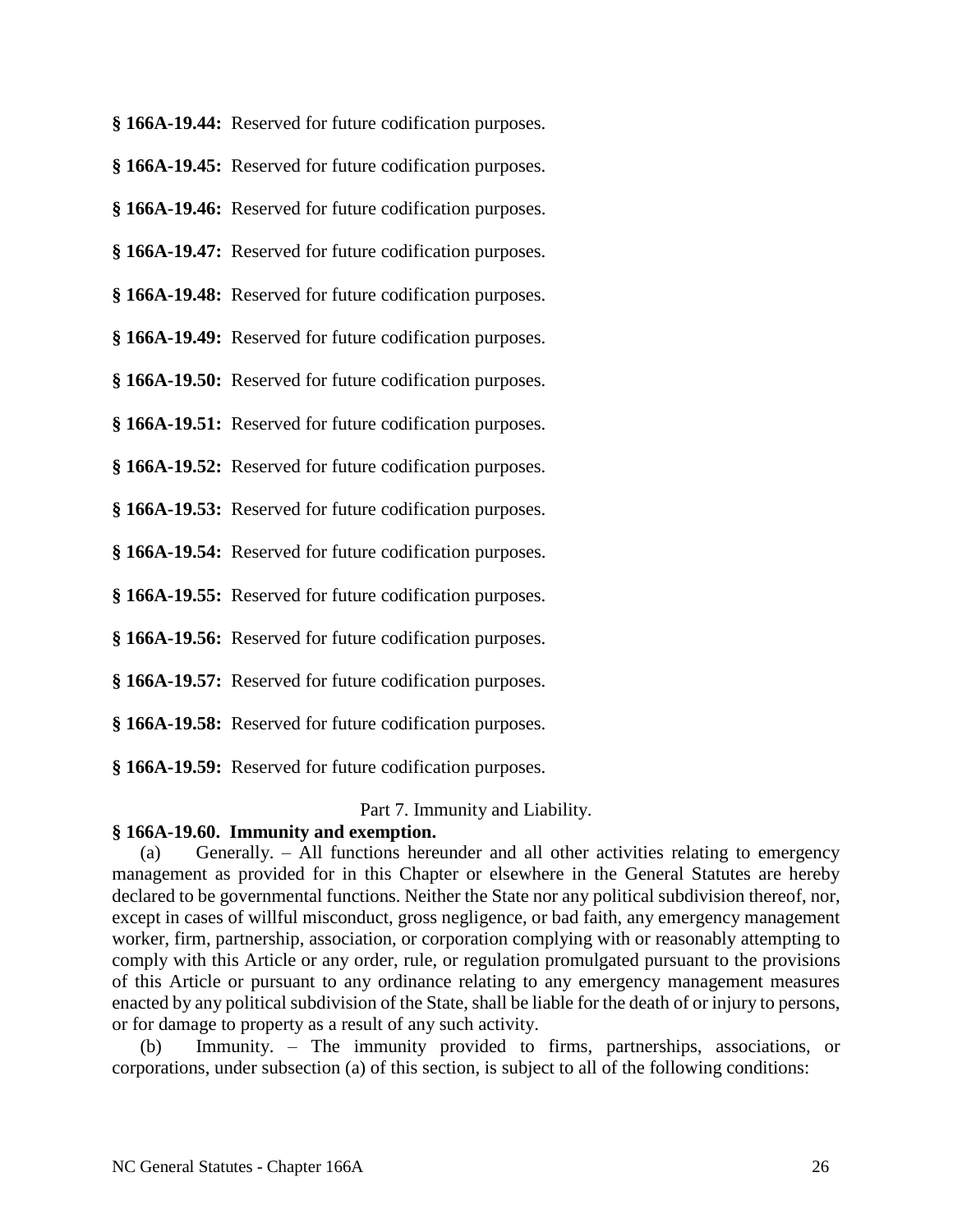- (1) The immunity applies only when the firm, partnership, association, or corporation is acting without compensation or with compensation limited to no more than actual expenses and one of the following applies:
	- a. Emergency management services are provided at any place in this State during a state of emergency declared by the Governor or General Assembly pursuant to this Article, and the services are provided under the direction and control of the Secretary pursuant to G.S. 166A-19.10, 166A-19.11, 166A-19.12, 166A-19.20, 166A-19.30, and 143B-602, or the Governor.
	- b. Emergency management services are provided during a state of emergency declared pursuant to G.S. 166A-19.22, and the services are provided under the direction and control of the governing body of a municipality or county under G.S. 166A-19.31, or the chair of a board of county commissioners under G.S. 166A-19.22(b)(3).
	- c. The firm, partnership, association, or corporation is engaged in planning, preparation, training, or exercises with the Division, the Division of Public Health, or the governing body of each county or municipality under G.S. 166A-19.15 related to the performance of emergency management services or measures.
- (2) The immunity shall not apply to any firm, partnership, association, or corporation, or to any employee or agent thereof, whose act or omission caused in whole or in part the actual or imminent emergency or whose act or omission necessitated emergency management measures.
- (3) To the extent that any firm, partnership, association, or corporation has liability insurance, that firm, partnership, association, or corporation shall be deemed to have waived the immunity to the extent of the indemnification by insurance for its negligence. An insurer shall not under a contract of insurance exclude from liability coverage the acts or omissions of a firm, partnership, association, or corporation for which the firm, partnership, association, or corporation would only be liable to the extent indemnified by insurance as provided by this subdivision.

(c) No Effect on Benefits. – The rights of any person to receive benefits to which the person would otherwise be entitled under this Article or under the Workers' Compensation Law or under any pension law and the right of any such person to receive any benefits or compensation under any act of Congress shall not be affected by performance of emergency management functions.

License Requirements Suspended. – Any requirement for a license to practice any professional, mechanical, or other skill shall not apply to any authorized emergency management worker who shall, in the course of performing the worker's duties as such, practice such professional, mechanical, or other skill during a state of emergency.

(e) Definition of Emergency Management Worker. – As used in this section, the term "emergency management worker" shall include any full or part-time paid, volunteer, or auxiliary employee of this State or other states, territories, possessions, or the District of Columbia, of the federal government or any neighboring country or of any political subdivision thereof, or of any agency or organization performing emergency management services at any place in this State, subject to the order or control of or pursuant to a request of the State government or any political subdivision thereof. The term "emergency management worker" under this section shall also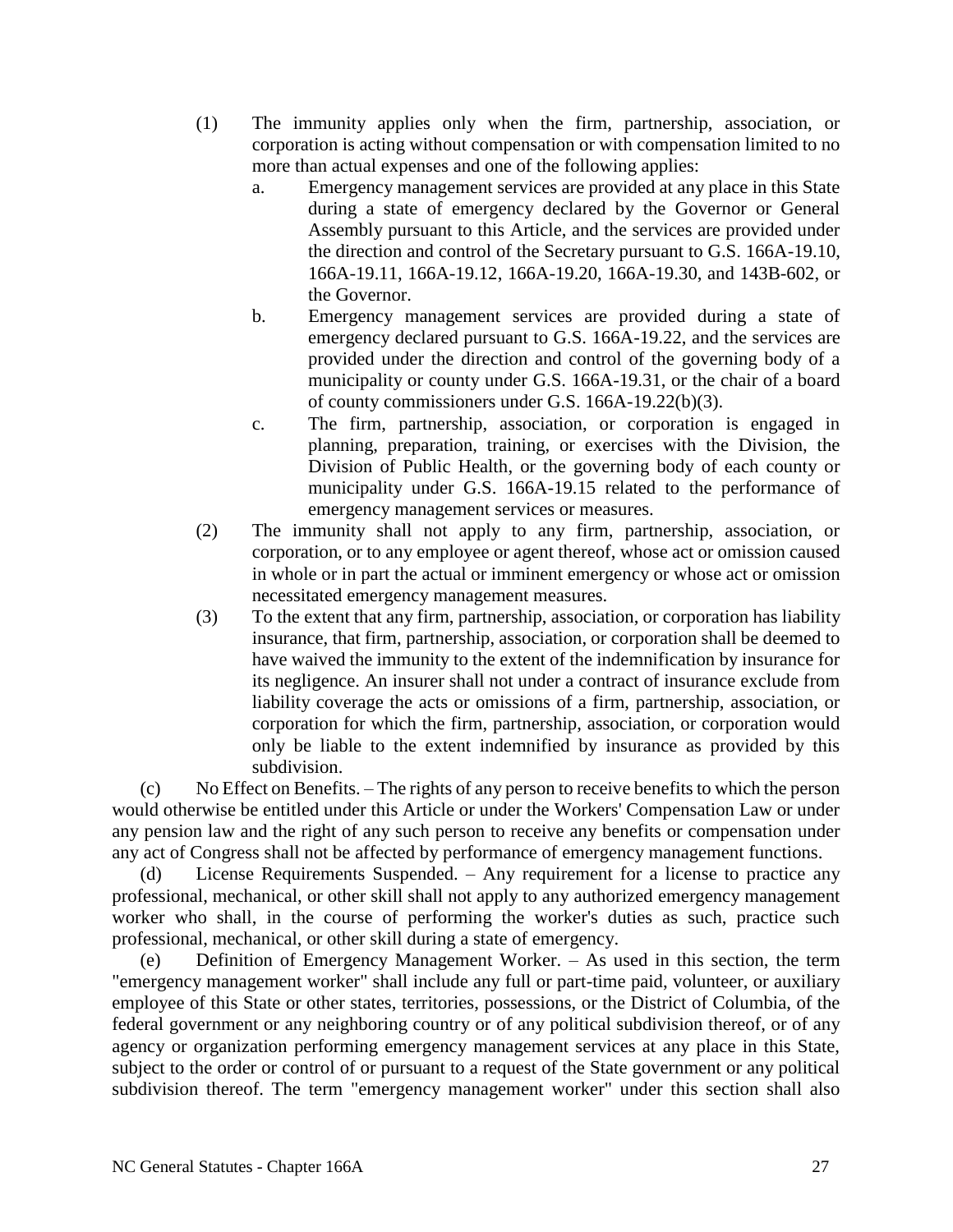include any health care worker performing health care services as a member of a hospital-based or county-based State Medical Assistance Team designated by the North Carolina Office of Emergency Medical Services and any person performing emergency health care services under G.S. 90-12.2.

(f) Powers of Individuals Operating Pursuant to Mutual Aid Agreements. – Any emergency management worker, as defined in this section, performing emergency management services at any place in this State pursuant to agreements, compacts, or arrangements for mutual aid and assistance to which the State or a political subdivision thereof is a party, shall possess the same powers, duties, immunities, and privileges the person would ordinarily possess if performing duties in the State, or political subdivision thereof, in which normally employed or rendering services. (1957, c. 950, s. 4; 1975, c. 734, s. 14; 1977, c. 848, s. 2; 1979, c. 714, s. 2; 1979, 2nd Sess., c. 1310, s. 2; 1995, c. 509, ss. 130, 131; 2002-179, s. 20(b); 2006-81, s. 1; 2008-200, s. 1; 2009-146, s. 2; 2011-145, s. 19.1(g), (hhh); 2012-12, s. 1(b).)

## **§ 166A-19.61. No private liability.**

Any person, firm, or corporation, together with any successors in interest, if any, owning or controlling real or personal property who, voluntarily or involuntarily, knowingly or unknowingly, with or without compensation, grants a license or privilege or otherwise permits or allows the designation or use of the whole or any part or parts of such real or personal property for the purpose of activities or functions relating to emergency management as provided for in this Chapter or elsewhere in the General Statutes shall not be civilly liable for the death of or injury to any person or the loss of or damage to the property of any persons where such death, injury, loss, or damage resulted from, through, or because of the use of the said real or personal property for any of the above purposes, provided that the use of said property is subject to the order or control of or pursuant to a request of the State government or any political subdivision thereof. (1957, c. 950, s. 3; 1977, c. 848, s. 2; 2012-12, s. 1(b); 2012-90, s. 9.)

## **§ 166A-19.62. Civil liability of persons who willfully ignore a warning in an emergency.**

In an emergency, a person who willfully ignores a warning regarding personal safety issued by a federal, State, or local law enforcement agency, emergency management agency, or other governmental agency responsible for emergency management under this Article is civilly liable for the cost of a rescue effort to any governmental agency or nonprofit agency cooperating with a governmental agency conducting a rescue on the endangered person's behalf if all of the following are true:

- (1) The person ignores the warning and (i) engages in an activity or course of action that a reasonable person would not pursue or (ii) fails to take a course of action that a reasonable person would pursue.
- (2) As a result of ignoring the warning, the person places himself or herself or another in danger.
- (3) A governmental rescue effort is undertaken on the endangered person's behalf. (1997-232, s. 1; 2012-12, s. 1(b).)

**§ 166A-19.63:** Reserved for future codification purposes.

**§ 166A-19.64:** Reserved for future codification purposes.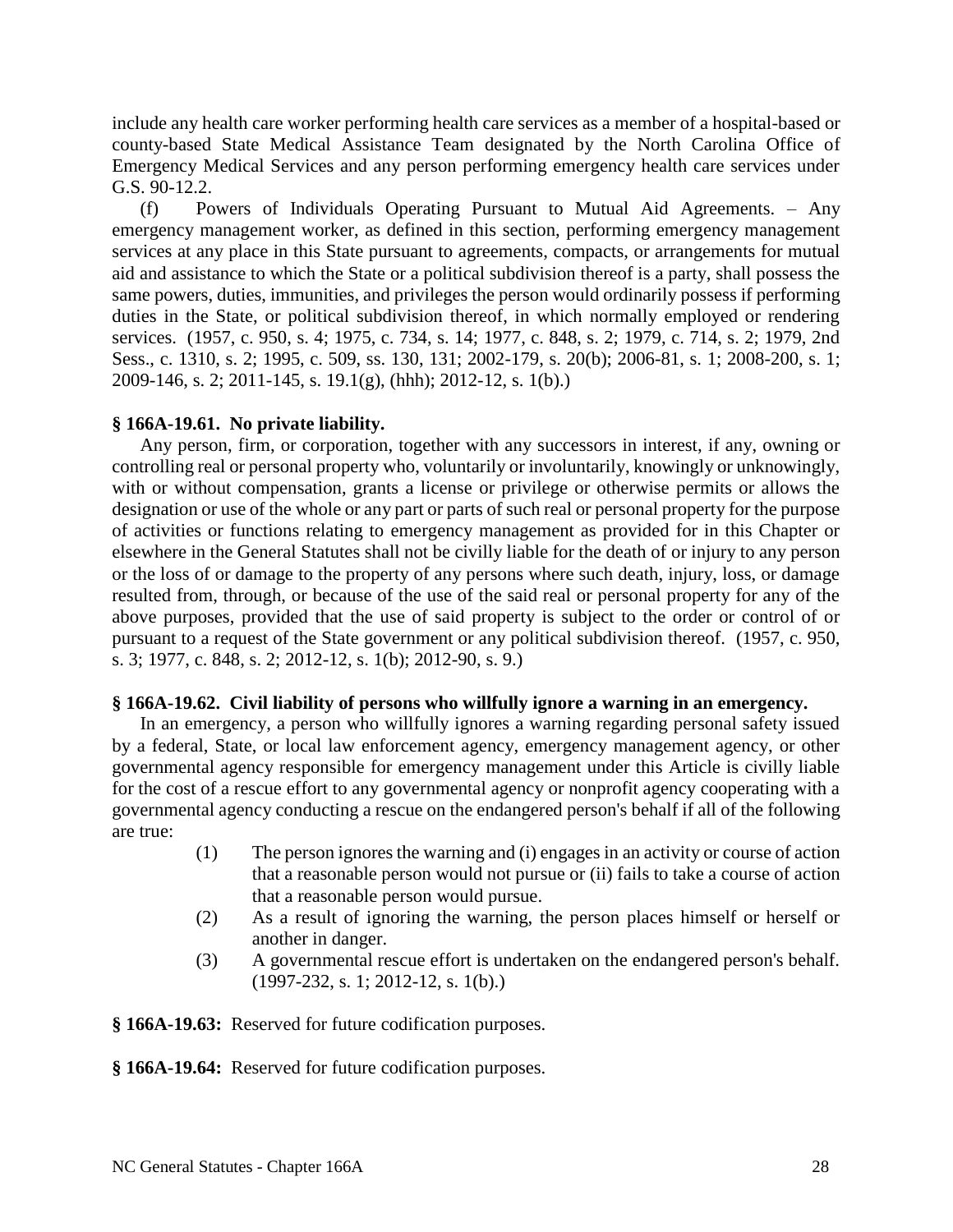**§ 166A-19.65:** Reserved for future codification purposes.

**§ 166A-19.66:** Reserved for future codification purposes.

**§ 166A-19.67:** Reserved for future codification purposes.

**§ 166A-19.68:** Reserved for future codification purposes.

**§ 166A-19.69:** Reserved for future codification purposes.

#### Part 8. Miscellaneous Provisions.

## **§ 166A-19.70. Ensuring availability of emergency supplies and utility services; protection of livestock, poultry, and agricultural crops.**

(a) Executive Order. – In addition to any other powers conferred on the Governor by law, whenever a curfew has been imposed, the Governor may declare by executive order that the health, safety, or economic well-being of persons or property in this State require that persons transporting essentials in commerce to the curfew area, or assisting in ensuring their availability, and persons assisting in restoring utility services, be allowed to enter or remain in areas from which they would otherwise be excluded for the limited purpose of delivering the essentials, assisting in ensuring their availability, or assisting in restoring utility services.

(b) Maximum Hours of Service Waiver. – As part of an executive order issued pursuant to subsection (a) of this section, or independently of such an order, the Governor may declare by executive order that the health, safety, or economic well-being of persons or property in this State require that the maximum hours of service prescribed by the Department of Public Safety pursuant to G.S. 20-381 and similar rules be waived for persons transporting essentials or assisting in the restoration of utility services.

(c) Certification System. – The Secretary shall develop a system pursuant to which a person who transports essentials in commerce, or assists in ensuring their availability, and persons who assist in the restoring of utility services can be certified as such. The certification system shall allow for both pre-emergency declaration and post-emergency declaration certification with renewable precertification. The Secretary shall only allow those who routinely transport or distribute essentials or assist in the restoring of utility services to be certified. A certification of the employer shall constitute a certification of the employer's employees. The Secretary shall create an easily recognizable indicium of certification in order to assist local officials' efforts to determine which persons have received certification by the system established under this subsection.

(d) Presence in Curfew Area Permitted. – Notwithstanding the existence of any curfew, a person who is certified pursuant to the system established under subsection (c) of this section shall be allowed to enter or remain in the curfew area for the limited purpose of delivering or assisting in the distribution of essentials or assisting in the restoration of utility services and shall be allowed to provide service that exceeds otherwise applicable hours of service maximums, to the extent authorized by an executive order executed pursuant to subsection (a) of this section. Nothing in this section prohibits law enforcement or other local officials from specifying the permissible route of ingress or egress for persons with certifications.

(e) Abnormal Market Disruptions with Respect to Petroleum. – If the Governor declares the existence of an abnormal market disruption with respect to petroleum pursuant to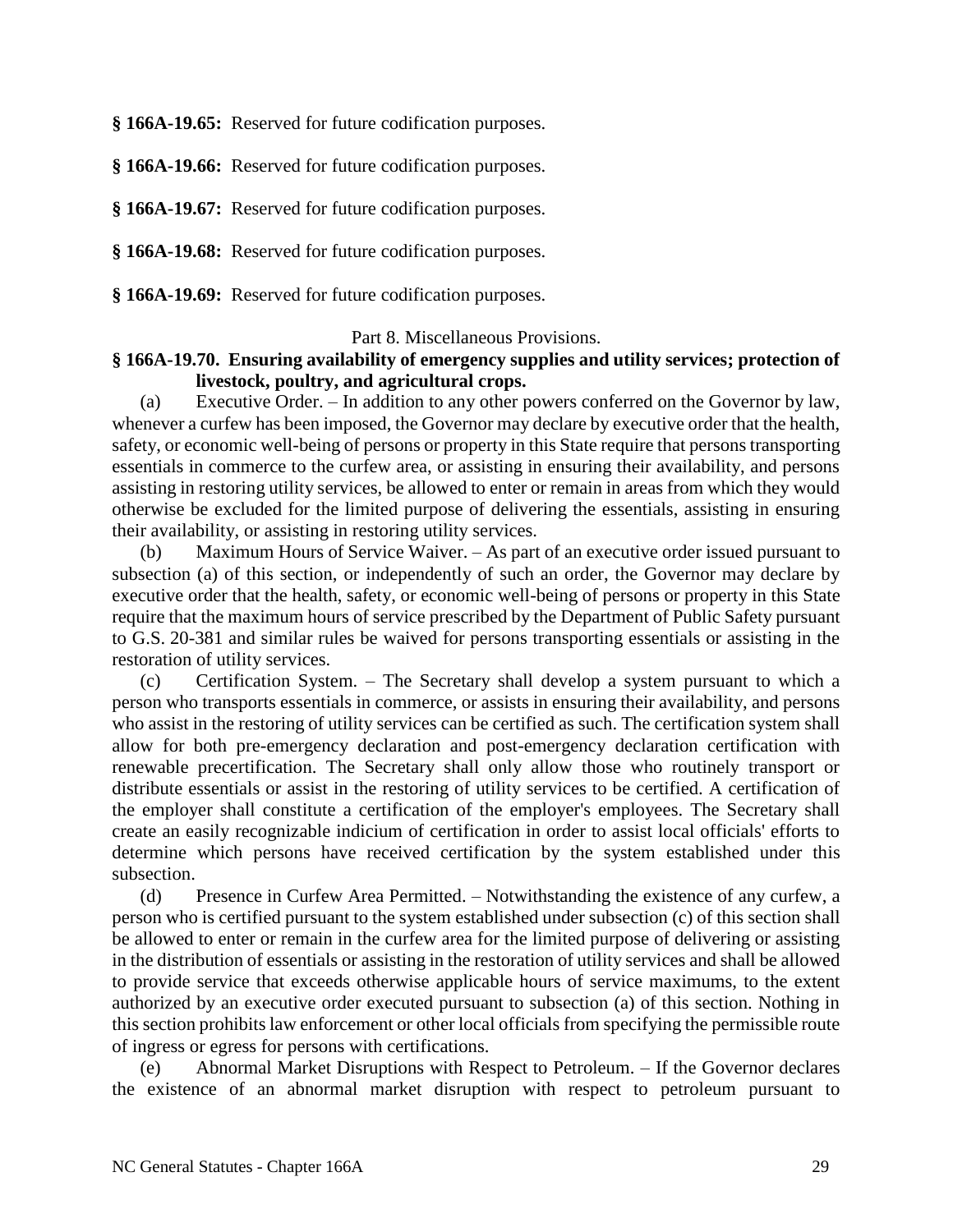G.S. 75-38(f), the Governor shall contemporaneously seek all applicable waivers under the federal Clean Air Act, 42 U.S.C. § 7401, et seq., and any other applicable federal law to facilitate the transportation of fuel within this State in order to address or prevent a fuel supply emergency in this State. Waiver requests shall be directed to the appropriate federal agencies and shall seek waivers of the following:

- (1) The Reformulated Gasoline requirements throughout the State.
- (2) The Federal and State Implementation Plan summertime gasoline requirements (low RVP) throughout the State.
- (3) Any other waiver that will, if obtained, facilitate the transportation of fuel within this State.
- (f) Definitions. The following definitions apply in this section:
	- (1) Curfew. Any restriction on ingress and egress to the emergency area of a state of emergency or any restriction on the movement of persons within such an area.
	- (2) Curfew area. The area that is subject to a curfew.
	- (3) Essentials. Any goods that are consumed or used as a direct result of an emergency or which are consumed or used to preserve, protect, or sustain life, health, safety, or economic well-being of persons or their property. The Secretary shall determine what goods constitute essentials for purposes of this section.

(g) Upon the recommendation of the Commissioner of Agriculture it shall be lawful for the Governor, by an executive order issued pursuant to G.S. 166A-19.20 or independently of such an order, to direct the Department of Public Safety to temporarily suspend weighing, pursuant to G.S. 20-118.1, those vehicles used to transport livestock, poultry, or crops from designated counties in an emergency area as defined in G.S. 166A-19.3(7), or counties designated by the Governor in an executive order issued independently of an order pursuant to G.S. 166A-19.20, if there exists an imminent threat of severe economic loss of livestock or poultry or widespread or severe damage to crops ready to be harvested. The Department of Public Safety shall develop procedures to carry out the provisions of this subsection. This subsection shall not be construed to permit the gross weight of any vehicle or combination in excess of the safe load carrying capacity established by the Department of Transportation on any bridge pursuant to G.S. 136-72, or to permit the operation of a vehicle when a law enforcement officer has probable cause to believe the vehicle is creating an imminent hazard to public safety. A suspension authorized pursuant to the provisions of this subsection shall end when the Governor determines the threat of widespread or severe loss or damage in the designated counties has passed. (2001-214, s. 4; 2001-487, s. 98; 2002-24, s. 1; 2002-159, s. 57.5; 2006-66, s. 6.5(a); 2012-12, s. 1(b); 2013-230, s. 1; 2018-114, s. 7.)

## **§ 166A-19.70A. Facilitate critical infrastructure disaster relief.**

(a) Purpose. – The State finds that it is appropriate to exclude nonresident businesses and nonresident employees who temporarily come to this State at the request of a critical infrastructure company solely to perform disaster-related work during a disaster response period from the following tax and regulatory requirements:

- (1) Corporate and individual income tax, as provided under G.S. 105-130.1 and G.S. 105-153.2.
- (2) Franchise tax, as provided under G.S. 105-114.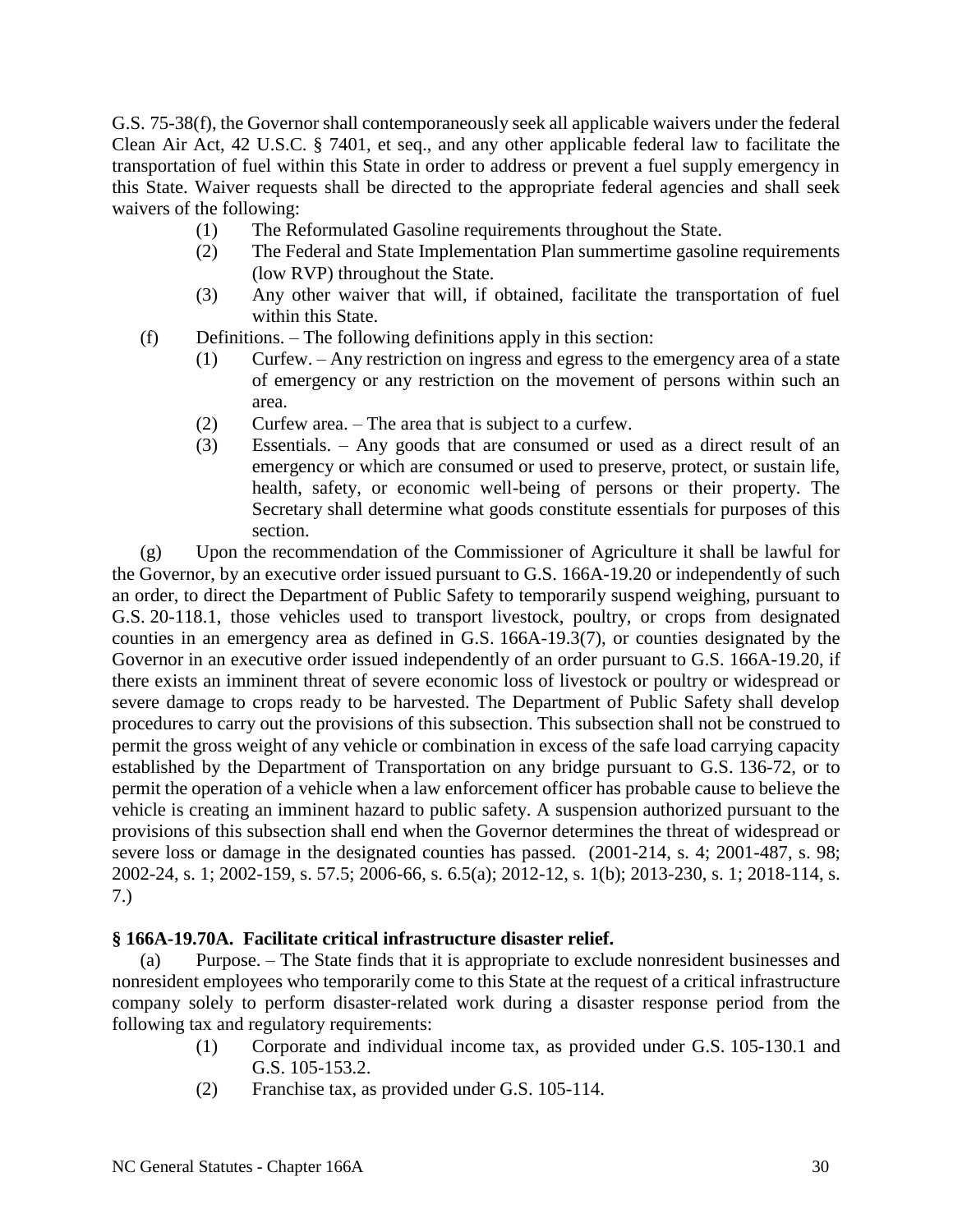- (3) Unemployment tax, as provided under G.S. 96-1(b)(12).
- (4) Certificate of Authority from the Secretary of State to transact business in this State, as provided under G.S. 55-15-01(d) and G.S. 57D-1-24(d).

(b) Definitions. – In addition to the definitions in G.S. 166A-19.3, the following definitions apply in this section:

- (1) Corporation. Defined in G.S. 105-130.2.
- (2) Critical infrastructure. Property and equipment owned or used by a critical infrastructure company for utility or communications transmission services provided to the public in the State. Examples of critical infrastructure include communications networks, electric generation, transmission and distribution systems, natural gas transmission and distribution systems, water pipelines, and related support facilities. Related support facilities may include buildings, offices, lines, poles, pipes, structures, and equipment.
- (3) Critical infrastructure company. One of the following:
	- a. A registered public communications provider.
	- b. A registered public utility.
- (4) Disaster-related work. Repairing, renovating, installing, building, or performing services on critical infrastructure that has been damaged, impaired, or destroyed as a result of a disaster or emergency in an area covered by the disaster declaration.
- (5) Disaster response period. A period that begins 10 days prior to the first day of a disaster declaration and expires on the earlier of the following:
	- a. Sixty days following the expiration of the disaster declaration, as provided under G.S. 166A-19.21(c).
	- b. One hundred eighty days following the issuance of the disaster declaration.
- (6) Employee. Defined in G.S. 105-163.1.
- (7) Nonresident business. An entity that has not been required to file an income or franchise tax return with the State for three years prior to the disaster response period, other than those arising from the performance of disaster-related work during a tax year prior to the enactment of this section, and that meets one or more of the following conditions:
	- a. Is a nonresident entity.
	- b. Is a nonresident individual who owns an unincorporated business as a sole proprietor.
- (8) Nonresident employee. A nonresident individual who is one of the following:
	- a. An employee of a nonresident business.
	- b. An employee of a critical infrastructure company who is temporarily in this State to perform disaster-related work during a disaster response period.
- (9) Nonresident entity. Defined in G.S. 105-163.1.
- (10) Nonresident individual. Defined in G.S. 105-153.3.
- (11) Registered public communications provider. A corporation doing business in this State prior to the disaster declaration that provides the transmission to the public of one or more of the following:
	- a. Broadband.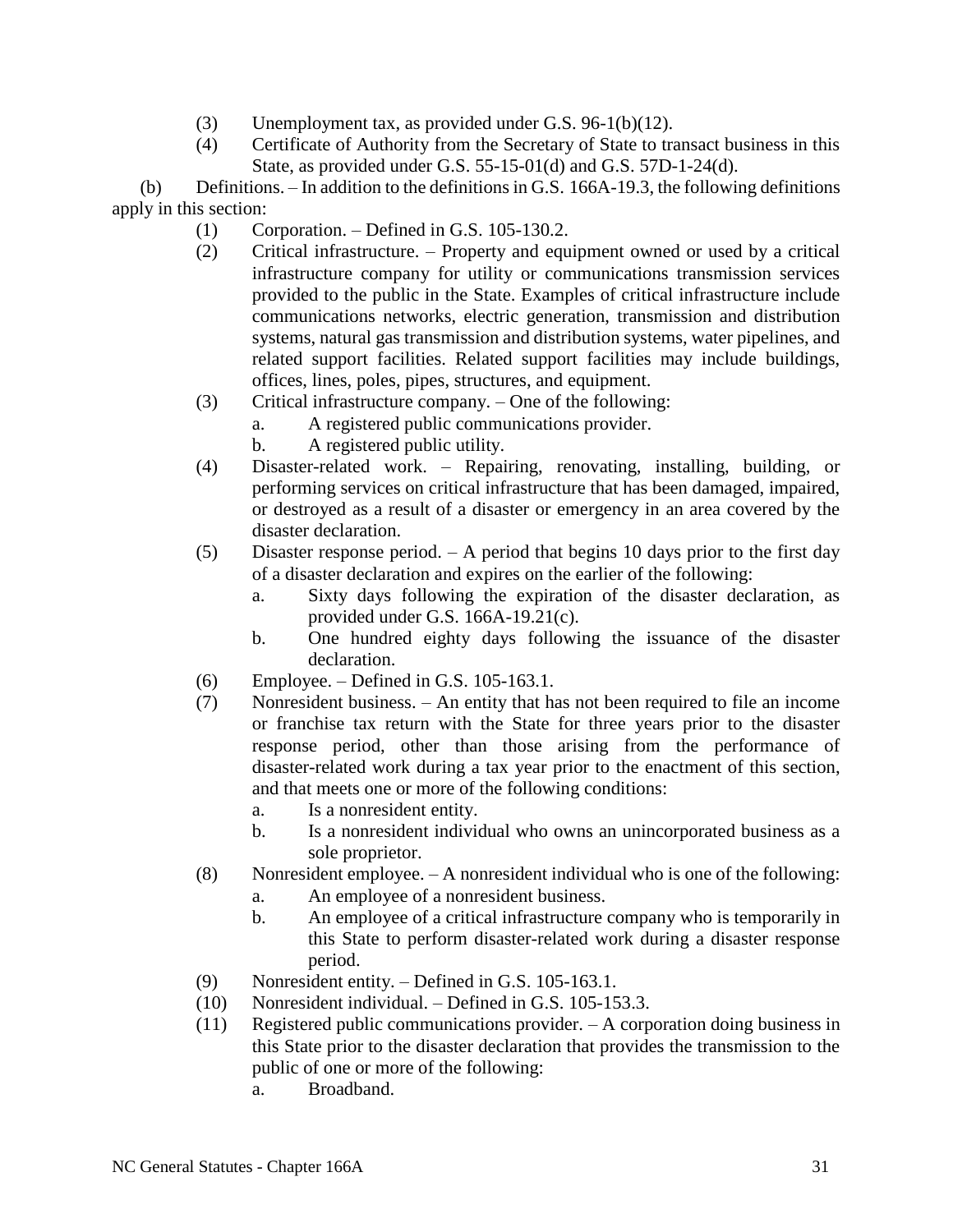- b. Mobile telecommunications.
- c. Telecommunications.
- d. Wireless Internet access.
- (12) Registered public utility. A corporation doing business in this State prior to the disaster declaration that is subject to the control of one or more of the following entities:
	- a. North Carolina Utilities Commission.
	- b. North Carolina Rural Electrification Authority.
	- c. Federal Communications Commission.
	- d. Federal Energy Regulatory Commission.

(c) Critical Infrastructure Company Notification. – A critical infrastructure company must provide notification to the Department of Revenue within 90 days of the expiration of the disaster response period. The notification must be in the form and manner required by the Department. The notification must include the following:

- (1) A list of all nonresident businesses who performed disaster-related work in this State during a disaster response period at the request of the critical infrastructure company.
- (2) A list of nonresident employees who performed disaster-related work in this State for the critical infrastructure company during a disaster response period. The notification must include the amount of compensation paid to the nonresident employee performing disaster-related work in this State.

(d) Nonresident Business Notification. – A nonresident business must provide notification to the Department of Revenue within 90 days of the date the nonresident business concludes its disaster-related work in the State. The notification must be in the form and manner required by the Department. The notification must include a list of nonresident employees who performed disaster-related work in this State during a disaster response period, along with the amount of compensation paid to the nonresident employee performing disaster-related work in this State. Failure to submit a timely notification forfeits the relief provided by this section for the nonresident business.

(e) Limitation. – The intent of this section is to provide relief to nonresident businesses and nonresident employees who would not otherwise be subject to this State's tax and regulatory requirements if they had not performed disaster-related work during the disaster response period. The relief provided under this section does not apply to any tax year that is part of the disaster response period if the nonresident business or nonresident employee continues to perform disaster-related work following the end of the disaster response period. The relief provided under this section does not apply to a tax year that is part of the disaster response period if the nonresident business or nonresident employee is required to file an income tax return for that tax year with the Department of Revenue for reasons other than the performance of disaster-related work.  $(2019-187, s. 1(a))$ 

## **§ 166A-19.71. Accept services, gifts, grants, and loans.**

Whenever the federal government or any agency or officer thereof or of any person, firm, or corporation shall offer to the State, or through the State to any political subdivision thereof, services, equipment, supplies, materials, or funds by way of gift, grant, or loan, for emergency management purposes, the State acting through the Governor, or such political subdivision, acting with the consent of the Governor and through its governing body, may accept such offer. Upon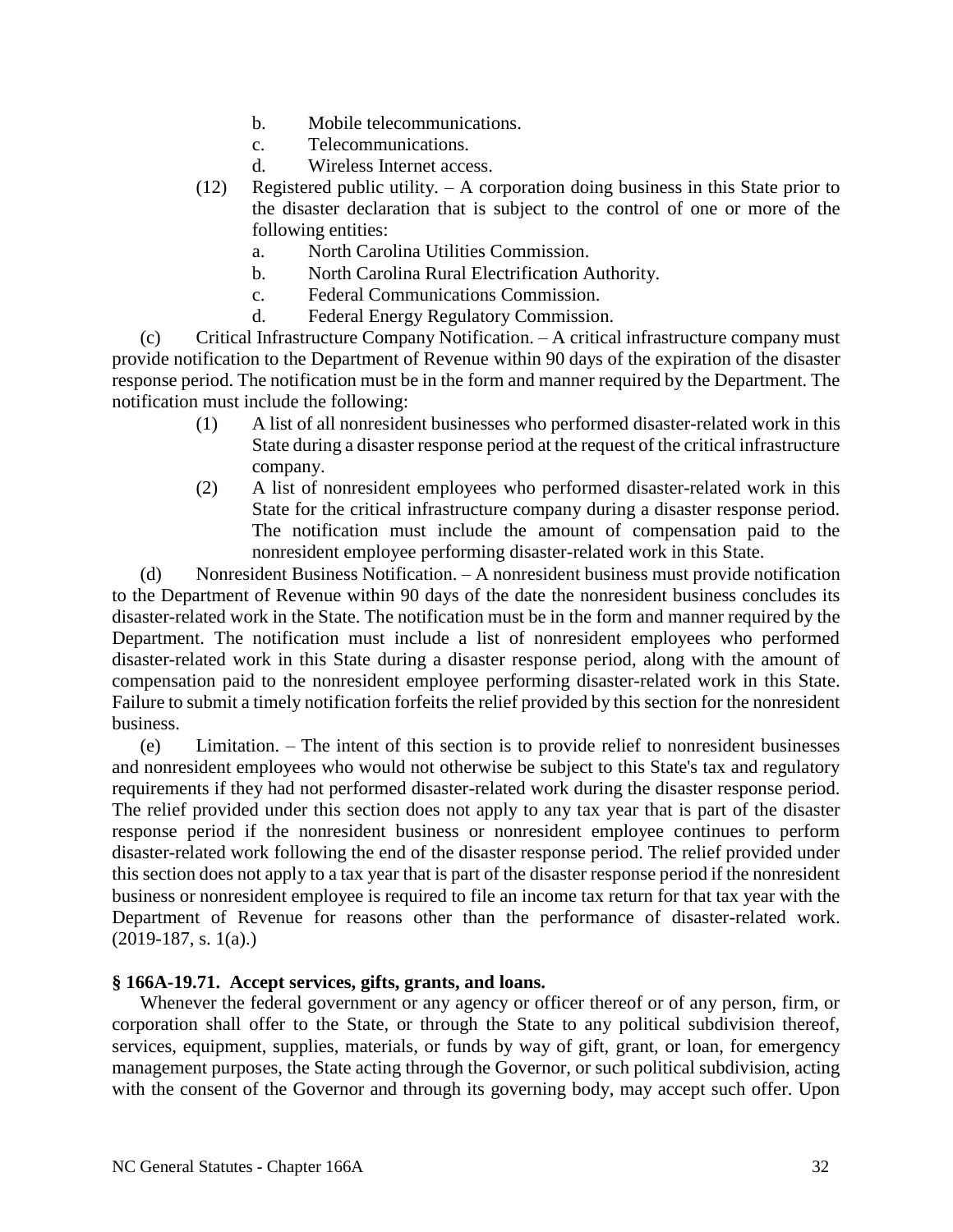such acceptance the Governor of the State or governing body of such political subdivision may authorize any officer of the State or of the political subdivision, as the case may be, to receive such services, equipment, supplies, materials, or funds on behalf of the State or of such political subdivision, and subject to the terms of the offer and the rules and regulations, if any, of the agency making the offer. (1951, c. 1016, s. 8; 1973, c. 803, s. 45; 1975, c. 19, s. 72; c. 734, ss. 13, 14; 1977, c. 848, s. 2; 1979, 2nd Sess., c. 1310, s. 2; 2012-12, s. 1(b).)

## **§ 166A-19.72. Establishment of mutual aid agreements.**

(a) Governor Authorized to Enter Agreements with Other States and Federal Government. – The Governor may establish mutual aid agreements with other states and with the federal government provided that any special agreements so negotiated are within the Governor's authority.

(b) Governor Authorized to Enter Agreements with Political Subdivisions. – The Governor may establish mutual aid agreements with political subdivisions in the State with the concurrence of the subdivision's governing body.

(c) Political Subdivisions Authorized to Enter Agreements with Other Political Subdivisions. – The chief executive of each political subdivision, with the concurrence of the subdivision's governing body, may develop mutual aid agreements for reciprocal emergency management aid and assistance. Such agreements shall be consistent with the State emergency management program and plans.

(d) Political Subdivisions Authorized to Enter Agreements with Political Subdivisions in Other States. – The chief executive officer of each political subdivision, with the concurrence of the governing body and subject to the approval of the Governor, may enter into mutual aid agreements with local chief executive officers in other states for reciprocal emergency management aid and assistance. These agreements shall be consistent with the State emergency management program and plans.

(e) Terms of Agreements. – Mutual aid agreements may include, but are not limited to, the furnishing or exchange of such supplies, equipment, facilities, personnel, and services as may be needed; the reimbursement of costs and expenses for equipment, supplies, personnel, and similar items; and on such terms and conditions as deemed necessary. (1951, c. 1016, s. 7; 1975, c. 734, ss. 14, 16; 1977, c. 848, s. 2; 1979, 2nd Sess., c. 1310, s. 2; 2009-194, s. 1; 2012-12, s. 1(b).)

#### **§ 166A-19.73. Compensation.**

(a) Extent of Compensation. – Compensation for services or for the taking or use of property shall be only to the extent that legal obligations of individual citizens are exceeded in a particular case and then only to the extent that the claimant has not been deemed to have volunteered his services or property without compensation.

(b) Limitation; Basis of Compensation. – Compensation for property shall be only if the property was commandeered, seized, taken, condemned, or otherwise used in coping with an emergency and this action was ordered by the Governor. The State shall make compensation for the property so seized, taken, or condemned on the following basis:

> (1) In case property is taken for temporary use, the Governor, within 30 days of the taking, shall fix the amount of compensation to be paid for such damage or failure to return. Whenever the Governor shall deem it advisable for the State to take title to property taken under this section, the Governor shall forthwith cause the owner of such property to be notified thereof in writing by registered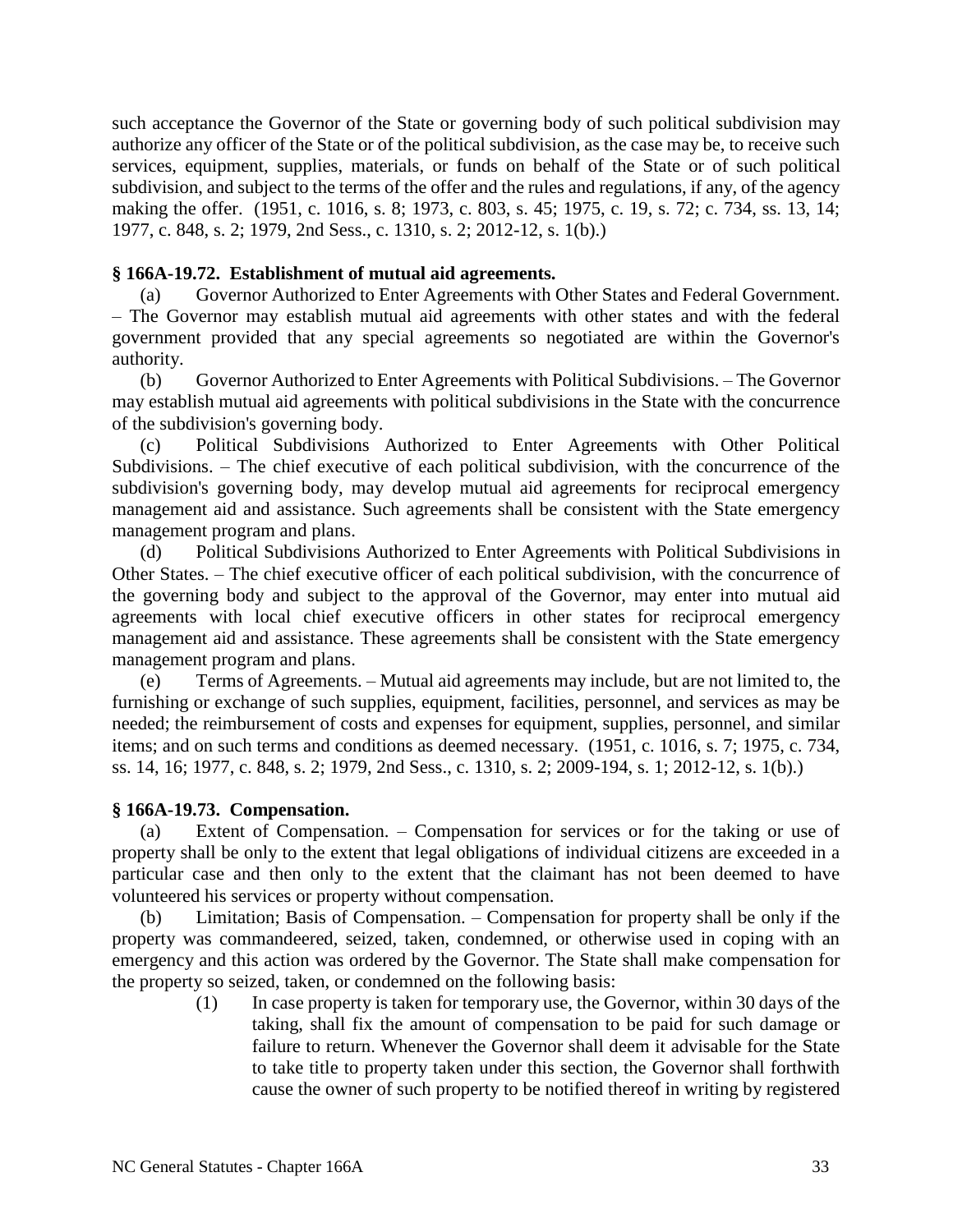mail, postage prepaid, or by the best means available, and forthwith cause to be filed a copy of said notice with the Secretary of State.

(2) If the person entitled to receive the amounts so determined by the Governor as just compensation is unwilling to accept the same as full and complete compensation for such property or the use thereof, the person shall be paid seventy-five percent (75%) of such amount and shall be entitled to recover from the State of North Carolina in an action brought in the superior court in the county of residence of claimant, or in Wake County, in the same manner as other condemnation claims are brought, within three years after the date of the Governor's award. (1977, c. 848, s. 2; 2012-12, s. 1(b).)

## **§ 166A-19.74. Nondiscrimination in emergency management.**

State and local governmental bodies and other organizations and personnel who carry out emergency management functions under the provisions of this Article are required to do so in an equitable and impartial manner. Such State and local governmental bodies, organizations, and personnel shall not discriminate on the grounds of race, color, religion, nationality, sex, age, or economic status in the distribution of supplies, the processing of applications, and other relief and assistance activities. (1975, c. 734, s. 3; 1977, c. 848, s. 2; 1979, 2nd Sess., c. 1310, s. 2; 1995, c. 509, s. 128; 2012-12, s. 1(b).)

## **§ 166A-19.75. Emergency management personnel.**

(a) Limitation. – No person shall be employed or associated in any capacity in any emergency management agency established under this Article if that person does or has done any of the following:

- (1) Advocates or has advocated a change by force or violence in the constitutional form of the Government of the United States or in this State.
- (2) Advocates or has advocated the overthrow of any government in the United States by force or violence.
- (3) Has been convicted of any subversive act against the United States.
- (4) Is under indictment or information charging any subversive act against the United States.
- (5) Has ever been a member of the Communist Party.

(b) Oath. – Each person who is appointed to serve in any emergency management agency shall, before entering upon the person's duties, take a written oath before a person authorized to administer oaths in this State, which oath shall be substantially as follows:

 $\Box$ , do solemnly swear (or affirm) that I will support and defend the Constitution of the United States and the Constitution of the State of North Carolina, against all enemies, foreign and domestic; and that I will bear true faith and allegiance to the same; that I take this obligation freely, without any mental reservation or purpose of evasion; and that I will well and faithfully discharge the duties upon which I am about to enter. And I do further swear (or affirm) that I do not advocate, nor am I, nor have I ever knowingly been, a member of any political party or organization that advocates the overthrow of the Government of the United States or of this State by force or violence; and that during such time as I am a member of the State Emergency Management Agency I will not advocate nor become a member of any political party or organization that advocates the overthrow of the Government of the United States or of this State by force or violence, so help me God."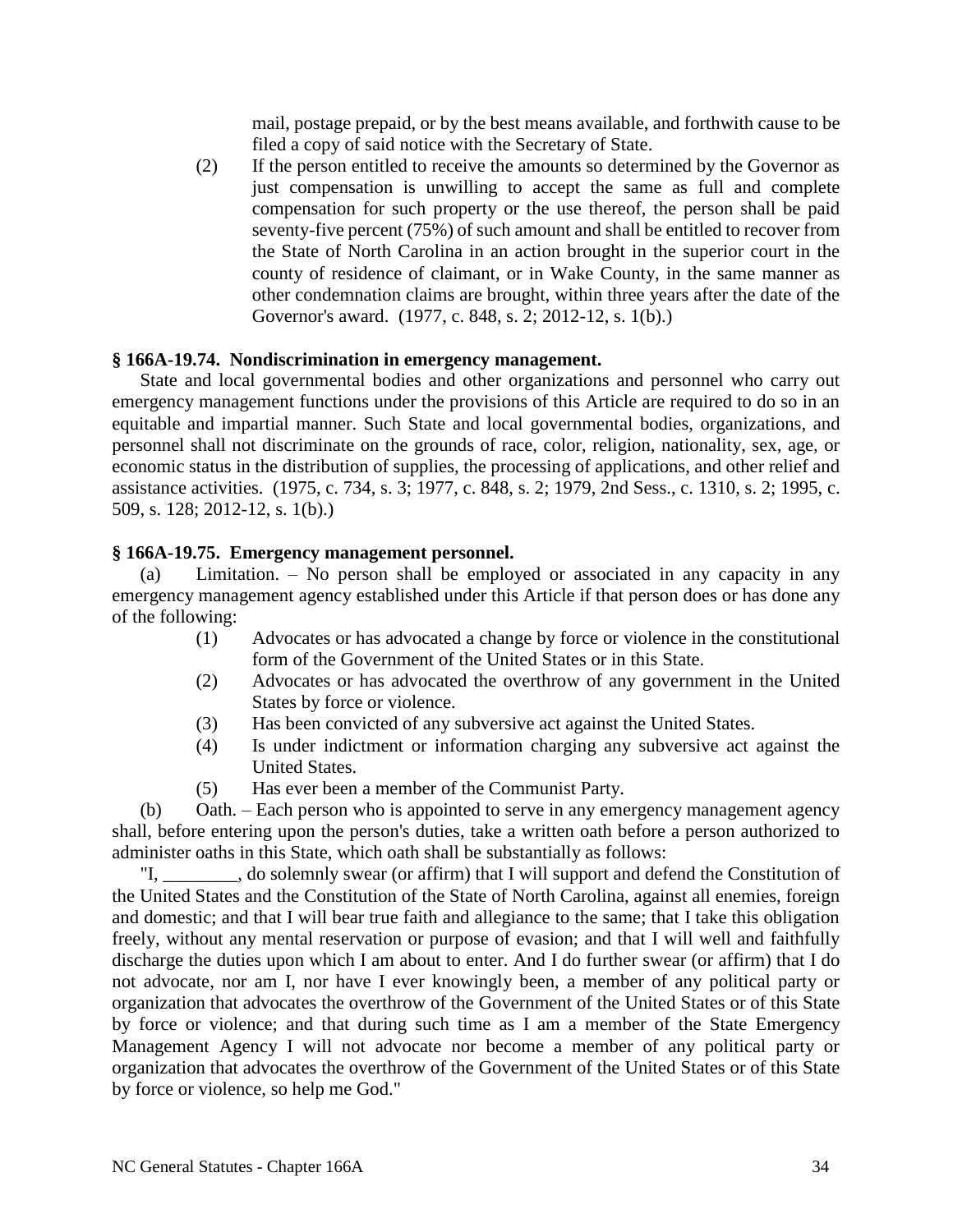(c) No Violation of Dual Office Holding Prohibition. – No position created by or pursuant to this Article shall be deemed an office within the meaning of Section 9 of Article 6 of the North Carolina Constitution. (1951, c. 1016, s. 10; 1975, c. 734, ss. 14, 16; 1977, c. 848, s. 2; 1979, 2nd Sess., c. 1310, s. 2; 1995, c. 509, s. 129; 2012-12, s. 1(b).)

## **§ 166A-19.76. Leave options for voluntary firefighters, rescue squad workers, and emergency medical service personnel called into service.**

(a) Leave Without Pay. – A member of a volunteer fire department, rescue squad, or emergency medical services agency called into service of the State after a declaration of a state of emergency by the Governor or by the General Assembly, or upon the activation of the State Emergency Response Team in response to an emergency, shall have the right to take leave without pay from his or her civilian employment. No member of a volunteer fire department, rescue squad, or emergency medical services agency shall be forced to use or exhaust his or her vacation or other accrued leave from his or her civilian employment for a period of active service. The choice of leave shall be solely within the discretion of the member.

(b) Request in Writing Required. – For the volunteer member to be entitled to take leave without pay pursuant to this section, his or her services shall be requested in writing by the Director of the Division or by the head of a local emergency management agency. The request shall be directed to the Chief of the member's volunteer fire department, rescue squad, or emergency medical services agency, and a copy shall be provided to the member's employer. This section shall not apply to those members whose services have been certified by their employer to the Director of the Division, or to the head of a local emergency management agency, as essential to the employer's own ongoing emergency relief activities.

(c) Definition of an Emergency Requiring Activation of the State Emergency Response Team. – For purposes of this section, an emergency requiring the activation of the State Emergency Response Team means an emergency at Activation Level 2 or greater according to the North Carolina State Emergency Operations Plan of November 2002. Activation Level 2 requires the State Emergency Operations Center to be fully activated with 24-hour staffing from all State Emergency Response Team members.

(d) Enforcement. – The Commissioner of Labor shall enforce the provisions of this section pursuant to Chapter 95 of the General Statutes. (2003-103, s. 1; 2012-12, s. 1(b).)

## **§ 166A-19.77. North Carolina Forest Service designated as emergency response agency.**

The North Carolina Forest Service of the Department of Agriculture and Consumer Services is designated an emergency response agency of the State of North Carolina for purposes of the following:

- (1) Supporting the North Carolina Forest Service in responding to all-risk incidents.
- (2) Receipt of any applicable State or federal funding.
- (3) Training of other State and local agencies in emergency management.
- (4) Any other emergency response roles for which the North Carolina Forest Service has special training or qualifications. (2005-128, s. 1; 2011-145, ss. 13.25(ww), 19.1(g); 2012-12, s. 1(b); 2013-155, s. 24.)

## **§ 166A-19.77A. Agricultural Emergency Response Teams authorized.**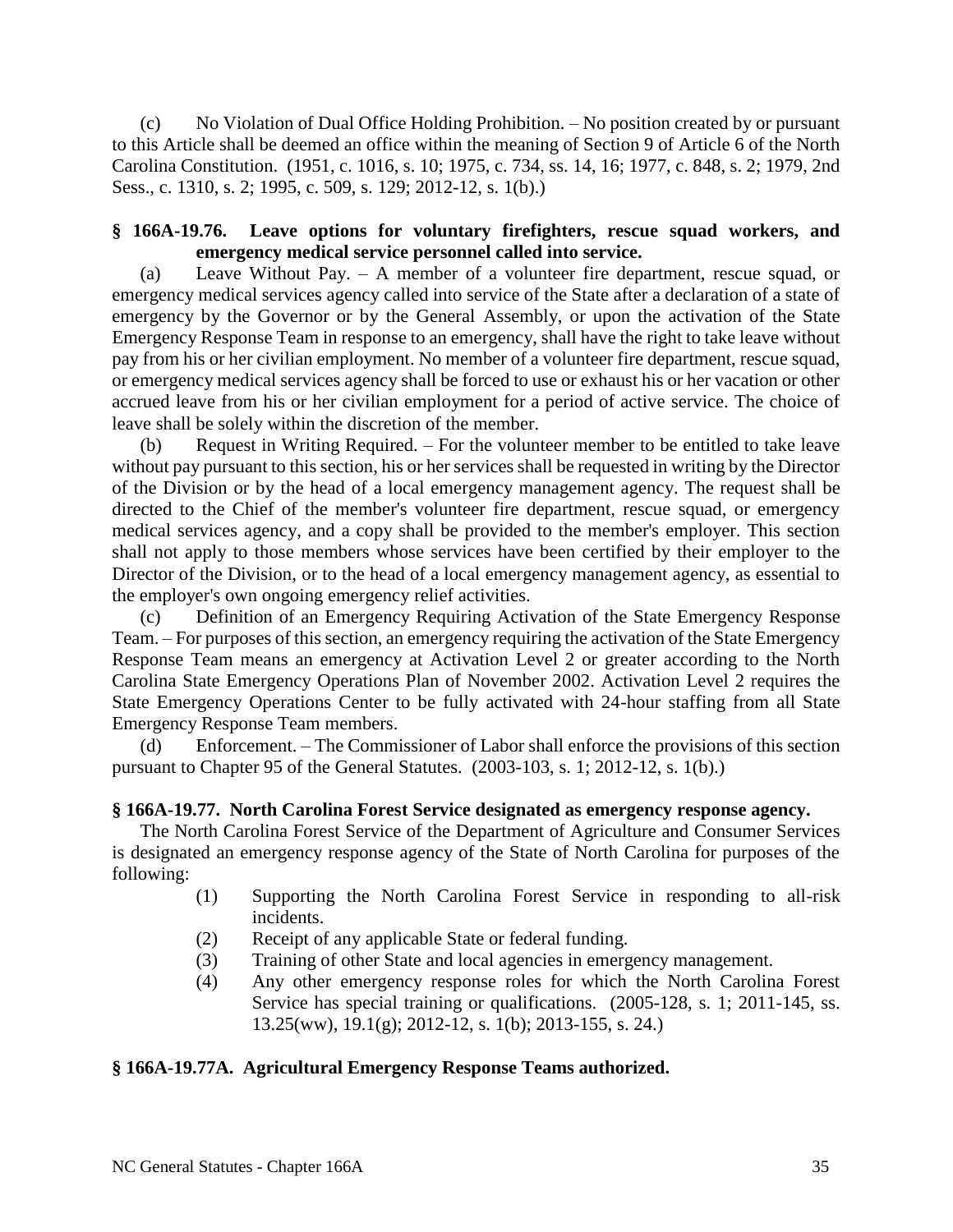The Department of Agriculture and Consumer Services is designated as an emergency response agency for purposes of the following:

- (1) Deploying Agricultural Emergency Response Teams, as that term is defined in G.S. 106-1042, to respond to agriculture-related incidents.
- (2) Receipt of any applicable State or federal funding.
- (3) Training of other State and local agencies in agricultural emergency response.
- (4) Any other emergency response roles for which Agricultural Emergency Response Teams have special training or qualifications. (2016-113, s. 2(b).)

#### **§ 166A-19.78. Governor's power to order evacuation of public building.**

When it is determined by the Governor that a great public crisis, disaster, riot, catastrophe, or any other similar public emergency exists, or the occurrence of any such condition is imminent, and, in the Governor's opinion it is necessary to evacuate any building owned or controlled by any department, agency, institution, school, college, board, division, commission, or subdivision of the State in order to maintain public order and safety or to afford adequate protection for lives or property, the Governor is hereby authorized to issue an order of evacuation directing all persons within the building to leave the building and its premises forthwith. The order shall be delivered to any law enforcement officer or officer of the National Guard, and such officer shall, by a suitable public address system, read the order to the occupants of the building and demand that the occupants forthwith evacuate said building within the time specified in the Governor's order. (1969, c. 1129; 1993, c. 539, s. 198; 1994, Ex. Sess., c. 24, s. 14(c); 2009-281, s. 1; 2012-12, s.  $1(b)$ .)

#### **§ 166A-19.79. Severability.**

If any provision of this Article or the application thereof to any person or circumstances is held invalid, the invalidity does not affect other provisions or applications of the Article which can be given effect without the invalid provision or application, and to this end the provisions of this Article are severable. (1977, c. 848, s. 2; 1995, c. 509, s. 132; 2012-12, s. 1(b).)

#### Article 2.

Hazardous Materials Emergency Response.

#### **§ 166A-20. Title, purpose.**

(a) This Article may be cited as the "North Carolina Hazardous Materials Emergency Response Act."

(b) The purpose of this Article is to establish a system of regional response to hazardous materials emergencies and terrorist incidents in the State to protect the health and safety of its citizens. (1993 (Reg. Sess., 1994), c. 769, s. 22.4(b); 2002-179, s. 21(a).)

#### **§ 166A-21. Definitions.**

The following definitions apply in this Article:

- (1) Department. The Department of Public Safety.
- (2) Division. The Division of Emergency Management.
- (3) Hazardous material. Any material defined as a hazardous substance under 29 Code of Federal Regulations § 1910.120(a)(3).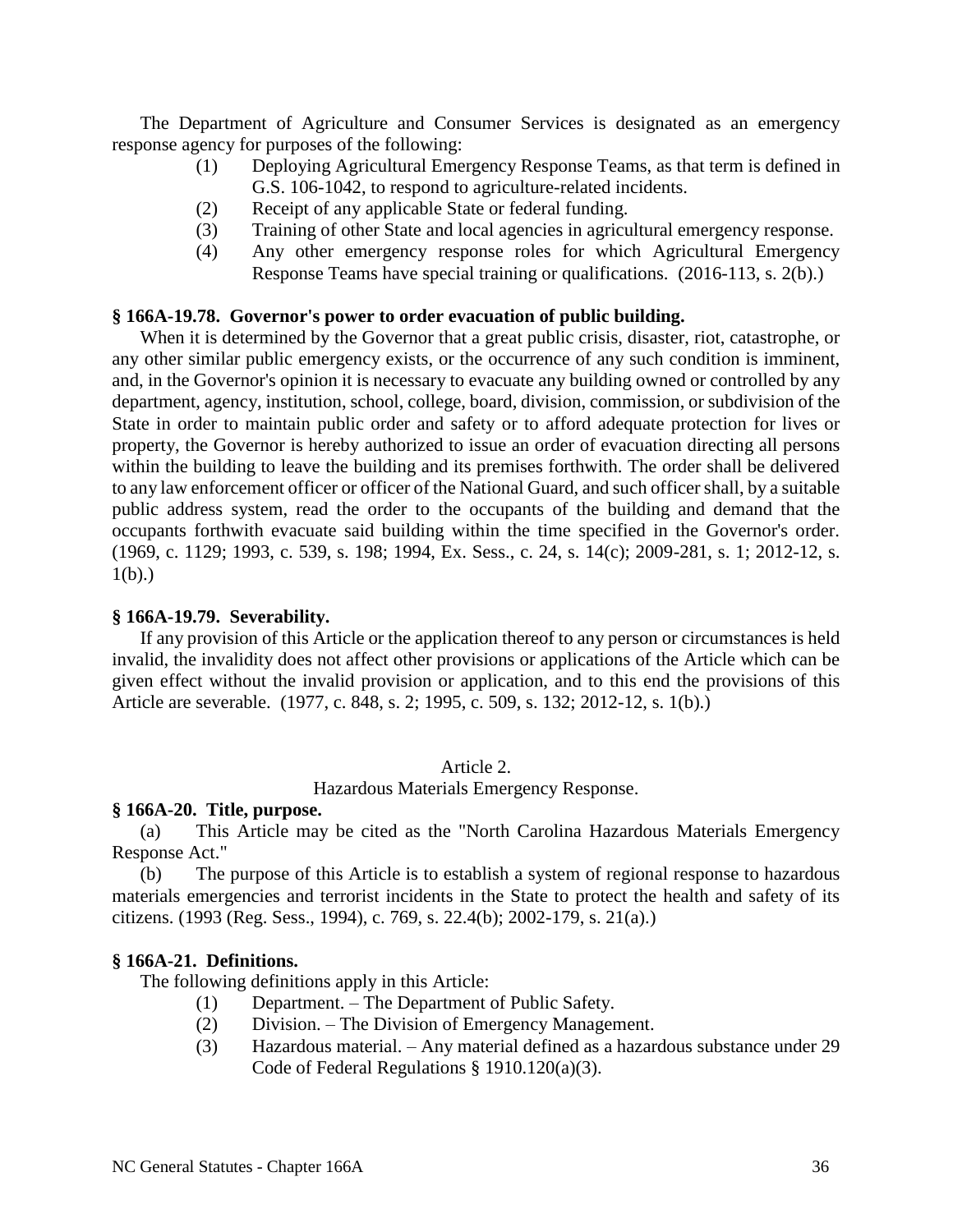- (4) Hazardous materials emergency response team or hazmat team. An organized group of persons specially trained and equipped to respond to and control actual or potential leaks or spills of hazardous materials.
- (5) Hazardous materials incident or hazardous materials emergency. An uncontrolled release or threatened release of a hazardous substance requiring outside assistance by a local fire department or hazmat team to contain and control.
- (6) Regional response team. A hazmat team under contract with the State to provide response to hazardous materials emergencies occurring outside the hazmat team's local jurisdiction at the direction of the Department of Public Safety, Division of Emergency Management.
- (7) Secretary. The Secretary of the Department of Public Safety.
- (8) Technician-level entry capability. The capacity of a hazmat team, in terms of training and equipment as specified in 29 Code of Federal Regulations § 1910.120, to respond to a hazardous materials incident requiring affirmative measures, such as patching, plugging, or other action necessary to stop and contain the release of a hazardous substance at its source.
- (9) Terrorist incident. Activities that occur within the territorial jurisdiction of the United States, involve acts dangerous to human life that are a violation of the criminal laws of the United States or of any state, and are intended to do one of the following:
	- a. Intimidate or coerce a civilian population.
	- b. Influence the policy of a government by intimidation or coercion.
	- c. Affect the conduct of a government by mass destruction, assassination, or kidnapping. (1993 (Reg. Sess., 1994), c. 769, s. 22.4(b); 1997-456, s. 27; 2002-179, s. 21(b); 2011-145, s. 19.1(g); 2014-100, s. 16B.3(a).)

## **§ 166A-22. Hazardous materials emergency response program.**

(a) The Secretary shall adopt rules establishing a regional response program for hazardous materials emergencies and terrorist incidents, to be administered by the Division of Emergency Management. To the extent possible, the regional response program shall be coordinated with other emergency planning activities of the State. The regional response program shall include at least seven hazmat teams located strategically across the State that are available to provide regional response to hazardous materials or terrorist incidents requiring technician-level entry capability and 24-hour dispatch and communications capability at the Division of Emergency Management Operations Center. The rules for the program shall include:

- (1) Standards, including training, equipment, and personnel standards required to operate a regional response team with technician-level entry capability.
- (2) Guidelines for the dispatch of a regional response team to a hazardous materials or terrorist incident.
- (3) Guidelines for the on-site operations of a regional response team.
- (4) Standards for administration of a regional response team, including procedures for reimbursement of response costs.
- (5) Refresher and specialist training for members of regional response teams.
- (6) Procedures for recovering the costs of a response to a hazardous materials or terrorist incident from persons determined to be responsible for the emergency.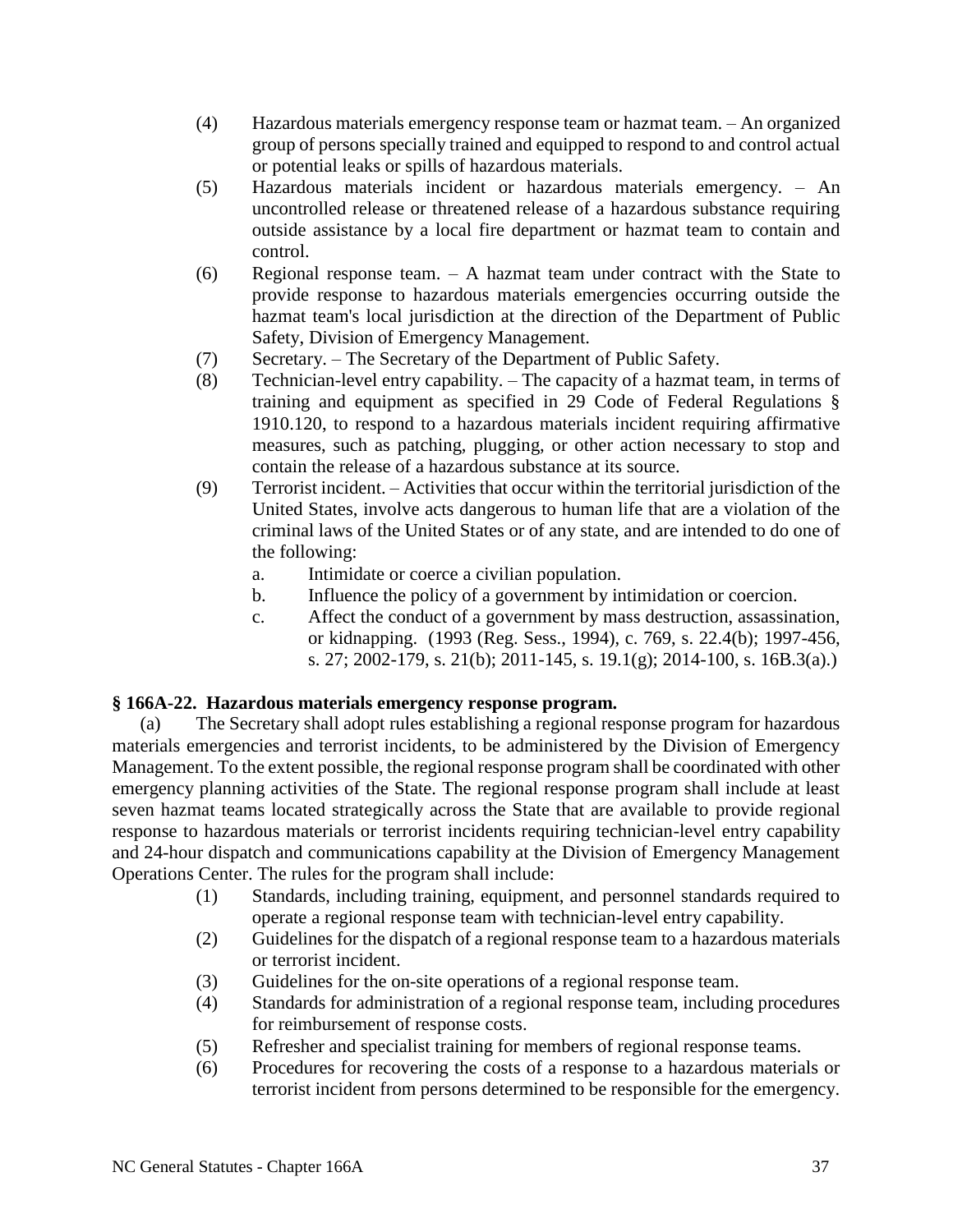- (7) Procedures for bidding and contracting for the provision of a hazmat team for the regional response program.
- (8) Criteria for evaluating bids for the provision of a hazmat team for regional response.
- (9) Delineation of the roles of the regional response team, local fire department and local public safety personnel, the Division of Emergency Management's area coordinator, and other State agency personnel responding to the scene of a hazardous materials or terrorist incident.

(b) In developing the program and adopting rules, the Secretary shall consult with the Regional Response Team Advisory Committee established pursuant to G.S. 166A-24. (1993 (Reg. Sess., 1994), c. 769, s. 22.4(b); 2002-179, s. 21(c); 2014-100, s. 16B.3(d).)

## **§ 166A-23. Contracts; equipment loans.**

(a) The Secretary may contract with any unit or units of local government for the provision of a regional response team to implement the regional response program. Contracts are to be let consistent with the bidding and contract standards and procedures adopted pursuant to G.S. 166A-22(a)(7) and (8). In entering into contracts with units of local government, the Secretary may agree to provide:

- (1) A loan of equipment, including a hazmat vehicle, necessary for the provision technician-level entry capability;
- (2) Reimbursement of personnel costs when a regional response team is authorized by the Department to respond to a hazmat or terrorist incident, including the cost of call-back personnel;
- (3) Reimbursement for use of equipment and vehicles owned by the regional response team;
- (4) Replacement of disposable materials and damaged equipment;
- (5) Costs of medical surveillance for members of the regional response team, including baseline, maintenance, and exit physicals;
- (6) Training expenses; and
- (7) Other provisions agreed to by the Secretary and the regional response team.
- (b) The Secretary shall not agree to provide reimbursement for:
	- (1) Costs of clean-up activities, after a spill or leak has been contained;
	- (2) Local response not requiring technician-level entry capability; or
	- (3) Standby time.

(c) Any contract entered into between the Secretary and a unit of local government for the provision of a regional response team shall specify that the members of the regional response team, when performing their duties under the contract, shall not be employees of the State and shall not be entitled to benefits under the Teachers' and State Employees' Retirement System or for the payment by the State of federal social security, employment insurance, or workers' compensation.

(d) Regional response teams that have the use of a State hazmat vehicle may use the vehicle for local purposes. Where a State vehicle is used for purposes other than authorized regional response to a hazardous materials or terrorist incident, the regional response team shall be liable for repairs or replacements directly attributable to the nonauthorized response. (1993 (Reg. Sess., 1994), c. 769, s. 22.4(b); 2002-179, s. 21(d).)

## **§ 166A-24. Immunity of Regional Response Team Personnel.**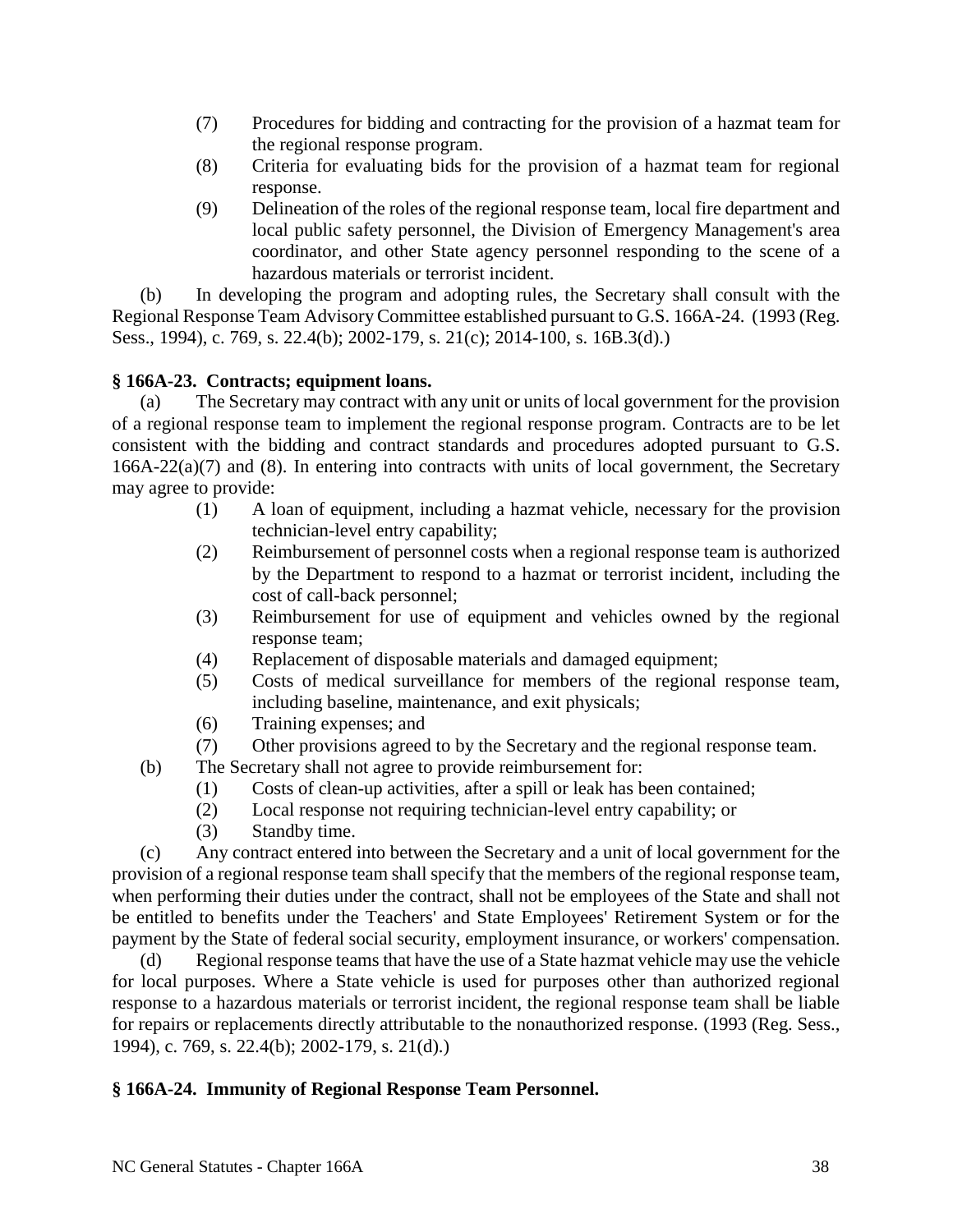Members of a regional response team shall be protected from liability under the provisions of G.S. 166A-19.60(a) while responding to a hazardous materials or terrorist incident pursuant to authorization from the Division of Emergency Management. (1993 (Reg. Sess., 1994), c. 769, s. 22.4(b); 2002-179, s. 21(e); 2012-12, s. 2(y).)

## **§ 166A-25. Right of entry.**

A regional response team, when authorized to respond to a release or threatened release of hazardous materials or when authorized to respond to a terrorist or threatened or imminent terrorist incident, may enter onto any private or public property on which the release or terrorist incident has occurred or on which there is an imminent threat of such release or terrorist incident. A regional response team may also enter, under such circumstances, any adjacent or surrounding property in order to respond to the release or threatened release of hazardous material or to monitor, control, and contain the release or perform any other action in mitigation of a hazardous materials or terrorist incident. (1993 (Reg. Sess., 1994), c. 769, s. 22.4(b); 2002-179, s. 21(f).)

## **§ 166A-26. Regional Response Team Advisory Committee.**

(a) The Regional Response Team Advisory Committee is created. The Secretary shall appoint the members of the Committee and shall designate the chair. In making appointments, the Secretary shall take into consideration the expertise of the appointees in the management of hazardous materials emergencies. The Secretary shall appoint one representative from:

- (1) The Division of Emergency Management;
- (2) The North Carolina Highway Patrol;
- (3) The State Fire and Rescue Commission of the Department of Insurance;
- (4) The Department of Environmental Quality;
- (5) The Department of Transportation;
- (6) The Department of Agriculture and Consumer Services;
- (7) The Chemical Industry Council of North Carolina;
- (8) The N.C. Association of Hazardous Materials Responders;
- (9) Each regional response team;
- (10) The State Bureau of Investigation.

In addition to the persons listed above, the Secretary shall appoint to the Advisory Committee three persons designated jointly by the North Carolina Fire Chiefs Association and the North Carolina State Firefighters' Association.

(b) The Advisory Committee shall meet on the call of the chair, or at the request of the Secretary; provided that the Committee shall meet no less than once every three months. The Department of Public Safety shall provide space for the Advisory Committee to meet. The Department also shall provide the Advisory Committee with necessary support staff and supplies to enable the Committee to carry out its duties in an effective manner.

(c) Members of the Advisory Committee shall serve without pay, but shall receive travel allowance, lodging, subsistence, and per diem as provided by G.S. 138-5.

(d) The Regional Response Team Advisory Committee shall advise the Secretary on the establishment of the program for regional response to hazardous materials emergencies in the State. The Committee shall also evaluate and advise the Secretary of the need for additional regional response teams to serve the State. (1993 (Reg. Sess., 1994), c. 769, s. 22.4(b); 1997-261, s. 108; 1997-443, s. 11A.123; 2002-179, s. 21(g); 2011-145, s. 19.1(g); 2015-241, s. 14.30(u); 2016-51, s. 6.)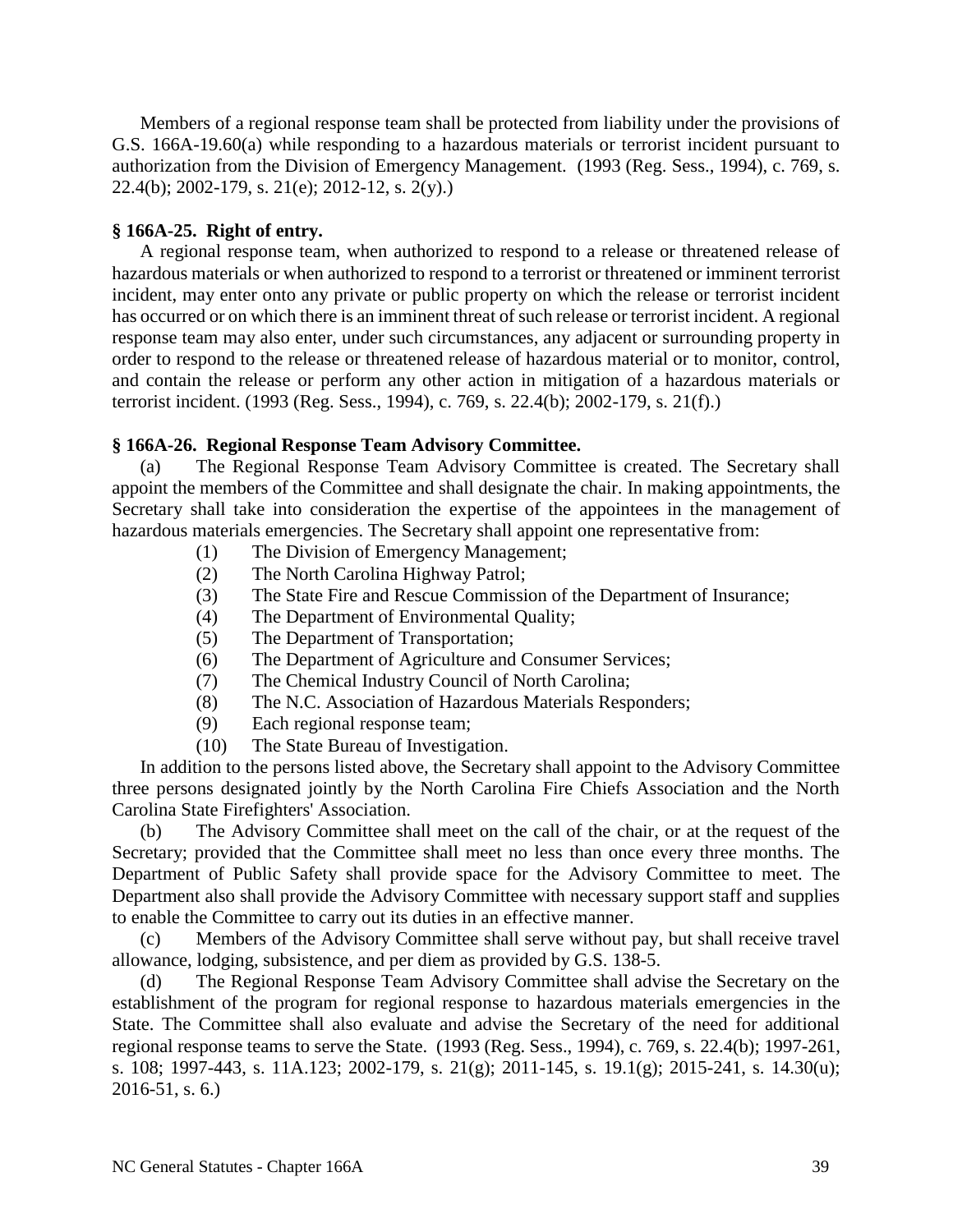#### **§ 166A-27. Action for the recovery of costs of hazardous materials emergency response.**

(a) A person who causes the release of a hazardous material requiring the activation of a regional response team shall be liable for all reasonable costs incurred by the regional response team in responding to and mitigating the incident. The Secretary shall invoice the person liable for the hazardous materials release, and, in the event of nonpayment, may institute an action to recover those costs in the superior court of the county in which the release occurred.

(b) A person who causes the release of a hazardous material that results in the activation of one or more State Medical Assistance Teams (SMATs) or the Epidemiology Section of the Division of Public Health of the Department of Health and Human Services shall be liable for all reasonable costs incurred by each team or the Epidemiology Section that responds to or mitigates the incident. The Secretary of Health and Human Services shall invoice the person liable for the hazardous materials release and, in the event of nonpayment, may institute an action to recover those costs in the superior court of the county in which the release occurred. (1993 (Reg. Sess., 1994), c. 769, s. 22.4(b); 2007-107, s. 3.1(a).)

## **§ 166A-28. Hazardous Materials Emergency Response Fund.**

There is established in the Department of Public Safety a fund for those monies collected pursuant to G.S. 166A-27. The Fund is also authorized to accept any gift, grant, or donation of money or property to facilitate the establishment and operation of the regional response system. (1993 (Reg. Sess., 1994), c. 769, s. 22.4(b); 2011-145, s. 19.1(g).)

## **§ 166A-29. Emergency planning; charge.**

(a) Every person, firm, corporation or municipality who is licensed to construct or who is operating a fixed nuclear facility for the production of electricity shall pay to the Department of Public Safety an annual fee of at least thirty thousand dollars (\$30,000) for each fixed nuclear facility which is located within this State or has a Plume Exposure Pathway Emergency Planning Zone of which any part is located within this State. This fee is to be applied to the costs of planning and implementing emergency response activities as are required by the Federal Emergency Management Agency for the operation of nuclear facilities. Said fee is to be paid on a schedule set by the Department of Public Safety. This minimum fee may be increased from time to time as the costs of such planning and implementation increase. Such increases shall be by agreement between the State and the licensees or operators of the fixed nuclear facilities.

(b) Every person, firm, corporation or municipality who is licensed to construct or who is operating a fixed nuclear facility for the production of electricity shall pay to the Department of Public Safety, for the use of the Radiation Protection Section of the Division of Health Service Regulation of the Department of Health and Human Services, an annual fee of at least thirty-six thousand dollars (\$36,000), not to exceed the cost of the service provided, for each fixed nuclear facility that is located within this State or that has a Plume Exposure Pathway Emergency Planning Zone any part of which is located within this State. This fee shall be applied only to the costs of planning and implementing emergency response activities as required by the Federal Emergency Management Agency for the operation of nuclear facilities. This fee is to be paid on a schedule set by the Department of Public Safety.

(c) The fees imposed by this section do not revert at the end of a fiscal year. The amount of fees carried forward from one fiscal year to the next shall be taken into consideration in determining the fee to be assessed each fixed nuclear facility under subsection (a) in that fiscal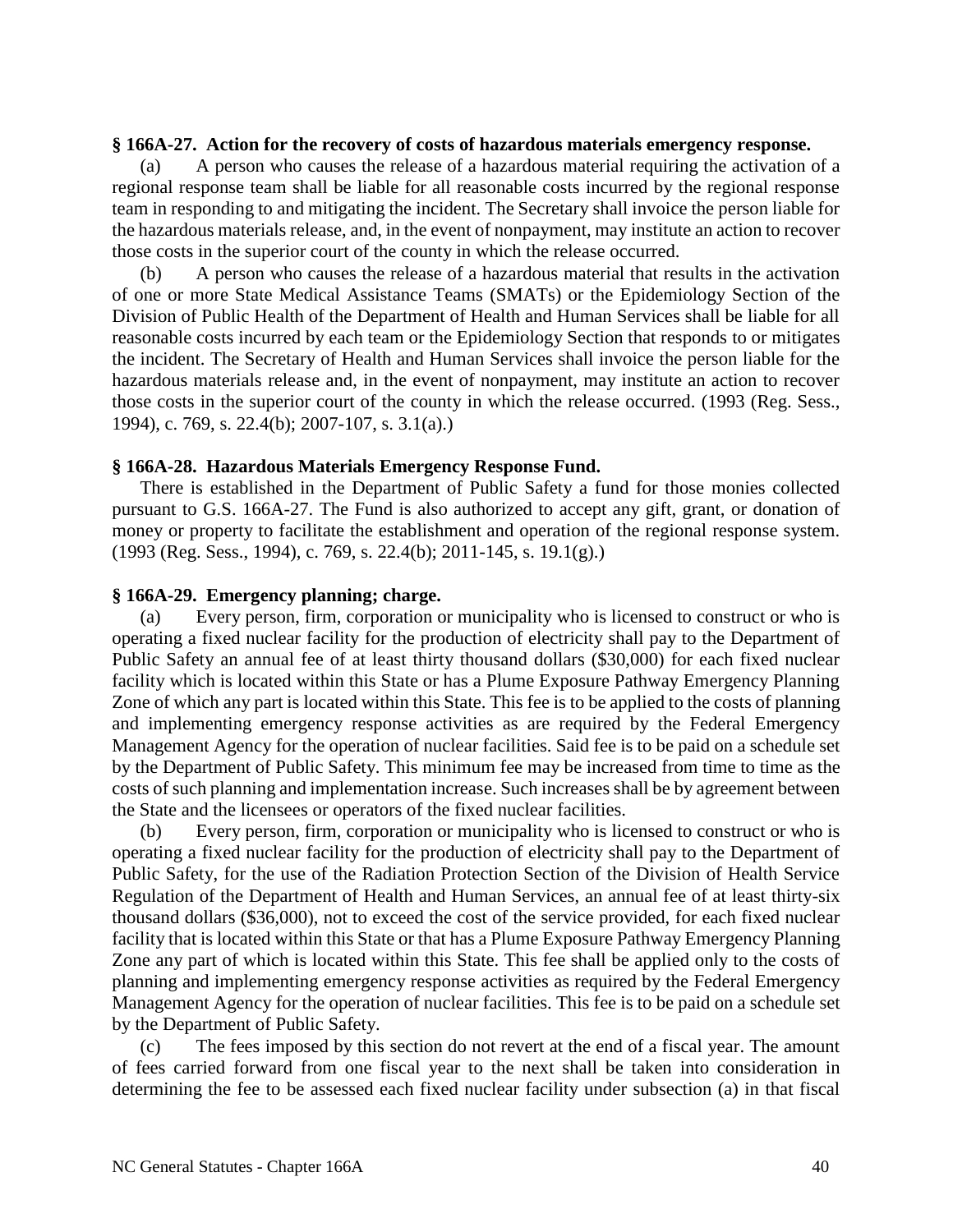year. (1981, c. 1128, ss. 1, 2; 1983, c. 622, ss. 1-3; 1989, c. 727, s. 219(42); 1989 (Reg. Sess., 1990), c. 964, s. 1; 1991 (Reg. Sess., 1992), c. 1039, s. 18; 1997-443, s. 11A.123; 2000-109, s. 6; 2002-70, s. 5; 2011-145, ss. 13.3(ooo), 19.1(g); 2012-12, s. 1(a); 2020-83, s. 11.1(a).)

# **§ 166A-29.1. Hazardous materials facility fee.**

- (a) Definitions. The following definitions apply in this section:
	- (1) EPCRA. The federal Emergency Planning and Community Right-to-Know Act, P.L. No. 99-499 et. seq.
	- (2) Extremely hazardous substance. Any substance, regardless of its state, set forth in 40 C.F.R. Part 355, Appendix A or B.
	- (3) Hazardous chemical. As defined in 29 C.F.R. 1910.1200(c), except that the term does not include any of the following:
		- a. Any food, food additive, color additive, drug, or cosmetic regulated by the Food and Drug Administration.
		- b. Any substance present as a solid in any manufactured item to the extent exposure to the substance does not occur under normal conditions of use.
		- c. Any substance to the extent that it is used for personal, family, or household purposes or is present in the same form and concentration as a product packaged for distribution and use by the public.
		- d. Any substance to the extent that it is used in a research laboratory or a hospital or other medical facility under the direct supervision of a technically qualified individual.
		- e. Any substance to the extent that it is used in routine agricultural operations or is a fertilizer held for sale by a retailer to the ultimate consumer.

(b) Annual Fee Shall Be Charged. – A person or business required under Section 302 or 312 of EPCRA to submit a notification or an annual inventory form to the Division shall be required to pay to the Department an annual fee in the amount set forth in subsection (c) of this section.

(c) Amount of Fee. – The amount of the annual fee charged pursuant to subsection (b) of this section shall be calculated in accordance with the following, up to a maximum annual amount of five thousand dollars (\$5,000) per reporting site:

- (1) A fee of fifty dollars (\$50.00) shall be assessed for each substance at each site reported by a person or business that is classified as a hazardous chemical.
- (2) A fee of ninety dollars (\$90.00) shall be assessed for each substance at each site reported by a person or business that is classified as an extremely hazardous substance.

(d) Late Fees. – The Division may impose a late fee against a person or business for failure to submit a report or filing that substantially complies with the requirements of EPCRA by the federal filing deadline or for failure to pay any fee, including a late fee. This fee shall be in addition to the fee imposed pursuant to subsection (c) of this section. Prior to imposing a late fee, the Division shall provide the person or business who will be assessed the late fee with written notice that identifies the specific requirements that have not been met and informs the person or business of its intent to assess a late fee. The assessment of a late fee shall be subject to the following limitations: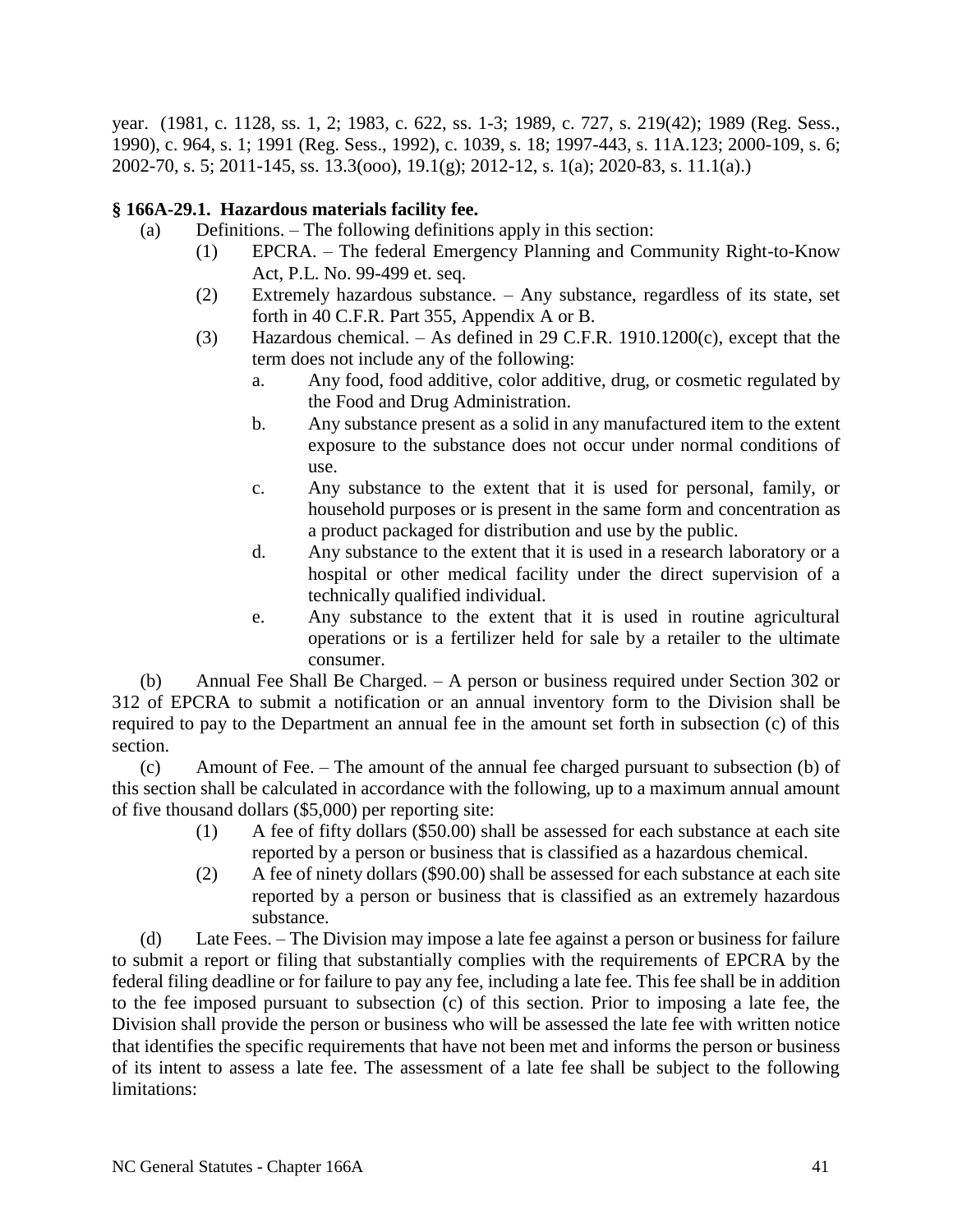- (1) If the report filing or fee is submitted within 30 days after receipt of the Division's notice that it intends to assess a late fee, no late fee shall be assessed.
- (2) If the report filing or fee has not been submitted by the end of the period set forth in subdivision (1) of this subsection, the Division may impose a late fee in an amount equal to the amount of the fee charged pursuant to subsection (c) of this section.
- (e) Exemptions. No fee shall be charged under this section to any of the following:
	- (1) An owner or operator of a family farm enterprise, a facility owned by a State or local government, or a nonprofit corporation.
	- (2) An owner or operator of a facility where motor vehicle fuels are stored and from which such fuels are offered for retail sale. However, hazardous chemicals or extremely hazardous substances at such a facility, other than motor vehicle fuels for retail sale, shall not be subject to this exemption.
	- (3) A motor vehicle dealer, as that term is defined in G.S. 20-286(11).

(f) Use of Fee Proceeds. – The proceeds of fees assessed pursuant to this section shall be used for the following:

- (1) To offset costs associated with the establishment and maintenance of a hazardous materials database and a hazardous materials response application.
- (2) To offset costs associated with the operations of the regional response program for hazardous materials emergencies and terrorist incidents.
- (3) To provide grants to counties for hazardous materials emergency response planning, training, and related exercises.
- (4) To offset Division costs that directly support hazardous materials emergency preparedness and response. (2014-100, s. 16B.3(b); 2015-241, s. 16B.8(a).)

## Article 3.

Disaster Service Volunteer Leave Act.

## **§ 166A-30. Short title.**

This act may be cited as the Disaster Service Volunteer Leave Act. (1993, c. 13, s. 1.)

## **§ 166A-31. Definitions.**

As used in this Article:

(1) "Certified disaster service volunteer" means a person who has completed the necessary training for and been certified as a disaster service specialist by the American National Red Cross.

(2) "Disaster" means a disaster designated at Level III or higher in the American National Red Cross Regulations and Procedures.

(3) "State agency" means and includes all departments, institutions, commissions, committees, boards, divisions, bureaus, officers, and officials of the State, including those within the legislative and judicial branches of State government. (1993, c. 13, s. 1.)

## **§ 166A-32. Disaster service volunteer leave.**

An employee of a State agency who is a disaster service volunteer of the American Red Cross may be granted leave from his work with pay for a time not to exceed 15 work days in any 12-month period to participate in specialized disaster relief services for the American Red Cross. To be granted leave, the request for the services of that employee must come from the American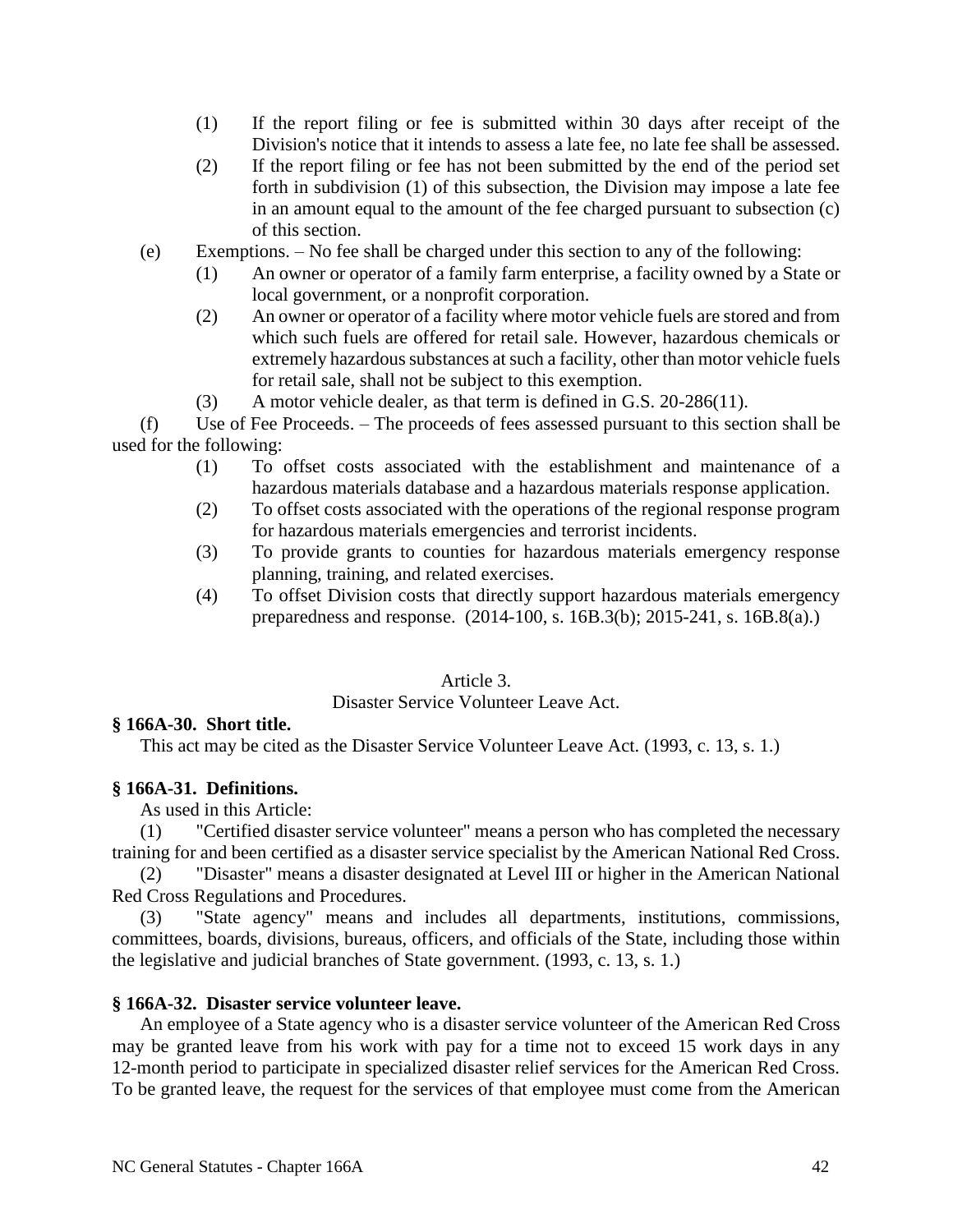Red Cross. The decision to grant the employee leave rests in the sole discretion of the employing State agency based on the work needs of that agency. Employees granted leave pursuant to this Article shall not lose seniority, pay, vacation time, sick time, or earned overtime accumulation. The State agency shall compensate an employee granted leave under this Article at the regular rate of pay for those regular work hours during which the employee is absent from his work. Leave under this Article shall be granted only for services related to a disaster occurring within the United States.

The State of North Carolina shall not be liable for workers compensation claims arising from accident or injury while the State employee is on assignment as a disaster service volunteer for the American Red Cross. Duties performed while on disaster leave shall not be considered to be a work assignment by a state agency. The employee is granted leave based on the need for the employee's area of expertise. Job functions although similar or related are performed on behalf of and for the benefit of the American Red Cross. (1993, c. 13, s. 1; 2001-508, s. 6.)

**§ 166A-33:** Reserved for future codification purposes.

**§ 166A-34:** Reserved for future codification purposes.

**§ 166A-35:** Reserved for future codification purposes.

**§ 166A-36:** Reserved for future codification purposes.

**§ 166A-37:** Reserved for future codification purposes.

**§ 166A-38:** Reserved for future codification purposes.

**§ 166A-39:** Reserved for future codification purposes.

## Article 4.

Emergency Management Assistance Compact.

# **§ 166A-40. Title of Article; entering into Compact.**

(a) This Article may be cited as the Emergency Management Assistance Compact.

(b) The Emergency Management Assistance Compact, hereinafter "Compact", is hereby enacted into law and entered into by this State with all other states legally joining therein, in the form substantially as set forth in this Article. This Compact is made and entered into by and between the party states which enact this Compact. For the purposes of this Article, the term "states" means the several states, the Commonwealth of Puerto Rico, the District of Columbia, and all United States territorial possessions and the term "party states" means the participating member states which enact and enter into this Compact. (1997-152, s. 1.)

## **§ 166A-41. Purposes and authorities.**

(a) The purpose of this Compact is to provide for mutual assistance between the party states in managing any emergency or disaster that is duly declared by the governor of the affected state or states, whether arising from natural disaster, technological hazard, man-made disaster, civil emergency aspects of resources shortages, community disorders, insurgency, or enemy attack.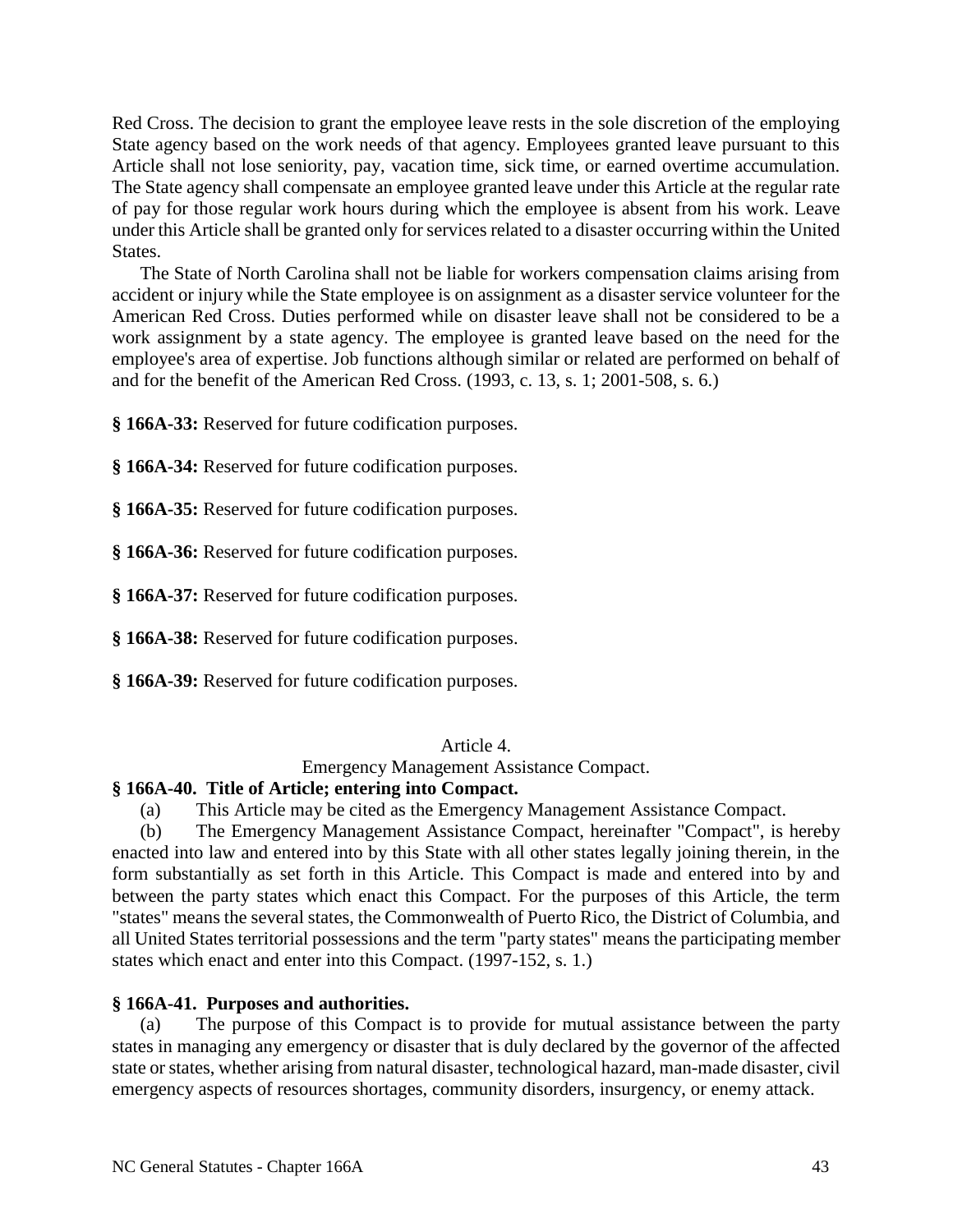(b) This Compact shall also provide for mutual cooperation in emergency-related exercises, testing, or other training activities using equipment and personnel simulating performance of any aspect of the giving and receiving of aid by party states or subdivisions of party states during emergencies, such actions occurring outside actual declared emergency periods. Mutual assistance in this Compact may include the use of the states' National Guard forces, either in accordance with the National Guard Mutual Assistance Compact or by mutual agreement between states. (1997-152, s. 1; 2009-281, s. 1.)

## **§ 166A-42. General implementation.**

(a) Each party state recognizes that many emergencies transcend political jurisdictional boundaries and that intergovernmental coordination is essential in managing these and other emergencies under this Compact. Each party state further recognizes that there will be emergencies that require immediate access and present procedures to apply outside resources to respond to emergencies effectively and promptly. This is because few, if any, individual states have all the resources that they may need in all types of emergencies or the capability of delivering resources to areas where emergencies exist.

(b) The prompt, full, and effective utilization of resources of the participating states, including any resources on hand or available from the federal government or any other source, that are essential to the safety, care, and welfare of the people in the event of any emergency or disaster declared by a party state, shall be the underlying principle on which all articles of this Compact shall be understood.

(c) On behalf of the governor of each party state, the legally designated state official who is assigned responsibility for emergency management shall be responsible for formulation of the appropriate interstate mutual aid plans and procedures necessary to implement this Compact. (1997-152, s. 1.)

#### **§ 166A-43. Party state responsibilities.**

(a) It shall be the responsibility of each party state to formulate procedural plans and programs for interstate cooperation in the performance of the responsibilities listed in this Article. In formulating the plans, and in carrying them out, the party states, insofar as practicable, shall:

- (1) Review individual state hazards analyses and, to the extent reasonably possible, determine all those potential emergencies the party state might jointly suffer, whether due to natural disaster, technological hazard, man-made disaster, emergency aspects of resource shortages, civil disorders, insurgency, or enemy attack.
- (2) Review the party states' individual emergency plans and develop a plan that will determine the mechanism for the interstate management and provision of assistance concerning any potential emergency.
- (3) Develop interstate procedures to fill any identified gaps and to resolve any identified inconsistencies or overlaps in existing or developed plans.
- (4) Assist in warning communities adjacent to or crossing the state boundaries.
- (5) Protect and assure uninterrupted delivery of services, medicines, water, food, energy and fuel, search and rescue, and critical lifeline equipment services, and resources, both human and material.
- (6) Inventory and set procedures for the interstate loan and delivery of human and material resources, together with procedures for reimbursement or forgiveness.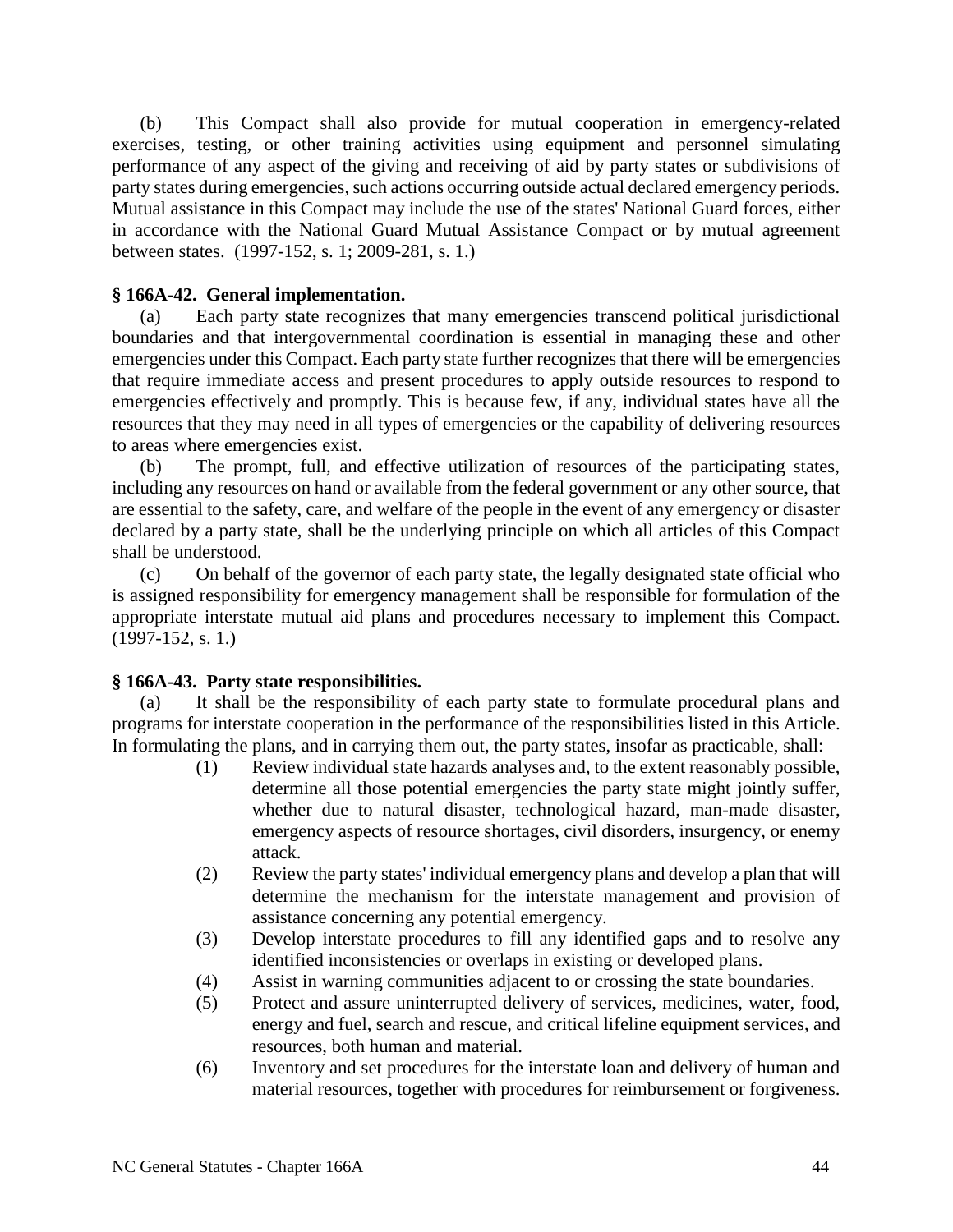(7) Provide, to the extent authorized by law, for temporary suspension of any statutes or ordinances that restrict the implementation of the above responsibilities.

(b) The authorized representative of a party state may request assistance of another party state by contacting the authorized representative of that state. The provisions of this Compact shall only apply to requests for assistance made by and to authorized representatives. Requests may be verbal or in writing. If verbal, the request shall be confirmed in writing within 30 days of the verbal request. Requests shall provide the following information:

- (1) A description of the emergency service function for which assistance is needed, including fire services, law enforcement, emergency medical, transportation, communications, public works and engineering, building inspection, planning and information assistance, mass care, resource support, health and medical services, and search and rescue.
- (2) The amount and type of personnel, equipment, materials and supplies needed, and a reasonable estimate of the length of time they will be needed.
- (3) The specific place and time for staging of the assisting party's response and a point of contact at that location.

(c) There shall be frequent consultation between state officials who have assigned emergency management responsibilities and other appropriate representatives of the party states with affected jurisdictions and the federal government, with free exchange of information, plans, and resource records relating to emergency capabilities. (1997-152, s. 1.)

## **§ 166A-44. Limitations.**

(a) Any party state requested to render mutual aid or conduct exercises and training for mutual aid shall take such action as is necessary to provide and make available the resources covered by this Compact in accordance with the terms hereof; provided that the state rendering aid may withhold resources to the extent necessary to provide reasonable protection for such state.

(b) Each party state shall afford to the emergency forces of any party state while operating within its state limits under the terms and conditions of this Compact, the same powers (except that of arrest unless specifically authorized by the receiving state), duties, rights, and privileges as are afforded forces of the state in which they are performing emergency services. Emergency forces will continue under the command and control of their regular leaders, but the organizational units will come under the operational control of the emergency services authorities of the state receiving assistance. These conditions may be activated, as needed, only subsequent to a declaration of a state of emergency or disaster by the governor of the party state that is to receive assistance or commencement of exercises or training for mutual aid and shall continue so long as the exercises or training for mutual aid are in progress, the state of emergency or disaster remains in effect, or loaned resources remain in the receiving state or states, whichever is longer. (1997-152, s. 1.)

## **§ 166A-45. Licenses and permits.**

Whenever any person holds a license, certificate, or other permit issued by any party state evidencing the meeting of qualifications for professional, mechanical, or other skills, and when assistance is requested by the receiving party state, the person shall be deemed licensed, certified, or permitted by the state requesting assistance to render aid involving skill to meet a declared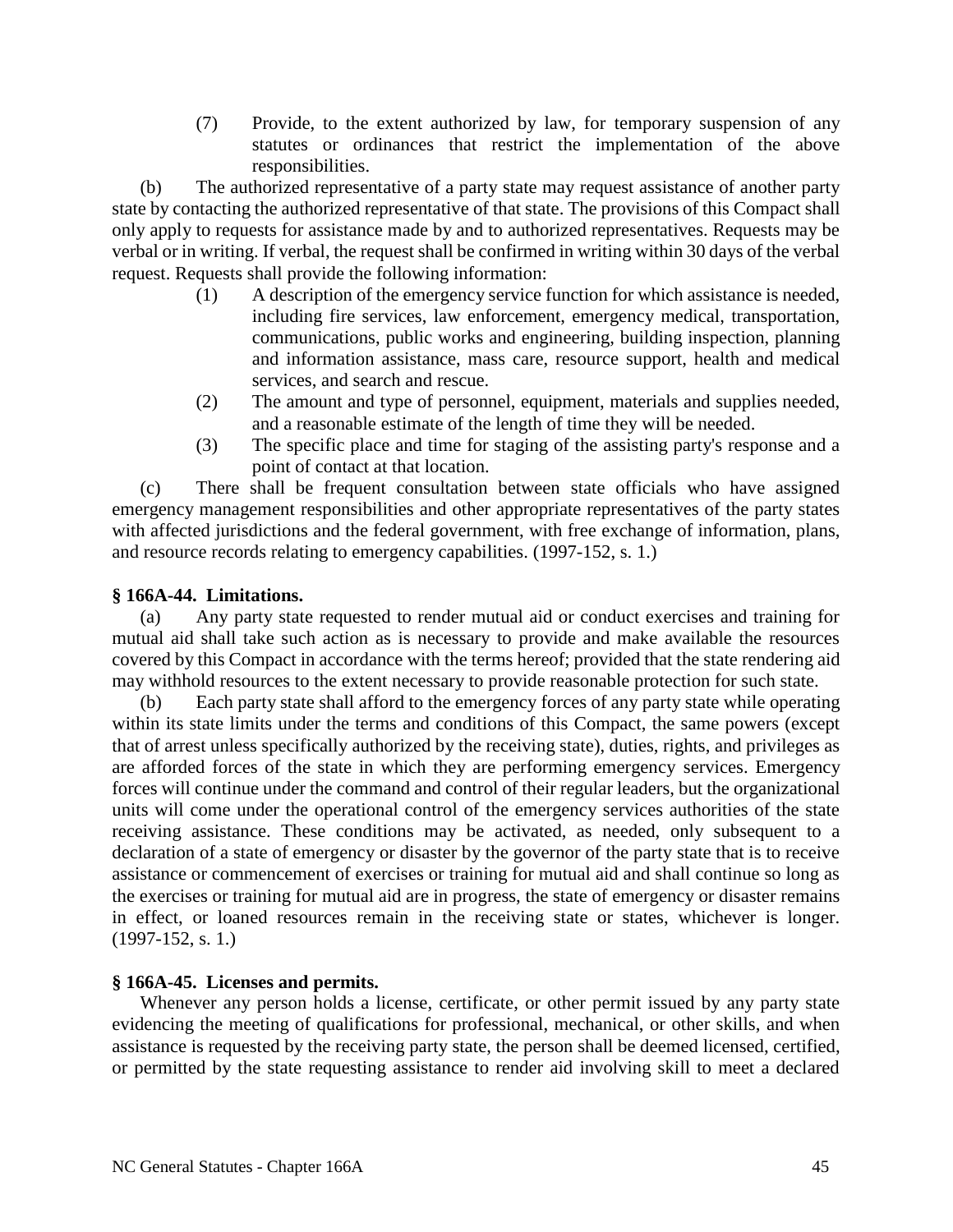emergency or disaster, subject to any limitations and conditions the governor of the requesting state may prescribe by executive order or otherwise. (1997-152, s. 1.)

## **§ 166A-46. Liability.**

Officers or employees of a party state rendering aid in another state pursuant to this Compact shall be considered agents of the requesting state for tort liability and immunity purposes; and no party state or its officers or employees rendering aid in another state pursuant to this Compact shall be liable for any act or omission occurring as a result of a good faith attempt to render aid or as a result of the use of any equipment or supplies used in connection with an attempt to render aid. For the purposes of this Article, "good faith" does not include willful misconduct, gross negligence, or recklessness. (1997-152, s. 1; 2007-484, s. 24.)

## **§ 166A-47. Supplementary agreements.**

Inasmuch as it is probable that the pattern and detail of the machinery for mutual aid among two or more states may differ from that among the states that are party hereto, this instrument contains elements of a broad base common to all states, and nothing herein contained shall preclude any state from entering into supplementary agreements with another state or affect any other agreements already in force between states. Supplementary agreements may comprehend, but shall not be limited to, provisions for evacuation and reception of injured and other persons and the exchange of medical, fire, police, public utility, reconnaissance, welfare, transportation and communications personnel, and equipment and supplies. (1997-152, s. 1.)

## **§ 166A-48. Compensation.**

Each party state shall provide for the payment of compensation and death benefits to injured members of the emergency forces of that state and representatives of deceased members of the forces in case the members sustain injuries or are killed while rendering aid pursuant to this Compact, in the same manner and on the same terms as if the injury or death were sustained within their own state. (1997-152, s. 1.)

## **§ 166A-49. Reimbursement.**

Any party state rendering aid in another state pursuant to this Compact shall be reimbursed by the party state receiving the aid for any loss or damage to or expense incurred in the operation of any equipment and the provision of any service in answering a request for aid and for the costs incurred in connection with the requests; provided, that any aiding party state may assume in whole or in part the loss, damage, expense, or other cost, or may loan the equipment or donate the services to the receiving party state without charge or cost; and provided further, that any two or more party states may enter into supplementary agreements establishing a different allocation of costs among those states. (1997-152, s. 1.)

## **§ 166A-50. Evacuation.**

Plans for the orderly evacuation and interstate reception of portions of the civilian population as the result of any emergency or disaster of sufficient proportions to so warrant shall be worked out and maintained between the party states and the emergency management or services directors of the various jurisdictions where any type of incident requiring evacuations might occur. Plans shall be put into effect by request of the state from which evacuees come and shall include the manner of transporting the evacuees, the number of evacuees to be received in different areas, the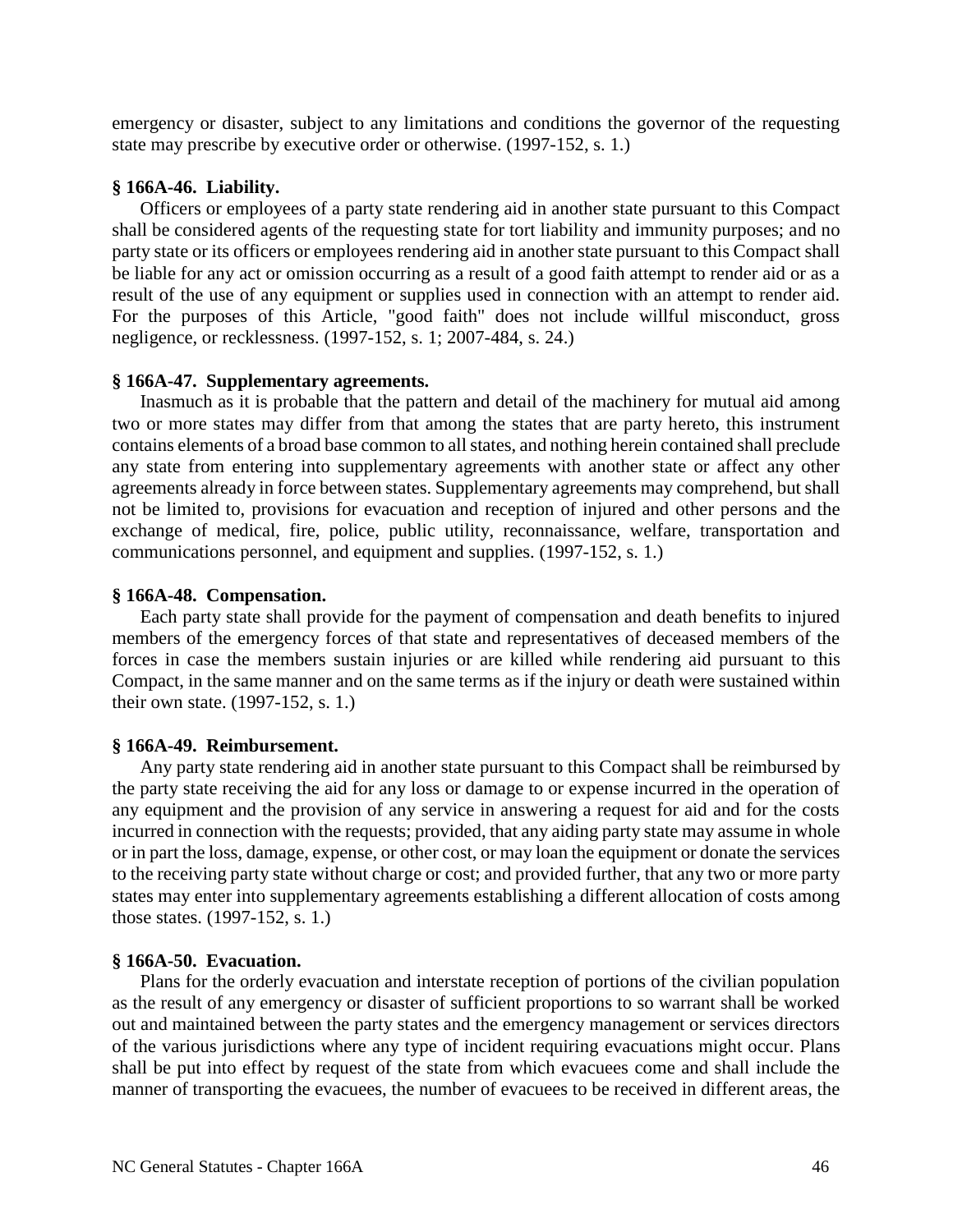manner in which food, clothing, housing, and medical care will be provided, the registration of the evacuees, the providing of facilities for the notification of relatives or friends, and the forwarding of the evacuees to other areas or the bringing in of additional materials, supplies, and all other relevant factors. The plans shall provide that the party state receiving evacuees and the party state from which the evacuees come shall mutually agree as to reimbursement of out-of-pocket expenses incurred in receiving and caring for evacuees, for expenditures for transportation, food, clothing, medicines and medical care, and like items. The expenditures shall be reimbursed as agreed by the party state from which the evacuees come and that party state shall assume the responsibility for the ultimate support of repatriation of the evacuees. (1997-152, s. 1.)

## **§ 166A-51. Effective date.**

(a) This Compact shall become operative immediately upon its enactment into law by any two states; thereafter, this Compact shall become effective as to any other state upon its enactment by the state.

(b) Any party state may withdraw from this Compact by enacting a statute repealing the same, but no withdrawal shall take effect until 30 days after the governor of the withdrawing state has given notice in writing of the withdrawal to the governors of all other party states. The action shall not relieve the withdrawing state from obligations assumed hereunder prior to the effective date of withdrawal.

(c) Duly authenticated copies of this Compact and of any supplementary agreements as may be entered into shall, at the time of their approval, be deposited with each of the party states and with the Federal Emergency Management Agency and other appropriate agencies of the federal government. (1997-152, s. 1.)

## **§ 166A-52. Validity.**

If any provision of this Compact is declared unconstitutional, or the applicability thereof to any person or circumstances is held invalid, the constitutionality of the remainder of this act and the applicability thereof to other persons and circumstances shall not be affected thereby. (1997-152, s. 1.)

#### **§ 166A-53. Additional provisions.**

Nothing in this Compact shall authorize or permit the use of military force by the National Guard of a state at any place outside that state in any emergency for which the President is authorized by law to call into federal service the militia, or for any purpose for which the use of the Army or the Air Force would in the absence of express statutory authorization be prohibited under section 1385 of Title 18, United States Code. (1997-152, s. 1; 2009-281, s. 1.)

#### **§ 166A-54. Reserved for future codification purposes.**

**§ 166A-55. Reserved for future codification purposes.**

**§ 166A-56. Reserved for future codification purposes.**

**§ 166A-57. Reserved for future codification purposes.**

**§ 166A-58. Reserved for future codification purposes.**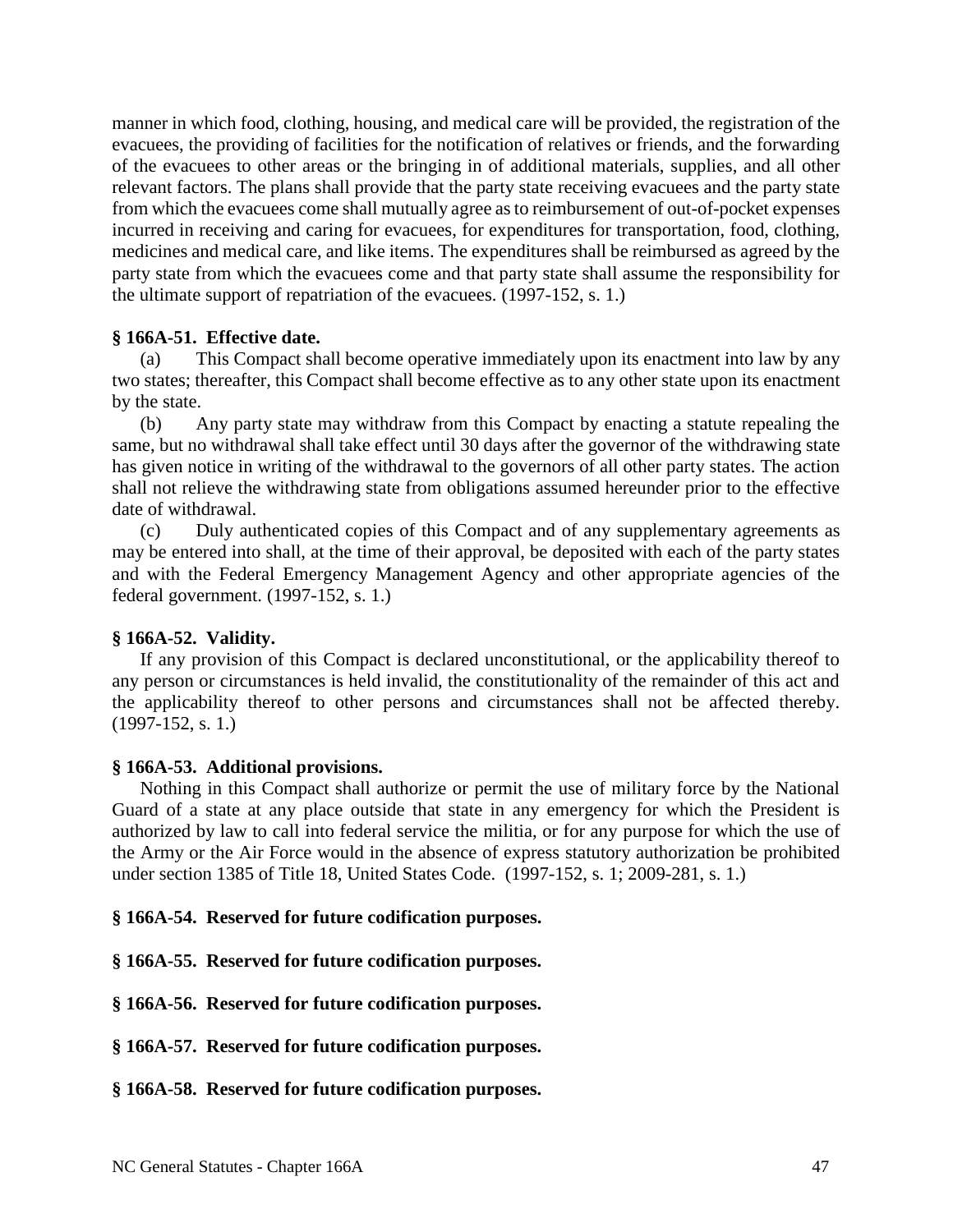## **§ 166A-59. Reserved for future codification purposes.**

#### Article 5.

## Emergency Management Certification Program.

## **§ 166A-60. Emergency Management Certification Program authority; purpose.**

The Division of Emergency Management in the Department of Public Safety shall establish, as a voluntary program, an Emergency Management Certification Program as provided for in this Article. The purpose of the Program is to strengthen and enhance the professional competencies of emergency management personnel in State and local emergency management agencies. (2009-192, s. 2; 2011-145, s. 19.1(g).)

## **§ 166A-61. Program standards and guidelines.**

(a) The Division shall establish standards and guidelines for administration of the Program, including:

- (1) Minimum educational and training standards that must be met in order to qualify for Type IV (entry), Type III (basic), Type II (intermediate), and Type I (advanced) emergency management certification.
- (2) Levels of education or equivalent experience that may be met in order to qualify for the certifications provided for in subdivision (1) of this subsection.
- (3) Levels of education or equivalent experience for instructors who participate in programs or courses of instruction.
- (4) Curricula, syllabi, and other educational materials.
- (5) Mode(s) of delivery of educational and training programs.

(b) In developing the Program, the Division may consult and cooperate with political subdivisions, agencies of the State, other governmental agencies, universities, colleges, community colleges, and other institutions, public or private, concerning the development of the Program and a systematic career development plan, including conducting and stimulating research by public and private agencies designed to improve education and training in the administration of emergency management.

(c) The Division shall study and make reports and recommendations to the Secretary of Public Safety and other appropriate agencies and officials concerning compliance with federal guidance, training, educational, technical assistance needs, and equipment needs of State and local emergency management agencies. (2009-192, s. 2; 2011-145, s. 19.1(g).)

## **§ 166A-62. Emergency Management Training and Standards Advisory Board.**

(a) The Secretary of Public Safety shall establish and appoint the Emergency Management Training and Standards Advisory Board to provide oversight of training and certification programs established pursuant to this Article.

(b) The composition of the Board shall include emergency management subject matter experts representative of the State, its political subdivisions, and private industry.

- (c) The duties of the Board shall include:
	- (1) Oversight of the Emergency Management Certification Program.
	- (2) Review of applications for certification.
	- (3) Issuance of certifications at least semiannually.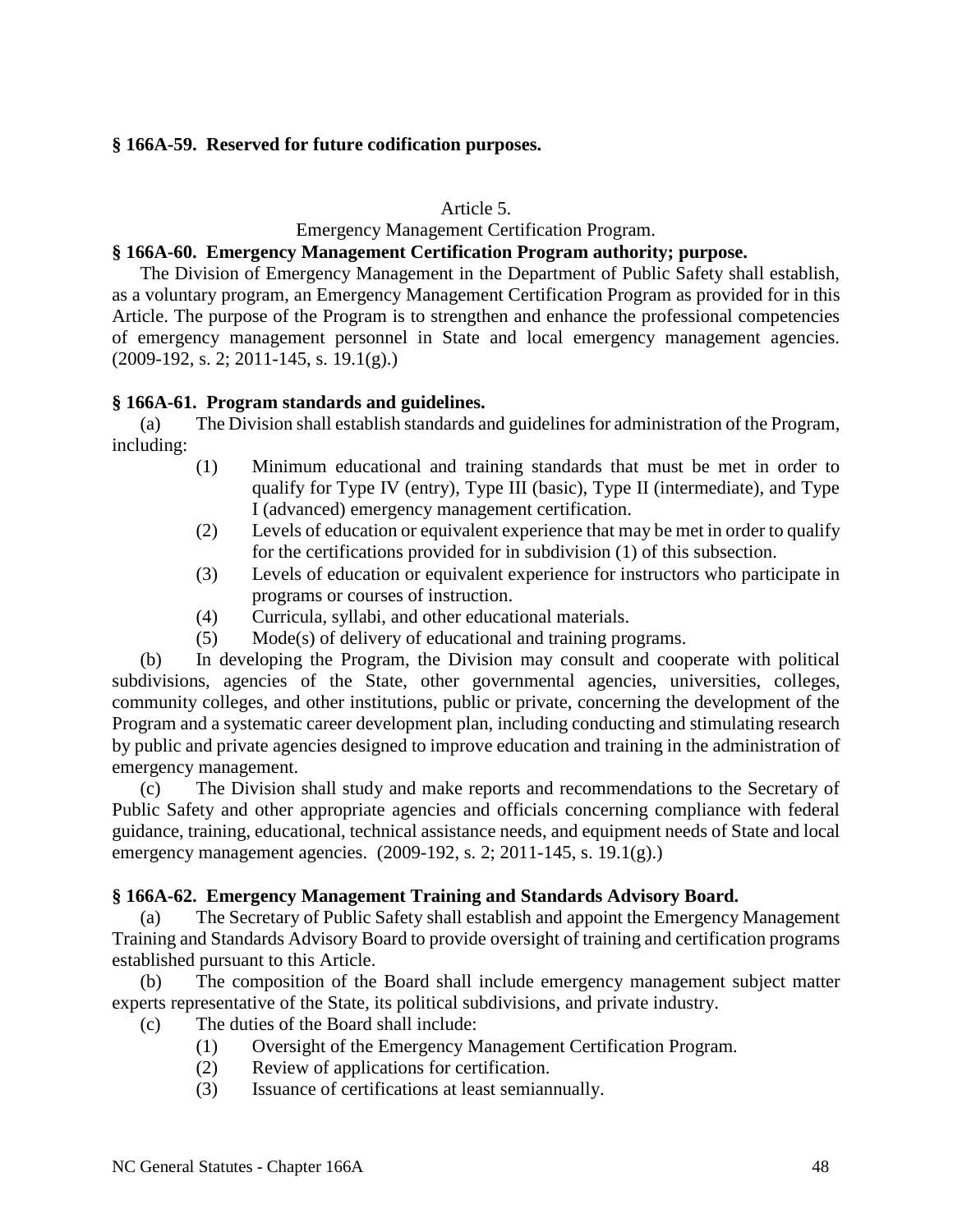(d) The Board shall meet at least semiannually and at other times at the discretion of the Secretary. (2009-192, s. 2; 2011-145, s. 19.1(g).)

## **§ 166A-63. Issuance of certification; reciprocity; renewal.**

(a) The Emergency Management Training and Standards Advisory Board shall issue documentation of certification, in a form and manner prescribed by the Division, to each applicant within North Carolina demonstrating successful completion of the requirements for the level of certification sought by the applicant.

(b) The Board may issue documentation of certification to any person in another state or territory if the person's qualifications were, at the date of registration or certification, substantially equivalent to the requirements established pursuant to this Article.

(c) Every person certified pursuant to this Article who desires to maintain certification shall apply for renewal of certification within five years of the date of original certification or certification renewal.

(d) Renewal of Type I (advanced) certification is subject to completion of at least 24 hours of continuing education requirements as established by the Board.

(e) A certification that is not renewed in accordance with this section automatically expires. The Board may approve reinstatement of an expired certification upon good cause shown by the applicant.

(f) Certifications that have been expired for more than five years shall not be reinstated. (2009-192, s. 2.)

**§ 166A-64:** Reserved for future codification purposes.

## Article 6.

## North Carolina Search and Rescue.

## **§ 166A-65. Definitions.**

The following definitions apply in this Article:

- (1) Contract response team. A search and rescue team, specialty rescue team, or incident support team.
- (2) Incident support team. A team of trained emergency response personnel, organized to provide coordination between governmental agencies and nongovernmental organizations as well as technical and logistical support to search and rescue teams and specialty rescue teams.
- (2a) Search and rescue team. A specialized team or group of teams, organized with capabilities equivalent to search and rescue teams established under the Federal Emergency Management Agency in order to assist in the removal of trapped victims during emergencies, including, but not limited to, collapsed structures, trench excavations, elevated locations, and other technical rescue situations.
- (3) Secretary. The Secretary of the Department of Public Safety.
- (4) Specialty rescue team. A specialized response team, organized to provide technical rescue assistance to first responders. The term includes, but is not limited to, a canine search and rescue or disaster response team, a cave search and rescue team, a collapse search and rescue team, a mine and tunnel search and rescue team, and a swift water or flood search and rescue team. A specialty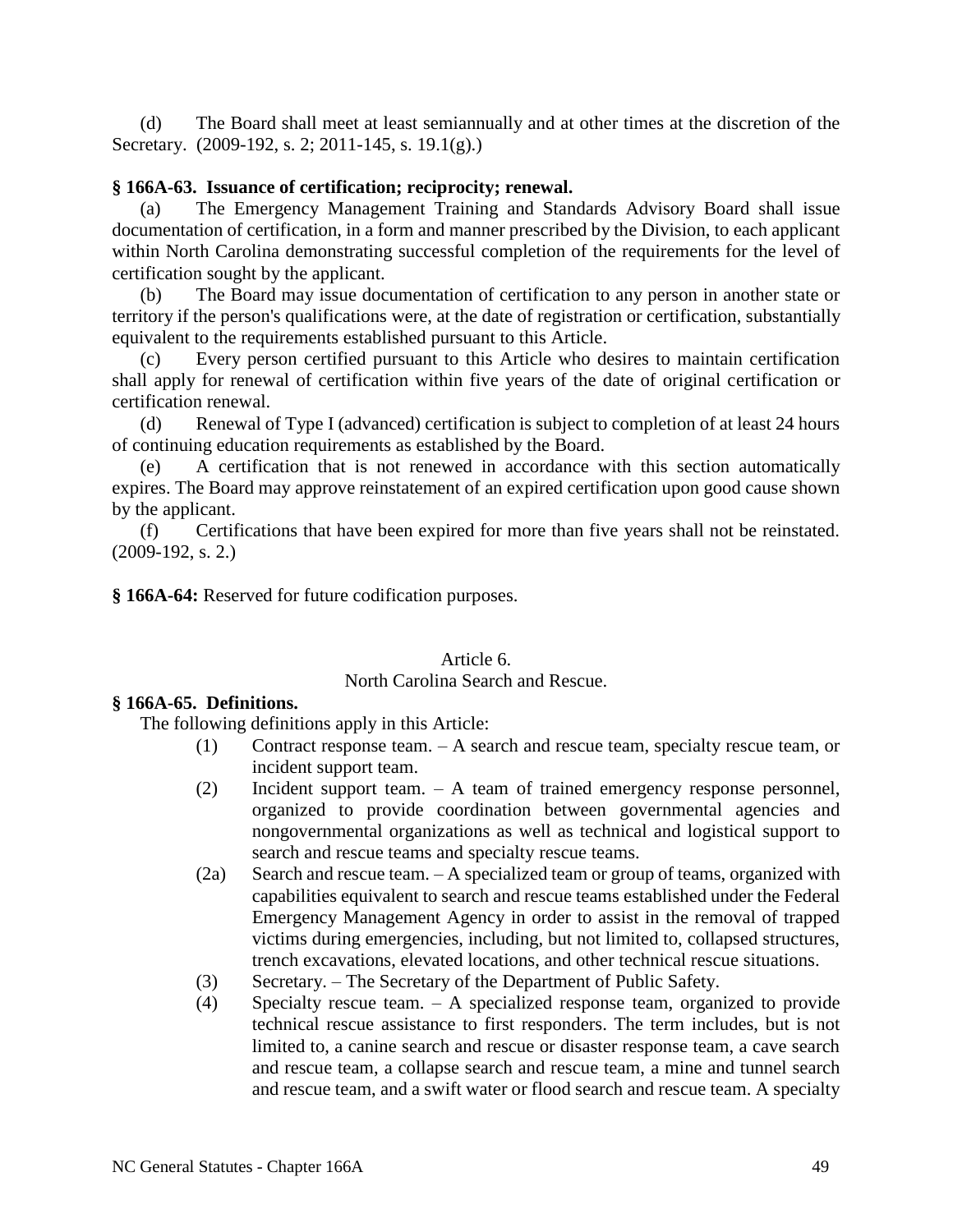rescue team shall be aligned with one or more of the search and rescue categories within the Federal Emergency Management Agency's national resource typing system.

(5) Repealed by Session Laws 2017-57, s. 16E.2, effective July 1, 2017. (2014-27, s. 4; 2017-57, s. 16E.2; 2017-170, s. 1.)

## **§ 166A-66. North Carolina Search and Rescue Program.**

(a) The Secretary shall adopt rules establishing a program for search and rescue that relies on contracts, memorandums of understanding, and memorandums of agreement with contract response teams. The program shall be administered by the Division of Emergency Management. To the extent possible, the program shall be coordinated with other emergency planning activities of the State. The program shall include contract response teams located strategically across the State that are available to provide 24-hour dispatch from the Division of Emergency Management Operations Center. The rules for the program shall include:

- (1) Standards, including training, equipment, and personnel standards required to operate a contract response team.
- (2) Guidelines for the dispatch of a contract response team to a search and rescue team or specialty rescue team mission.
- (3) Guidelines for the on-site operations of a contract response team.
- (4) Standards for administration of a contract response team, including procedures for reimbursement of response costs.
- (5) Refresher and specialist training for members of contract response teams.
- (6) Procedures for recovering the costs of a search and rescue team or specialty rescue team mission.
- (7) Procedures for bidding and contracting for search and rescue team and specialty rescue team missions.
- (8) Criteria for evaluating bids for search and rescue team and specialty rescue team missions.
- (9) Delineation of the roles of the contract response team, local public safety personnel, the Division of Emergency Management's area coordinator, and other State agency personnel participating in a search and rescue team or specialty rescue team mission.
- (10) Procedures for the Division of Emergency Management to audit the contract response teams to ensure compliance with State and federal guidelines.

(b) Within available appropriations, the Division of Emergency Management shall spend the necessary funds for training, equipment, and other items necessary to support the operations of contract response teams. The Division of Emergency Management may also administer any grants of other funds made available for contract response teams, in accordance with applicable rules and regulations approved by the Director of the State Budget.

(c) In developing the North Carolina Search and Rescue Program and adopting the rules required by this section, the Secretary shall consult with the North Carolina Search and Rescue Team Advisory Committee established pursuant to G.S. 166A-69. (2014-27, s. 4; 2017-57, s. 16E.2; 2017-170, s. 1.)

#### **§ 166A-67. Contracts; equipment loans.**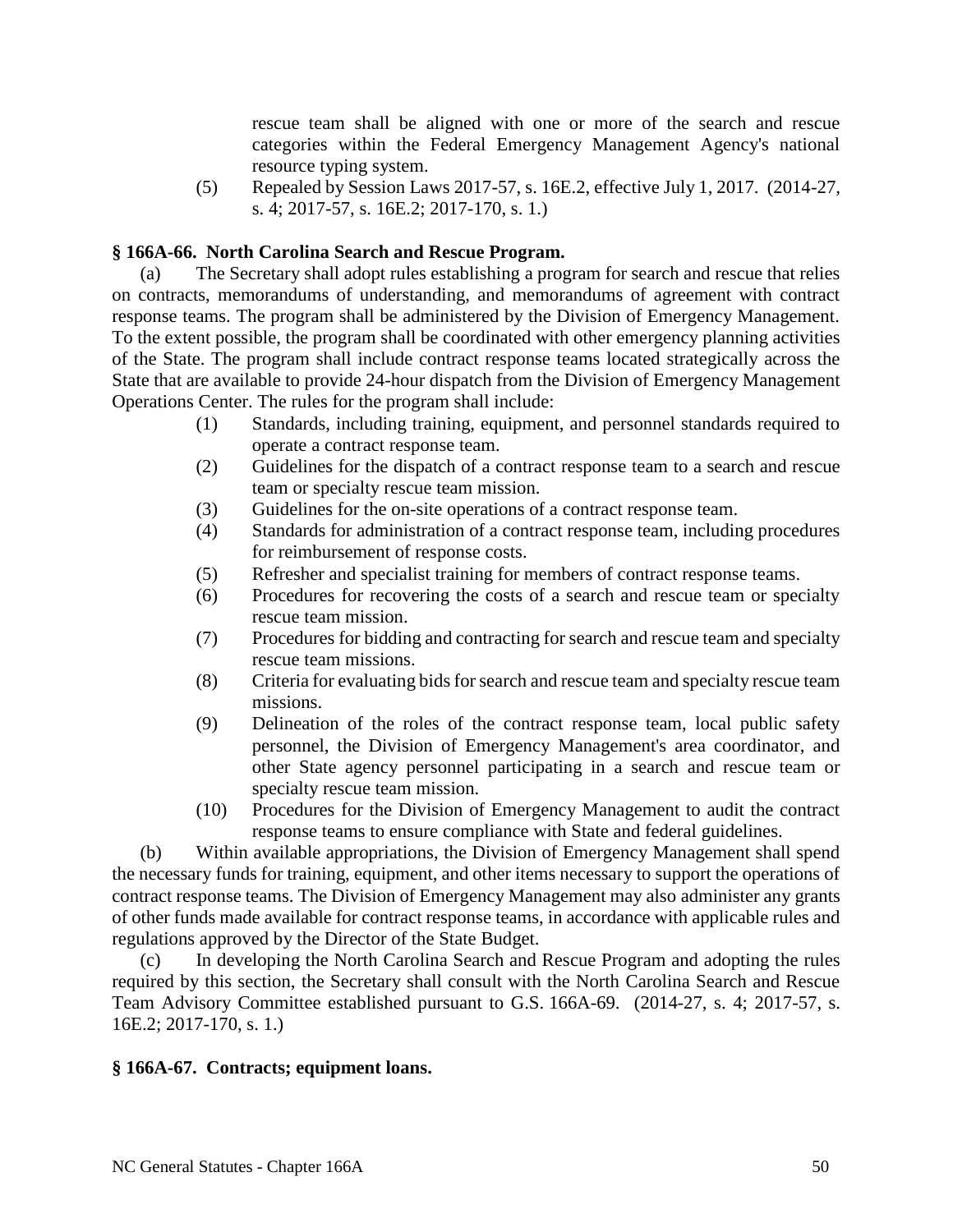(a) The Secretary may contract with any unit or units of local government for the provision of a contract response team to implement the North Carolina Search and Rescue Program. Contracts are to be let consistent with the bidding and contract standards and procedures adopted pursuant to G.S. 166A-66(a)(7) and G.S. 166A-66(a)(8). In entering into contracts with units of local government, the Secretary may agree to provide any of the following:

- (1) A loan of equipment.
- (2) Reimbursement of personnel costs, including the cost of callback personnel, when a contract response team is authorized by the Department to respond to search and rescue team and specialty rescue team missions.
- (3) Reimbursement for use of equipment and vehicles owned by the contract response team.
- (4) Replacement of disposable materials and damaged equipment.
- (5) Training expenses.
- (6) Anything else agreed to by the Secretary and the contract response team.
- (b) The Secretary shall not agree to provide reimbursement for standby time.

(c) Any contract entered into between the Secretary and a unit of local government for the provision of a contract response team shall specify that the members of the contract response team, when performing under the contract, shall not be employees of the State and shall not be entitled to benefits under the Teachers' and State Employees' Retirement System or for the payment by the State of federal Social Security, employment insurance, or workers' compensation.

(d) Contract response teams that have the use of a State vehicle may use the vehicle for local purposes. Where a State vehicle is used for purposes other than authorized contract response to a search and rescue team and specialty rescue team mission, the contract response team shall be liable for repairs or replacements directly attributable to that use. (2014-27, s. 4; 2017-57, s. 16E.2; 2017-170, s. 1.)

## **§ 166A-68. Immunity of contract response team personnel.**

Members of a contract response team shall be protected from liability under the provisions of G.S. 166A-19.60(a) while on a search and rescue team or specialty rescue team mission pursuant to authorization from the Division of Emergency Management. (2014-27, s. 4; 2017-57, s. 16E.2; 2017-170, s. 1.)

## **§ 166A-69. North Carolina Search and Rescue Team Advisory Committee.**

(a) The North Carolina Search and Rescue Team Advisory Committee is created. The Secretary shall appoint the members of the Committee and shall designate the Director or Deputy Director of the North Carolina Division of Emergency Management as the chair. In making appointments, the Secretary shall take into consideration the expertise of the appointees in the management of search and rescue or specialty response team missions. The Secretary shall appoint one representative from each of the following:

- (1) The Division of North Carolina Emergency Management, who shall be the Director or Deputy Director of the North Carolina Division of Emergency Management and who shall serve as the chair.
- (2) Each state regional contract response team's Chief or Deputy Chief.
- (3) The North Carolina Office of State Fire Marshal.
- (4) The North Carolina Highway Patrol.
- (5) The North Carolina National Guard.